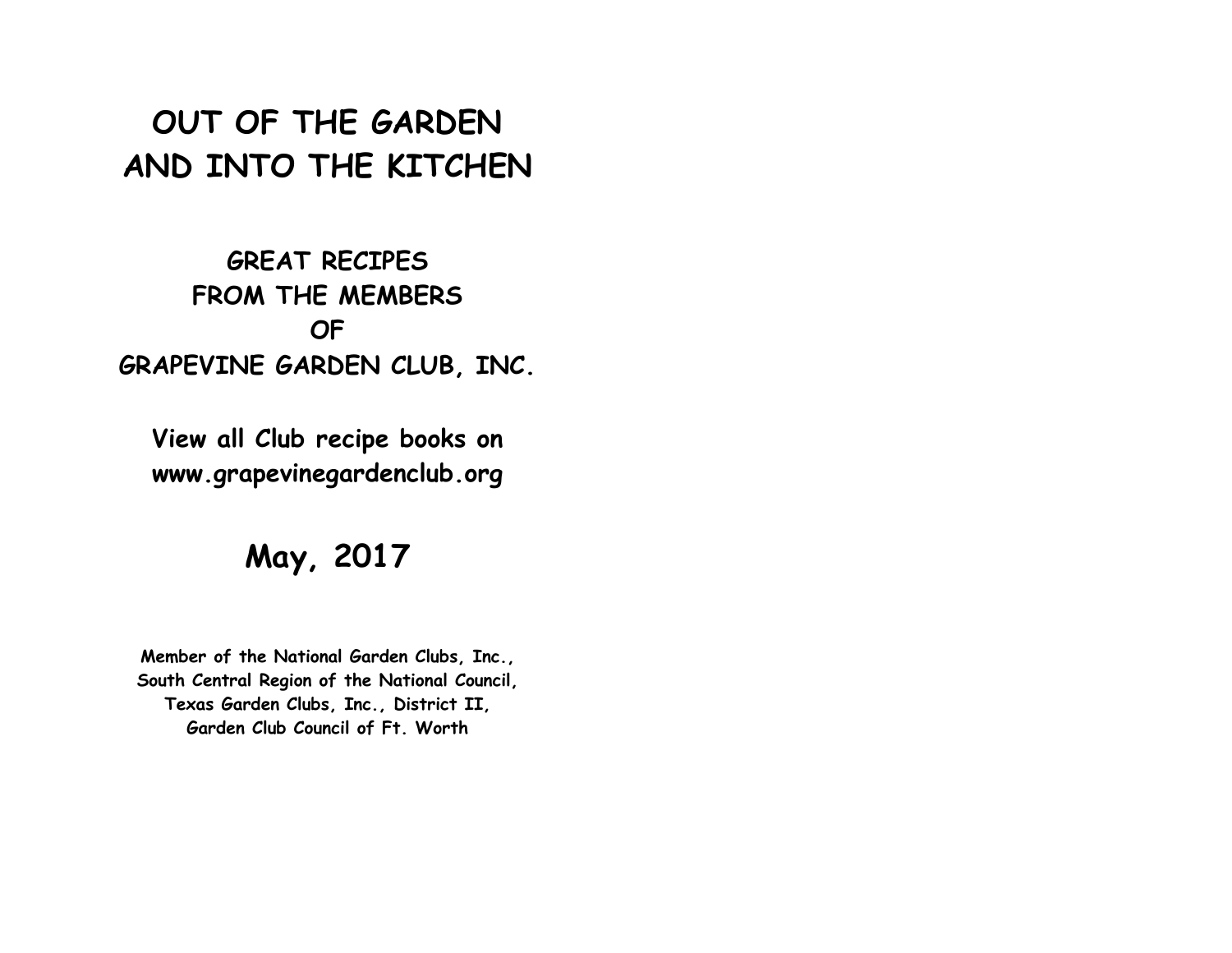## **INDEX--2017**

## **SOUPS AND SALADS**

**STRAWBERRY, CUCUMBER, AND BASIL SALAD CAULIFLOWER, BROCCOLI & TOMATO SALAD MIRIAM WARD'S GRAPE SALAD CLASSIC MACARONI SALAD SHOE PEG CORN AND PEA SALAD CELERY SALAD ASPARAGUS, EGG AND BACON SALAD WITH DIJON VINAIGRETTE PICO DE GALLO SALSA BEST EVER STRAWBERRY SPINACH SALAD CRANBERRY BROCCOLI SALAD TANGY POPPY SEED FRUIT SALAD RED BERRY SPINACH SALAD GREEK SALAD DADDY JACK'S SALAD CHICKEN TORTILLA SOUP PASTA SHRIMP SALAD ANTIPASTO PASTA SALAD CREAMY COLE SLAW CAESAR CHICKEN PASTA SALAD BOSTON LETTUCE WITH QUICK CREAM DRESSING BISTRO SLAW WATERMELON, CUCUMBER AND MOZZARELLA SALAD CUCUMBER SALAD PAPRIKA FONO MARINATED VEGETABLE SALAD**

# **DESSERTS—BREADS, CAKES, COOKIES, PIES**

**RAINBOW LAYERED JELL-O COCONUT OATMEAL COOKIE MEXICAN CORNBREAD CHOCOLATE CHIP BUNDT CAKE STRAWBERRY PRETZEL DESSERT GERMAN CHOCOLATE POUND CAKE ESTER'S EMERGENCY CHOCOLATE CHIP COOKIES CRANBERRY ORANGE SHORTBREAD COOKIES CHERRY PIE BARS STRAWBERRY-BANANA NUT ICE CREAM CROCK POT CANDY CHEESECAKE BARS (two) LEMON-HERB MUFFINS LEMON SUGAR COOKIES WITH LEMON ICING SANDY'S BLUEBERRY SCONES LEMON BARS SANDY'S LEMON CURD KATHY'S SUGAR COOKIES SUGAR COOKIES DIPPED IN GHIRARDELLI CHOCOLATE GREEN TOMATO CAKE HERB de PROVENCE ORANGE BUTTER COOKIES PEANUT BUTTER OATMEAL MONSTER COOKIES TEXAS CAKE and TEXAS CAKE ICING BOURBON BACON BRITTLE POLISH WEDDING WHEEL CAKE OLD-FASHIONED BANANA PUDDING WITH HOMEMADE VANILLA WAFERS LEMON CURD CHEESECAKE**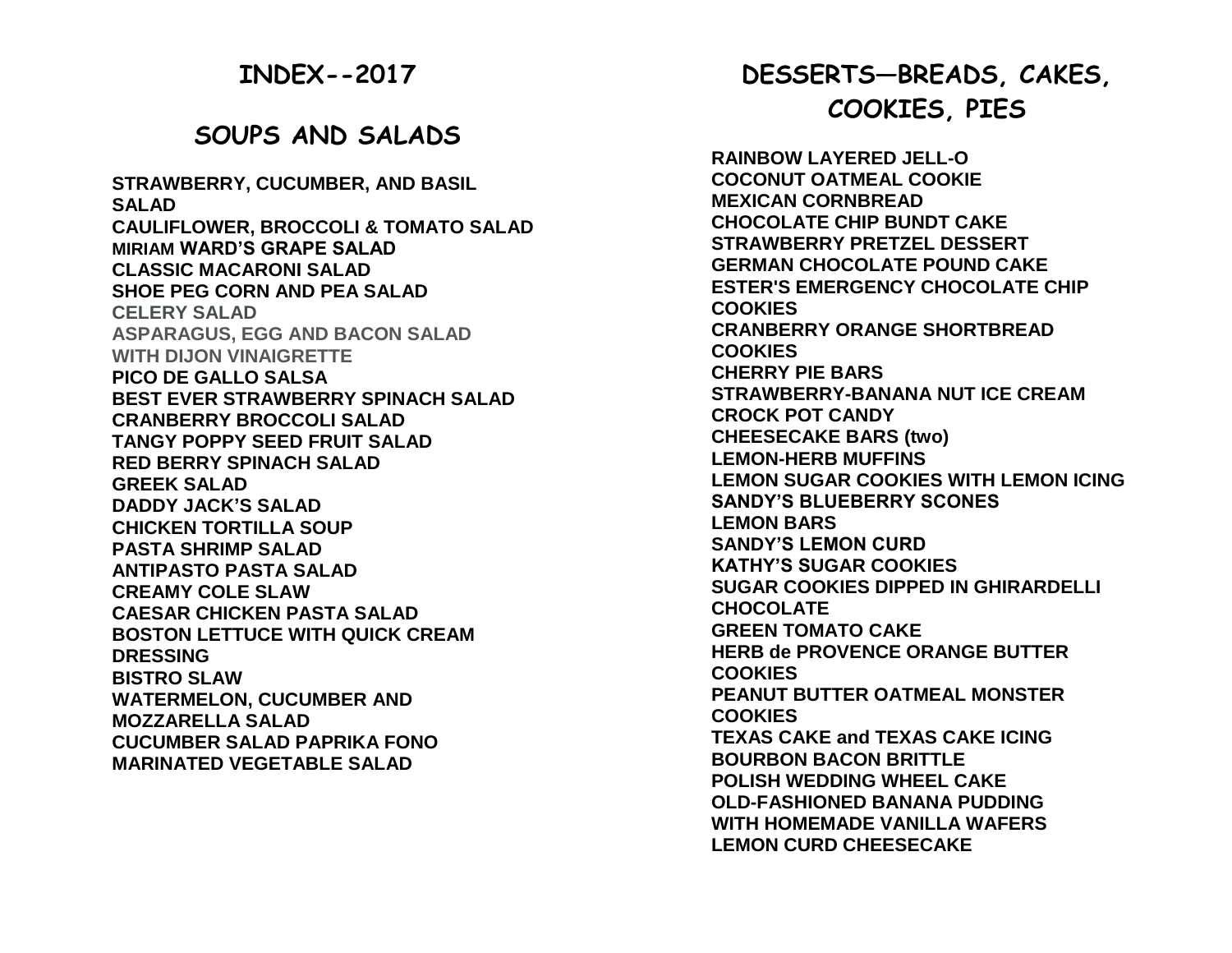## **INDEX—2017 CONTINUED**

# **EASY CASSEROLES, MEATS & SIDE DISHES**

**QUICK EGGPLANT PARMESAN OVEN BAKED SWEET POTATO FRIES LAZY LASAGNA DIRTY RICE HAM, CHEESE & GREEN CHILI BREAKFAST CASSEROLE EGG CASSEROLE WITH ITALIAN CHEESES GREAT BAKED CHICKEN MILLION DOLLAR SPAGHETTI CASSEROLE MAPLE BACON BREAKFAST PIE GREEN CHILI-PIMIENTO CHEESE EASY SCALLOPED POTATOES CHICKEN SPAGHETTI**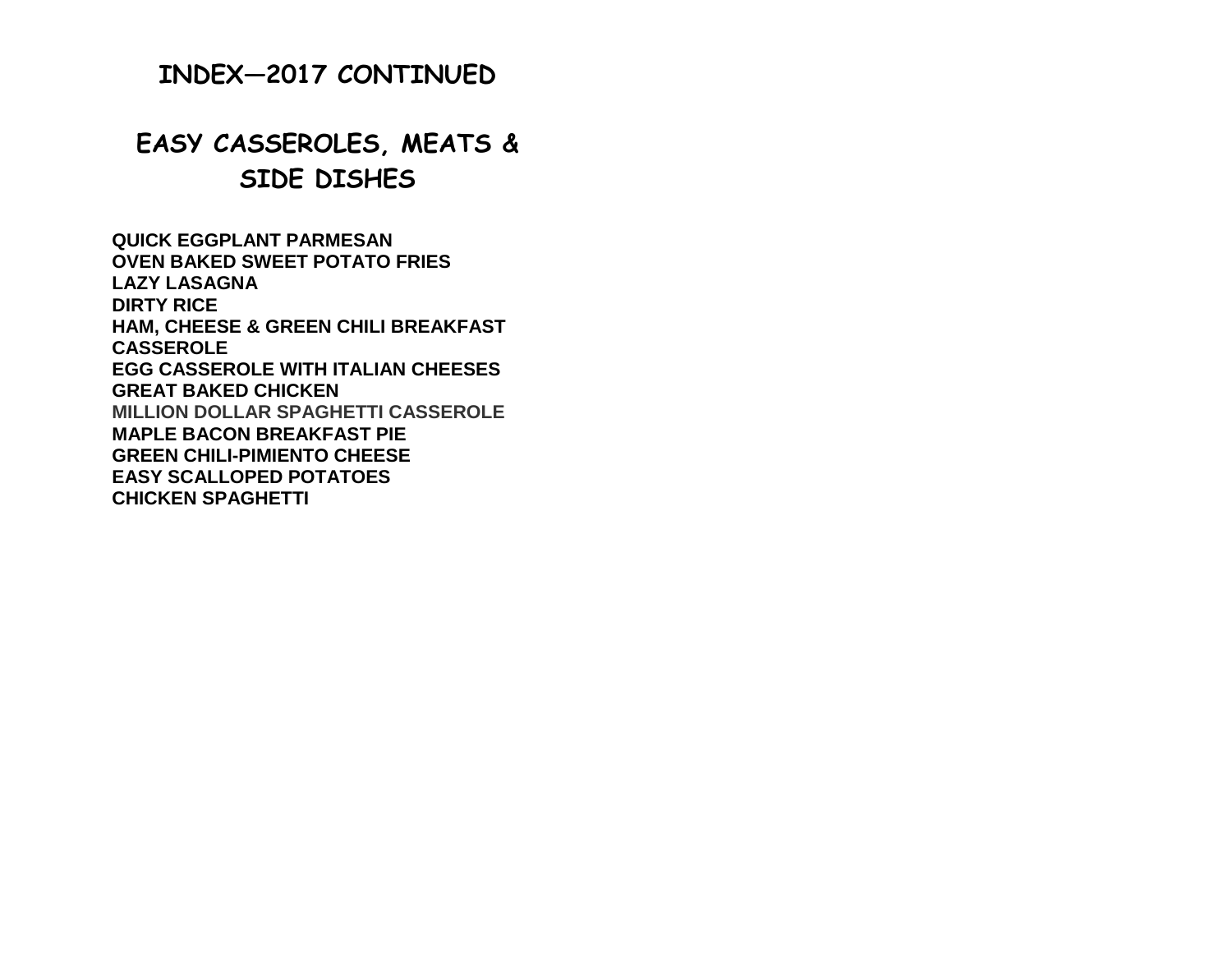## **SOUPS AND SALADS**

## **STRAWBERRY, CUCUMBER, AND BASIL SALAD**

Pam Braak

4 cups hulled strawberries, quartered (1 pound) 2 T thinly sliced fresh basil 2 tsp. balsamic vinegar 1 tsp. sugar 2 medium cucumbers, peeled, halved lengthwise, seeded and thinly sliced (about 2 cups) 1 tsp. freshly squeezed lemon juice 1/4 tsp. salt 1/4 tsp. freshly ground black pepper

Combine first 4 ingredients in a large bowl and toss gently to coat. Cover and chill for 1 hour.

Combine cucumbers and juice; toss to coat. Add cucumber mixture, salt, and pepper to strawberry mixture; toss gently to combine. Serve immediately.

#### **CAULIFLOWER, BROCCOLI & TOMATO SALAD** Carolyn & Paul Ernst

1 small head cauliflower, broken into flowerettes 1 head broccoli, cut into bite-sized pieces 1 small onion, diced 1/2 cup mayonnaise 1/2 cup sour cream 1 tsp. vinegar 1 T sugar Dash of Worcestershire sauce Dash of Tabasco 1-2 cups tomatoes, diced

Mix gently and chill before serving.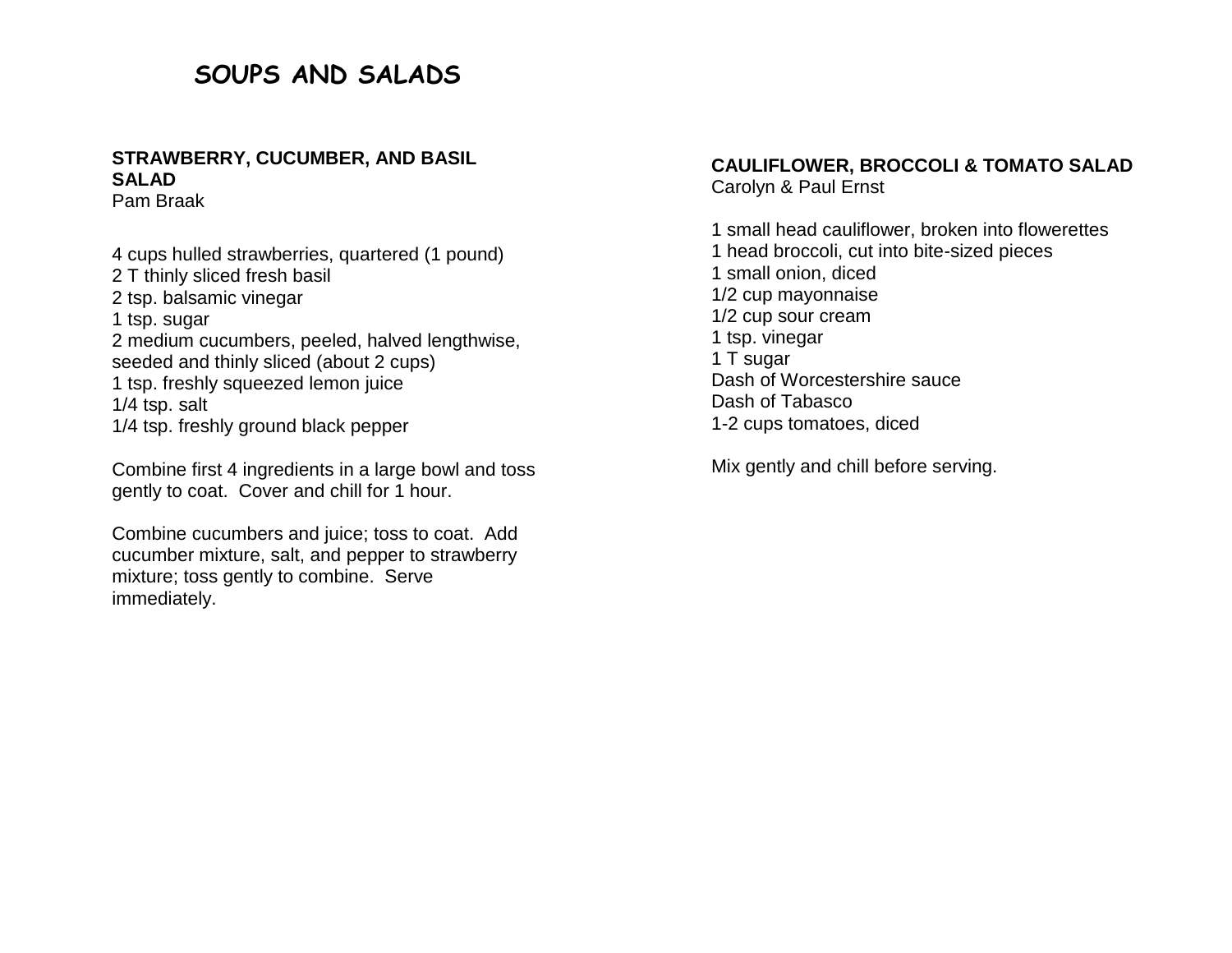#### **MIRIAM WARD'S GRAPE SALAD** Joetta King

2 lbs. green seedless grapes 2 lbs. red seedless grapes 8 o. sour cream 8 oz. cream cheese softened 1/2 cup sugar 1 tsp. vanilla 6 T brown sugar 2 cups finely chopped pecans

Wash and stem grapes. Set aside to dry.

Thoroughly mix sour cream, cream cheese, white sugar and vanilla until blended. Stir grapes into mixture and pour into 9" x 13" glass dish.

Combine brown sugar and chopped pecans. Sprinkle over top of grapes to cover completely.

Chill.

## **CLASSIC MACARONI SALAD**

Sue Eichelberger

8 oz. macaroni 2 eggs, hardboiled 1 cup diced red bell pepper 1 cup diced celery 1 cup diced carrots 2 T chopped parsley 1/4 cup diced red onion

Dressing:

1/2 cup mayonnaise 1/2 cup plain Greek yogurt 11/2 T white wine vinegar 2 tsp. Dijon mustard 2 tsp. honey Salt/pepper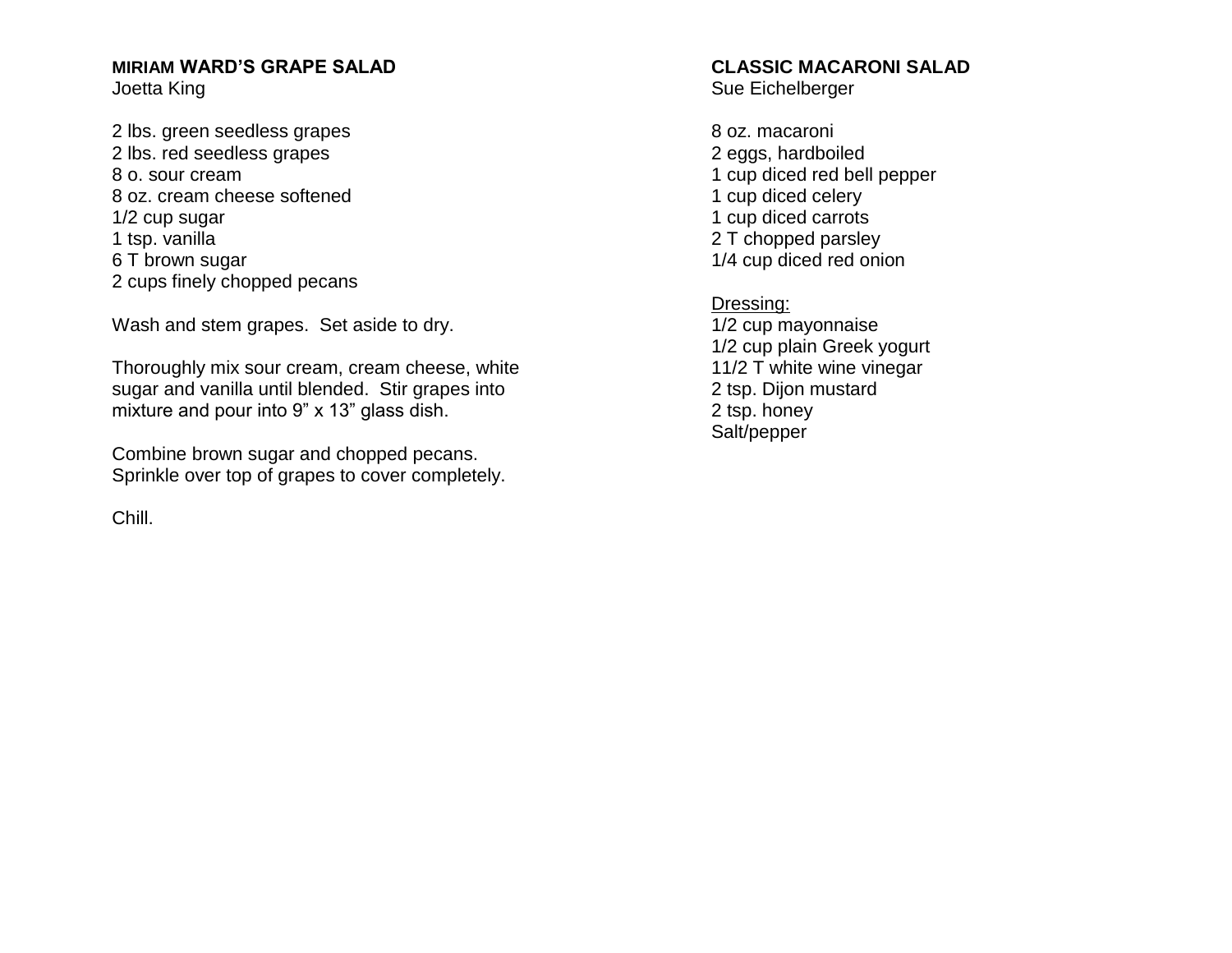## **SHOE PEG CORN AND PEA SALAD**

1 can shoe peg corn, drained 1 can French cut green beans, finely chopped 1 can LeSueur peas, drained 1 medium jar chopped pimientos 1 cup diced celery 1 cup green pepper, finely chopped 1 bunch diced green onions

## **Dressing:**

3/4 cup vinegar 1 cup sugar 1 T water 1 tsp. salt 1/2 cup oil 1 tsp. pepper

Bring vinegar mixture to a boil. Let it cool. **OR** use your favorite oil/vinegar ready-made dressing!

Mix veggies together, dress with vinegar/oil dressing; Chill

For variety, add one can drained garbanzo beans.

## **CELERY SALAD** Dinah Chancellor

This cool celery salad for two adds crunch and contrast to any meal. If you prefer, substitute dried cranberries and walnuts for the dried cherries and pecans. **Yield:** 2 servings

3/4 cup sliced celery 1/3 cup dried sweet cherries 1/3 cup frozen green peas, thawed 3 T chopped fresh parsley 1 1/2 T fat-free mayonnaise 1 1/2 T plain low-fat yogurt 1 T chopped pecans, toasted 1 1/2 tsp. fresh lemon juice 1/8 tsp. salt 1/8 tsp. black pepper

Combine all ingredients; chill.

#### **Nutritional Information**

| Calories:     | 160 (21% from fat)                    |
|---------------|---------------------------------------|
| Fat:          | 3.7g (sat 0.4g, mono 1.7g, poly 1.3g) |
| Protein:      | 4.1 <sub>q</sub>                      |
| Carbohydrate: | 27.5q                                 |
| Fiber:        | 4.5q                                  |
| Cholesterol:  | 0.0 <sub>mg</sub>                     |
| Iron:         | 1.3mg                                 |
| Sodium:       | 332mg                                 |
| Calcium:      | 71mg                                  |
|               |                                       |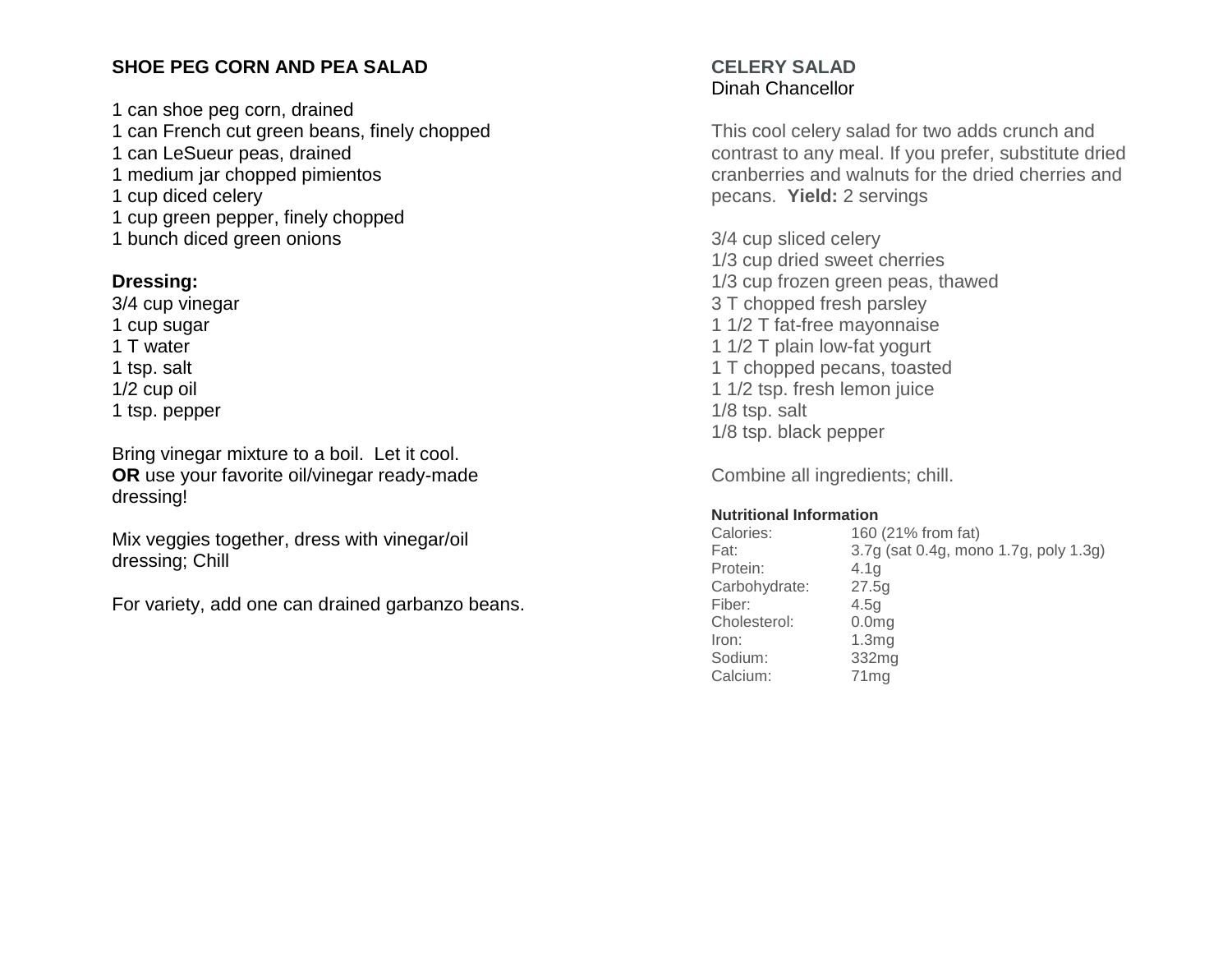#### **ASPARAGUS, EGG AND BACON SALAD WITH DIJON VINAIGRETTE**

Joan Kowalski (multiplied by 8 for the luncheon)

This is a perfect, easy Spring salad made with just a few simple ingredients: asparagus, hard-boiled egg and bacon tossed with a Dijon vinaigrette.

1 large hard-boiled egg, peeled and sliced 1 2/3 cups chopped asparagus 2 slices cooked and crumbled center cut bacon

Vinaigrette: 1/2 cup Dijon mustard 1 tsp. extra virgin olive oil 1 tsp. red wine vinegar Pinch salt and pepper to taste

Bring a pot of water to a boil, add the asparagus and cook 2 to 3 minutes until tender yet firm. Drain and run under cold water to stop it from cooking further. Set aside.

In a small bowl, mix the Dijon, oil, vinegar and a pinch of salt and pepper.

Arrange the asparagus on a plate, top with egg and crumbled bacon and drizzle with vinaigrette.

## **PICO DE GALLO SALSA**

Barbara Atkins Yields about 6 cups

Finely chop the following: 1 green bell pepper, remove seeds 1 red bell pepper, remove seeds 6 Roma tomatoes; remove inner pulp and seeds 1 medium white onion 1 bunch cilantro (or more to taste)

Mix together in a large bowl and add:

1 can (11-oz.) White Shoepeg Corn—no liquid 1 can (15-oz.) Black Beans (Frijoles Negros), drained and rinsed.

Squeeze the juice of two limes over all and add a quick shake of salt. Stir to blend. Store in the refrigerator in a covered container.

Serve with Tostitos Scoops.

For an additional kick, add a can of Rotel and some chopped avocadoes. Add avocadoes only if all the salsa will be consumed at one sitting. Avocadoes get ugly overnight!!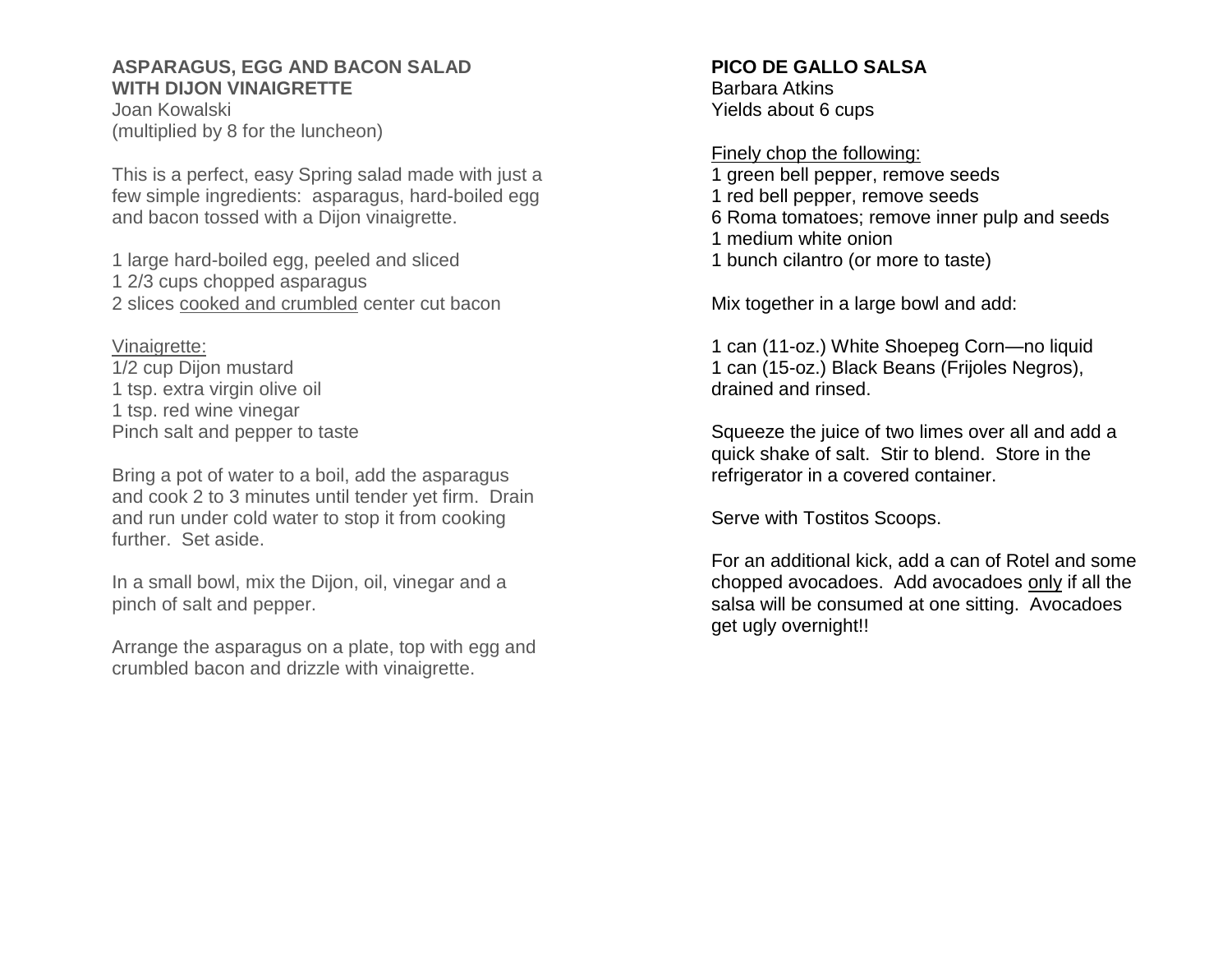## **BEST EVER STRAWBERRY SPINACH SALAD**

From the *Slow Roasted Italian* Serves 6

Candied Pecan Ingredients: 1 T butter 1 T packed light brown sugar 1/2 cup pecan halves Pinch salt

## Dressing:

2 T granulated sugar 1/4 cup extra light tasting olive oil 1/4 cup white wine vinegar 1 T Dijon mustard 2 garlic cloves, minced 1/2 tsp. salt 1/4 tsp. pepper 1/4 tsp. paprika

10 oz. fresh baby spinach, rinsed, dried and torn into bite-sized pieces 1/4 small red onion sliced 1 quart fresh strawberries, hulled and quartered 1/2 cup fresh blueberries 1/2 avocado, cut into bite-sized pieces 1/2 (5 oz.) package blue cheese crumbles

### Roasting the pecans:

In a small skillet over medium heat, melt butter. Add pecans, sugar and salt. Stir until pecans are well coated. Stir until the sugar caramelizes, about 3-5 minutes. Remove from heat. Spread onto parchment paper. Separate pecans and allow to cool.

In a pint mason jar, combine dressing ingredients. Seal and shake until well combined. Set aside.

In a large bowl, combine spinach, onions, strawberries and blueberries. Pour about half of the dressing over the salad and toss. Top with avocado, cheese and candied nuts. Serve the remaining dressing on the side.

Refrigerate for 15 minutes before serving.

If you are making the salad ahead, prepare the salad ingredients and refrigerate. Then dress the salad about 15 minutes before serving.

Mozzarella, feta or goat cheese are also amazing on this salad. AND, add sliced grilled chicken for a fabulous summer meal!

## **CRANBERRY BROCCOLI SALAD**

Sharon Swagerty

1 1/4 cup dried cranberries 8 slices cooked bacon, crumbled 2 cups broccoli florets 4 cup shredded cabbage 1 cup coarsely chopped walnuts 1 cup raisins 1 sm. onion, finely minced 1/3 cup sugar 2 T cider vinegar 1 cup mayonnaise

In a large bowl, combine cranberries, broccoli, cabbage, walnuts, raisins, onion and bacon. Combine remaining ingredients and pour over cranberry mixture. Toss well. Cover and refrigerate for up to 24 hours. Serves 6 to 8.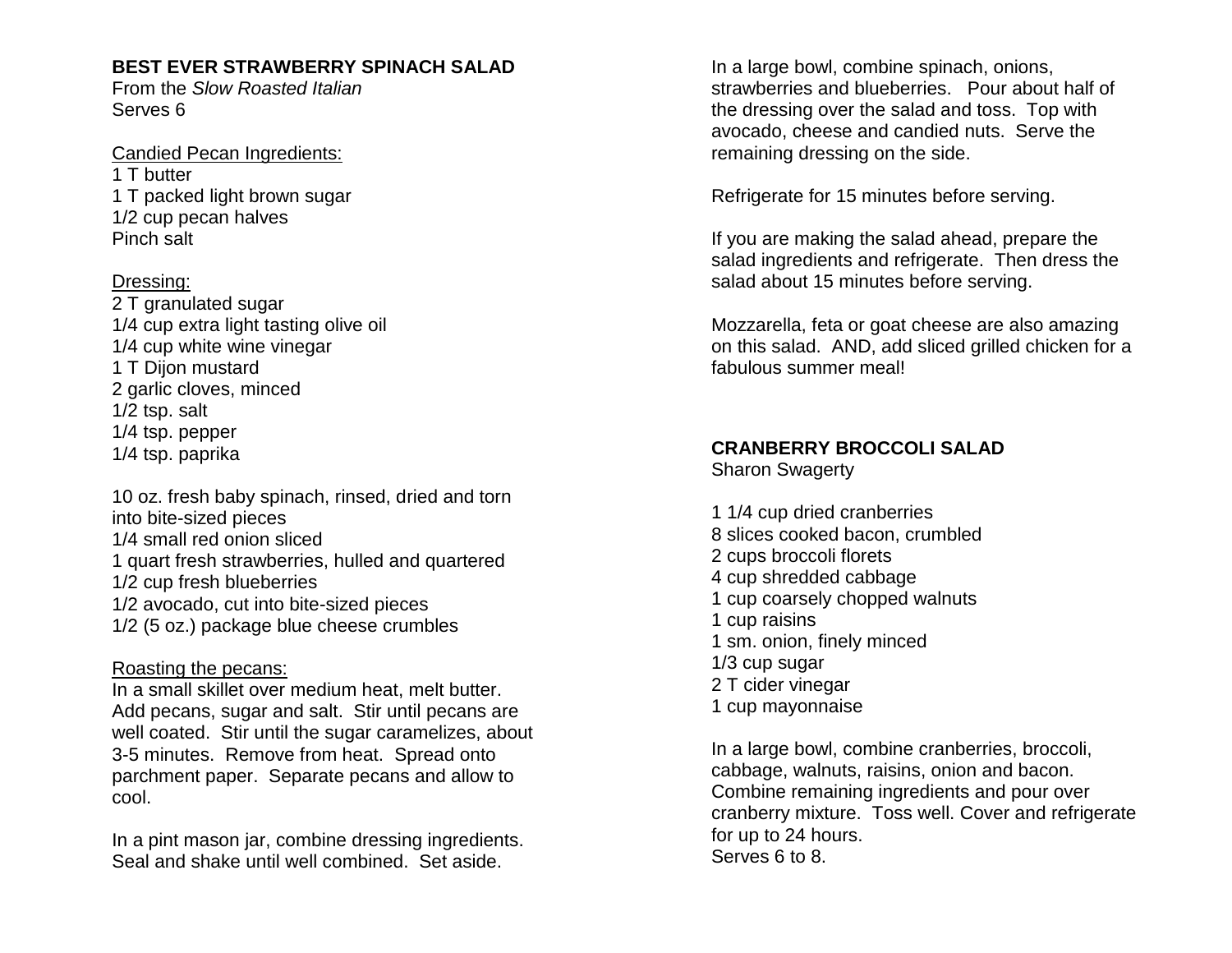## **TANGY POPPY SEED FRUIT SALAD**

Karen Pafford *A Taste of Home* 10 servings

1 20-oz. can unsweetened pineapple chunks, drained 1 lb. fresh strawberries, quartered 2 cups fresh blueberries 2 cups fresh raspberries 2 medium naval oranges peeled and sectioned 2 medium kiwifruit peeled, halved and sliced

Dressing:

2-4 T honey 1/2 tsp. grated lime peel 2 T lime juice 2 tsp. poppy seeds

Place fruit in a large bowl. Whisk dressing ingredients in a separate bowl to blend. Drizzle over fruit and gently toss to combine.

## **RED BERRY SPINACH SALAD**

Penny Hardy Serves 4

1 (6-oz.) pkg. prewashed fresh baby spinach (about 7 cups) 1/3 cup sliced fresh strawberries 1/3 cup fresh blueberries 1/ 3 cup fresh raspberries 1/4 cup sliced red onion, separated into rings

## Dressing:

2 T sesame seeds 1 T poppy seeds 1/2 cup white sugar 1/2 cup olive oil 1/4 cup distilled white vinegar 1/4 teaspoon paprika 1/4 teaspoon Worcestershire sauce 1 T minced onion

In small bowl, combine all dressing ingredients; mix well.

In large serving bowl, combine all salad ingredients. Pour dressing over salad; toss gently to coat.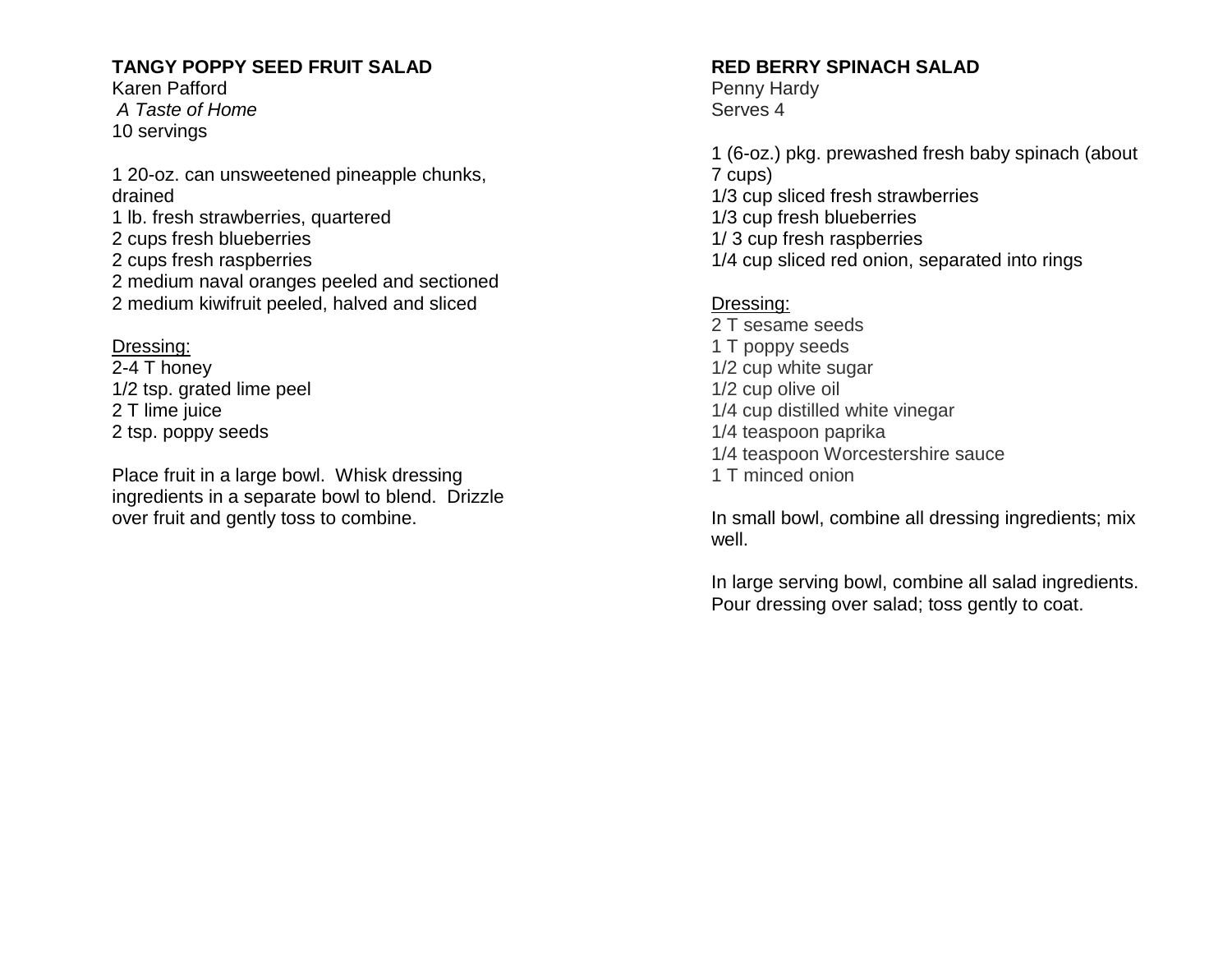#### **GREEK SALAD**

Serves 4 *Cooking Classy* Vegetarian and gluten free

1/2 - 1 cup chopped red onion 1 1/2 cucumbers, medium, sliced 1/2 tsp. dill, dried 1 clove garlic, chopped 10 1/2 oz. grape or cherry tomatoes, sliced 1 green bell pepper, sliced 1/2 tsp. oregano, dried 1 cup sliced black olives 2 T lemon juice, fresh Salt/pepper 6 T olive oil 1 1/2 tsp. red wine vinegar 4 oz. Feta cheese

Combine vegetables in large bowl; blend olive oil and red wine vinegar. Pour over vegetables and top with Feta cheese. Chill.

#### **DADDY JACK'S SALAD** Greg Braak

Mix of Romaine & Spring Mix lettuces Hearts of Palm Thinly sliced sun-dried tomatoes **Walnuts** Blue Cheese Dressing

#### Dressing:

1 cup mayonnaise 1/4 cup cream or enough to thin the mayonnaise 1 tablespoon red wine or sherry vinegar 1/2 cup finely minced cucumber 1 T minced tarragon Salt and pepper to taste

We just wrote down the ingredients at Daddy Jack's restaurant. You can mix them in whatever proportion seems right to you.

The dressing recipe is just a guess. Start with a bit of vinegar and add to taste.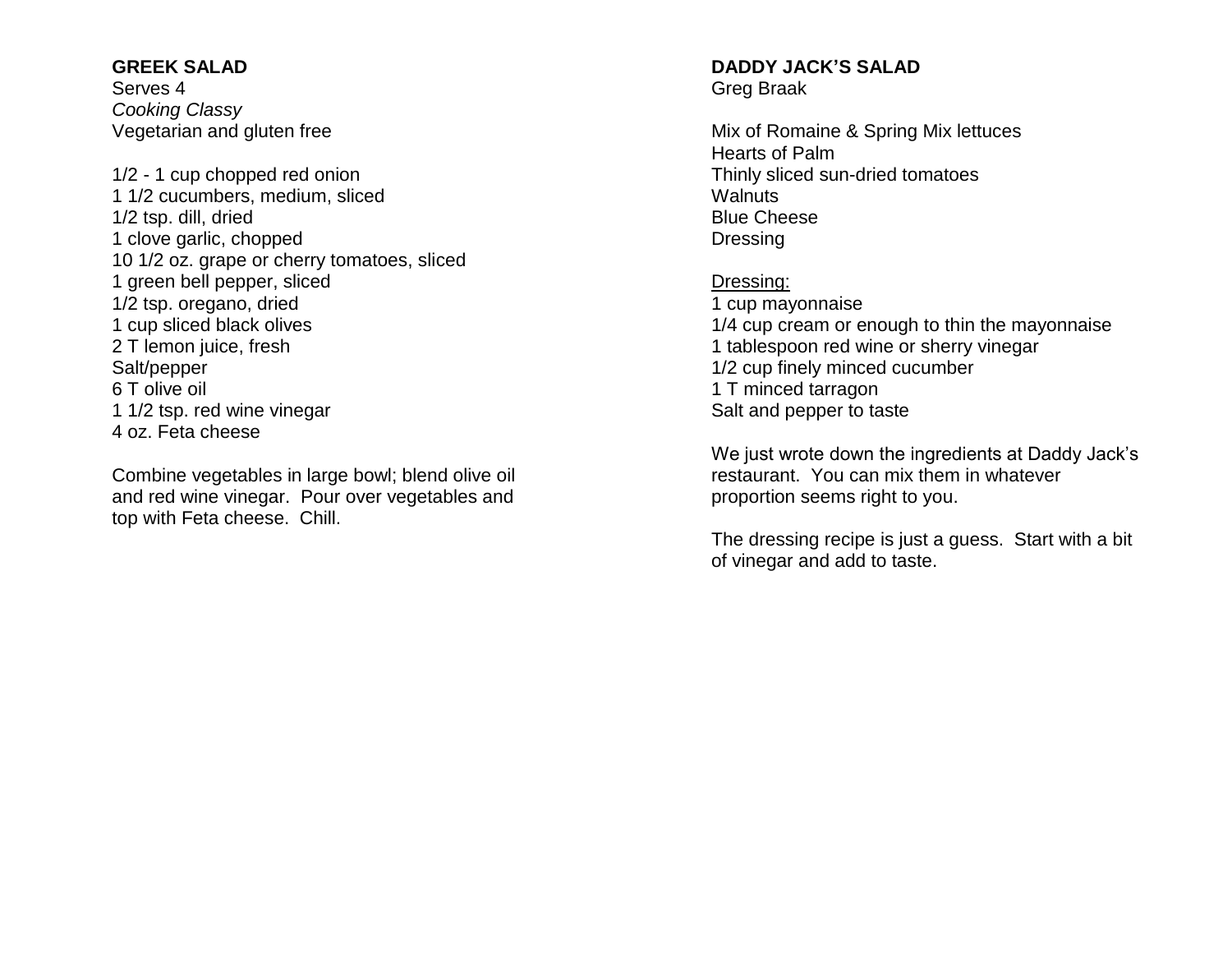#### **CHICKEN TORTILLA SOUP** Barb Munn

15 oz. chicken broth 2 cups water 15 oz. can green enchilada sauce 15 oz. can diced tomatoes 15 oz. can corn, drained 15 oz. can pinto beans, rinsed, and drained 1 cup chopped onion 1/2 cup chopped bell pepper 2 chopped garlic cloves 1.5 lbs. cooked, shredded chicken 2 tsp. each: chili powder, cumin, salt 1 tsp. pepper

Combine all above ingredients in 4 qt. stock pot and simmer for 30 minutes or until vegetables are tender.

Serve with tortilla chips and shredded cheese of your choice. I recommend Monterey Jack Cheese. Garnish with avocado slices and cilantro.

#### **PASTA SHRIMP SALAD** Carole Nadeau

4 cups uncooked small pasta shells 1 pound cooked small shrimp, peeled and deveined 1 1/2 cups frozen peas, thawed or canned 1/2 cup thinly sliced green onions 1/4 cup minced fresh parsley 1/2 cup mayonnaise 1/2 cup Miracle Whip 2 T lemon juice 1 T minced fresh dill 1/4 tsp. salt 1/4 tsp. pepper 1 red pepper diced 1 celery stick diced 4 boiled eggs--2 in the salad & 2 sliced on top Sprinkle parsley and paprika on top

Cook pasta according to package directions; drain and rinse in cold water. In a large bowl, combine the shrimp, peas, green onions, red pepper, celery and parsley. Stir in the pasta.

In a small bowl, combine the remaining ingredients. Pour over pasta mixture and toss to coat. Cover and refrigerate for at least 3 hours. Yield: 6-8 servings.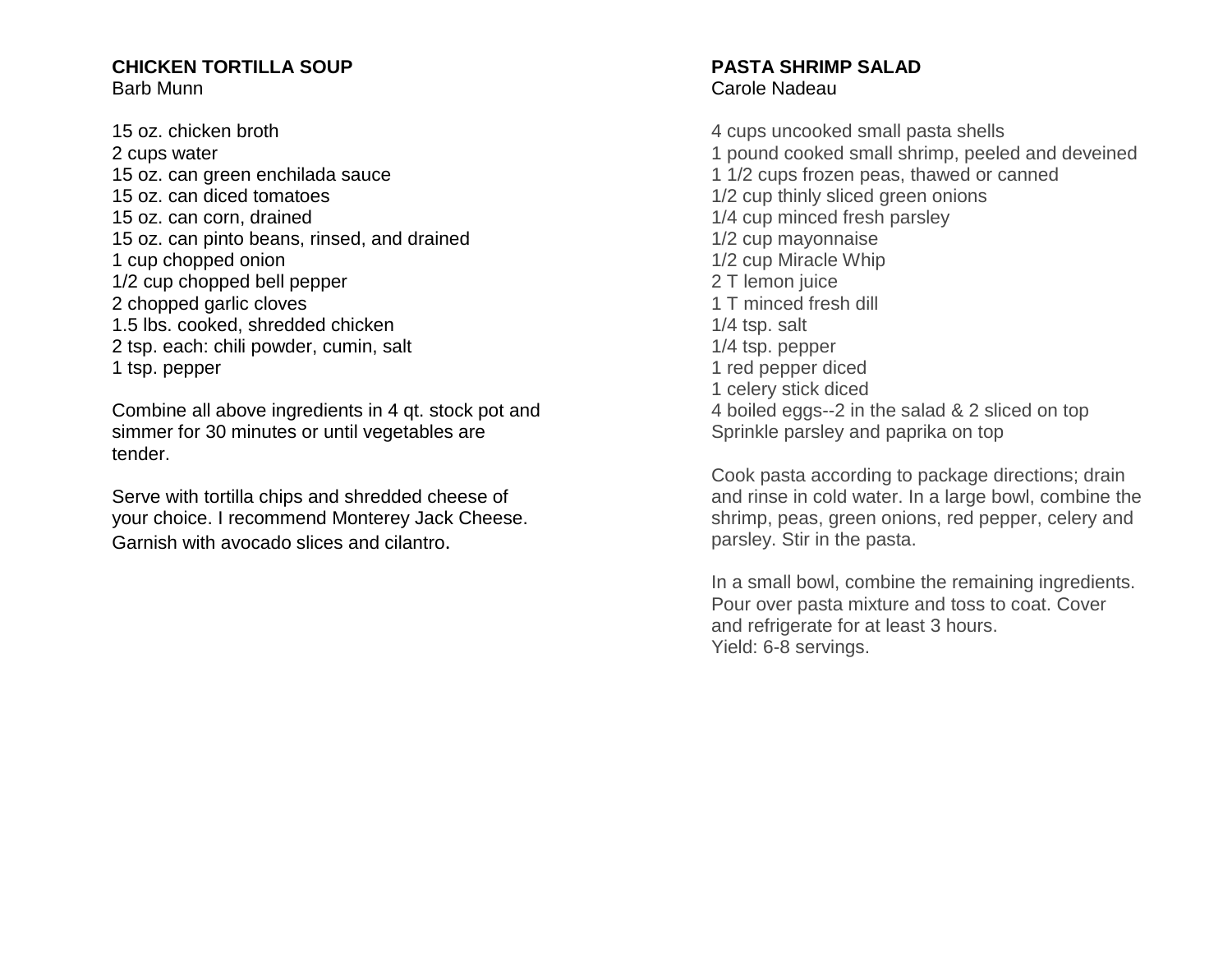## **ANTIPASTO PASTA SALAD**

Babs Sidorowicz *All Recipes*

1 lb. seashell pasta 1/4 lb. Genoa salami, chopped 1/4 lb. pepperoni sausage, chopped 1/2 lb. Asiago cheese, diced 1 6-oz. can black olives, drained and chopped 1 red bell pepper, diced 1 green bell pepper, chopped 3 tomatoes, chopped 1 7-oz. package dry Italian-style salad dressing mix 3/4 cup extra virgin olive oil 1/4 cup balsamic vinegar 2 T dried oregano 1 T dried parsley 1 T grated Parmesan cheese Salt/ground pepper to taste

Cook pasta in a large pot of salted boiling water until al dente. Drain, and cool under cold water.

In a large bowl, combine the pasta, salami, pepperoni, Asiago cheese, black olives, red and green bell peppers and tomatoes. Stir in the envelope of dressing mix. Cover, and refrigerate for at least one hour.

To prepare the dressing, whisk together olive oil, balsamic vinegar, oregano, parsley, Parmesan cheese, salt/pepper. Just before serving, pour dressing over the salad, and mix well.

# **CREAMY COLE SLAW**

Pam Braak

4 cups green cabbage – or a combination of green, red and Chinese

Dressing: 1/3 cup mayonnaise 2/3 cup sour cream 2 T cider or red wine vinegar 1 tsp. sugar 1 tsp. celery seed

Shred or finely chop the cabbage. Combine all the dressing ingredients. Toss with the dressing. If it seems dry, add a dollop each of mayonnaise and sour cream and a squirt of vinegar until the slaw is well dressed. The celery seed is traditional and really enhances the flavor.

Texture softens and the flavor improves if the slaw is allowed to marinate in its dressing for a couple hours or overnight.

From a *Fort Worth Star* article about 20 years ago and changed over time.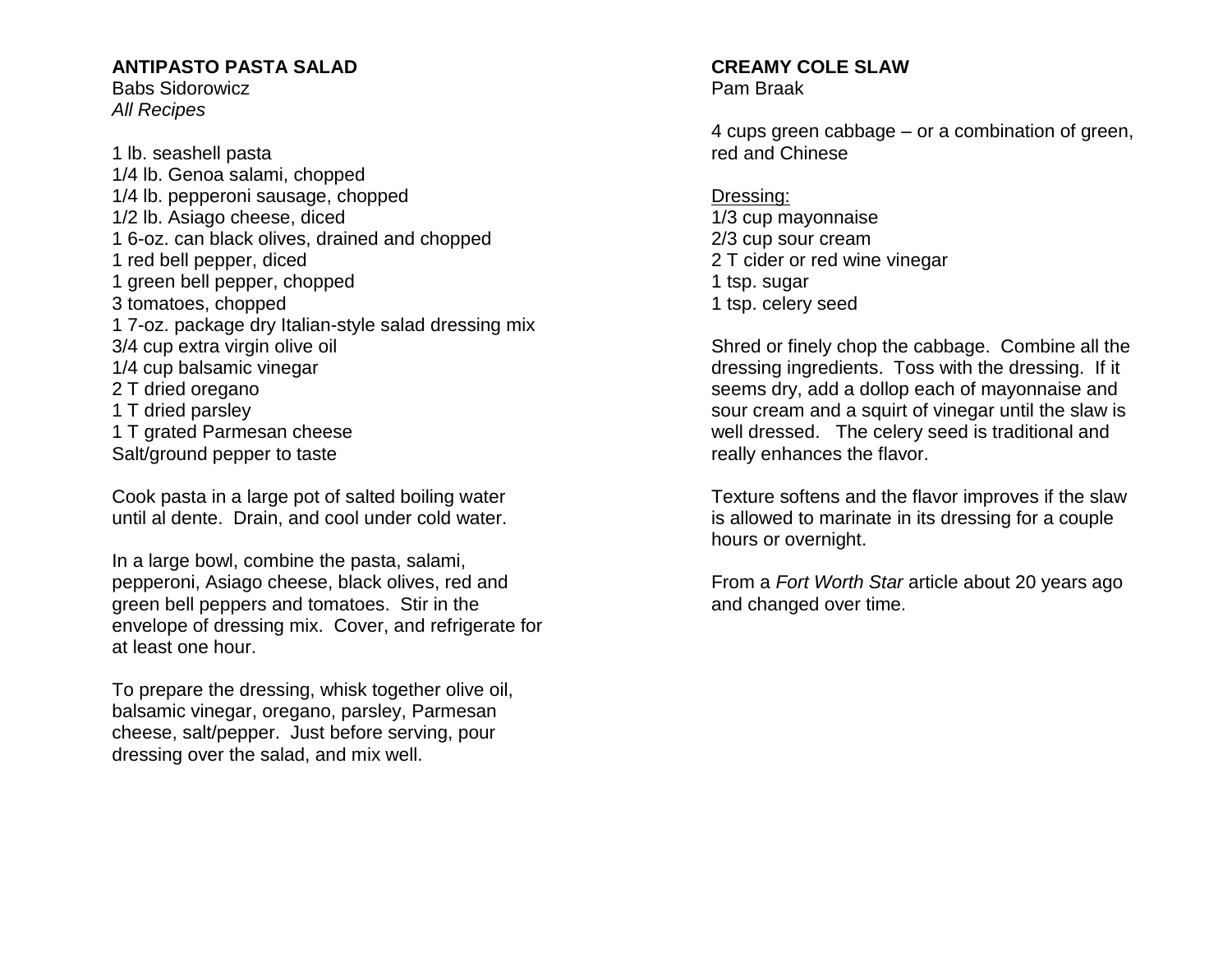#### **CAESAR CHICKEN PASTA SALAD**

Pam Braak 4 servings

1 whole boneless chicken breasts - broiled 2 cups cooked bowtie pasta (or any other small pasta) 3-4 cups thinly sliced romaine lettuce 1 cup halved cherry tomatoes 1/4 cup chopped green onions 1/3 cup Caesar dressing 4 oz. crumbled feta cheese

Salt & pepper the breasts well and broil. Shred. Cook pasta.

Combine all ingredients, toss well to coat.

You could use other cheese or other salad dressing or add: sliced fresh basil, chopped fresh parsley or 1 garlic clove minced

#### **BOSTON LETTUCE WITH QUICK CREAM DRESSING**

Very easy and delicious—4 servings Greg Braak

*From Jacques Pepin: This was one of my mother's favorite ways to dress a salad of Boston lettuce or sometimes fresh haricots verts. The cream contains less than half the calories of the oil needed in a conventional dressing. For best results, make it at the last moment.* 

Boston lettuce – about 8 cups (loosely packed) young Boston lettuce, washed and dried

1/4 cup heavy cream 1/4 tsp. salt 1/4 tsp. freshly ground black pepper 1 1/2 tsp. red wine vinegar

For the dressing: Just before serving, put the cream, salt and pepper in a salad bowl and whip with a whisk for about 15 seconds, or just until frothy. Stir in the vinegar.

Add the lettuce, toss briefly and serve immediately.

Note: If overwhipped, the dressing will thicken quickly after the vinegar addition. If it thickens too much, dilute it with 1 tablespoon water before tossing it with the lettuce.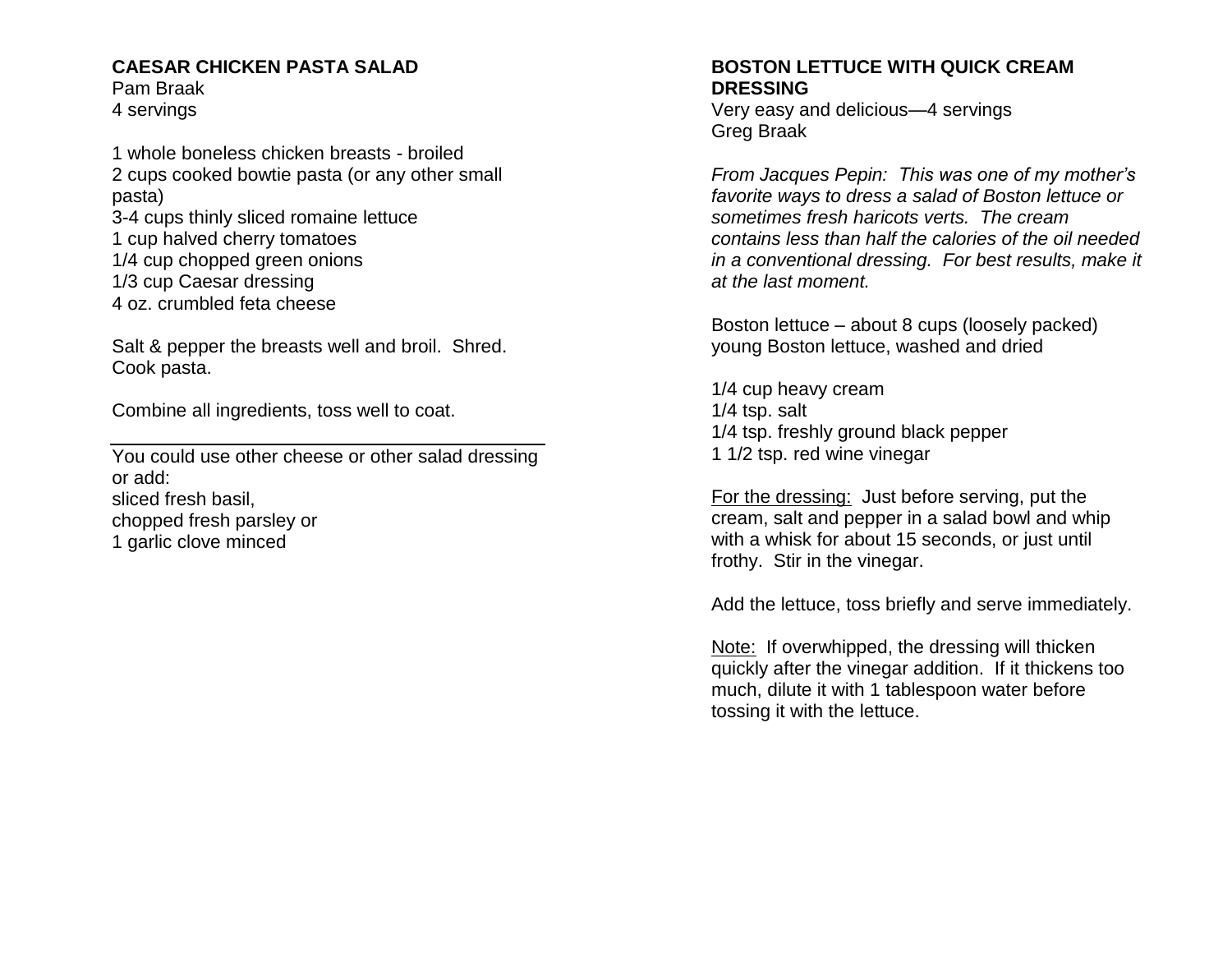#### **BISTRO SLAW**

Kate Dohrer Serves 4 to 6—Makes 6 cups *America's Test Kitchen*

It's important to slice the fennel very thin. Use the slicing disk on a food processor or a sharp chef's knife. Sweet, crisp apples, such as a Fuji, Gala, or Braeburn, work best in this recipe. To prepare the apples, quarter and core them, then cut into 1/4 inch slices and, finally, into 1/4-inch strips.

1/2 cup mayonnaise 1/4 cup cider vinegar 1 T sugar Table salt and ground black pepper 2 small fennel bulbs, sliced crosswise very thin (about 6 cups) 2 sweet apples, (cut into 1/4-inch strips) 2 T minced fresh tarragon

Whisk mayonnaise, vinegar, sugar, 1/4 teaspoon salt, and 1/8 teaspoon pepper together in large bowl until sugar has dissolved. Add fennel, apples, and tarragon and toss well to combine. Adjust seasonings with salt and pepper. Serve.

### **WATERMELON, CUCUMBER AND MOZZARELLA SALAD**

Refreshing and different! *Original recipe from Health magazine 6/17 modified by* Karen Rice

2 T extra-virgin olive oil 2 T red wine vinegar 3/4 tsp. kosher salt 1/2 tsp. freshly ground black pepper 1 T sugar (KR addition) Dash of blueberry balsamic vinegar (KR addition – or use regular balsamic) 1 medium shallot, thinly sliced (about 1/4 cup) or use red onion to taste 1 small English cucumber (about 8 oz.) – no need to peel if skin is tender 4 cups seedless watermelon cubes (about 1 1/2 lbs.) 6 oz. mozzarella torn (original recipe called for burrata cheese) 2 T sliced almonds toasted

Whisk together all ingredients through shallot. Thinly slice cucumber and arrange with watermelon and cheese on serving dish. Just before serving spoon shallot dressing over the top and sprinkle with toasted almonds.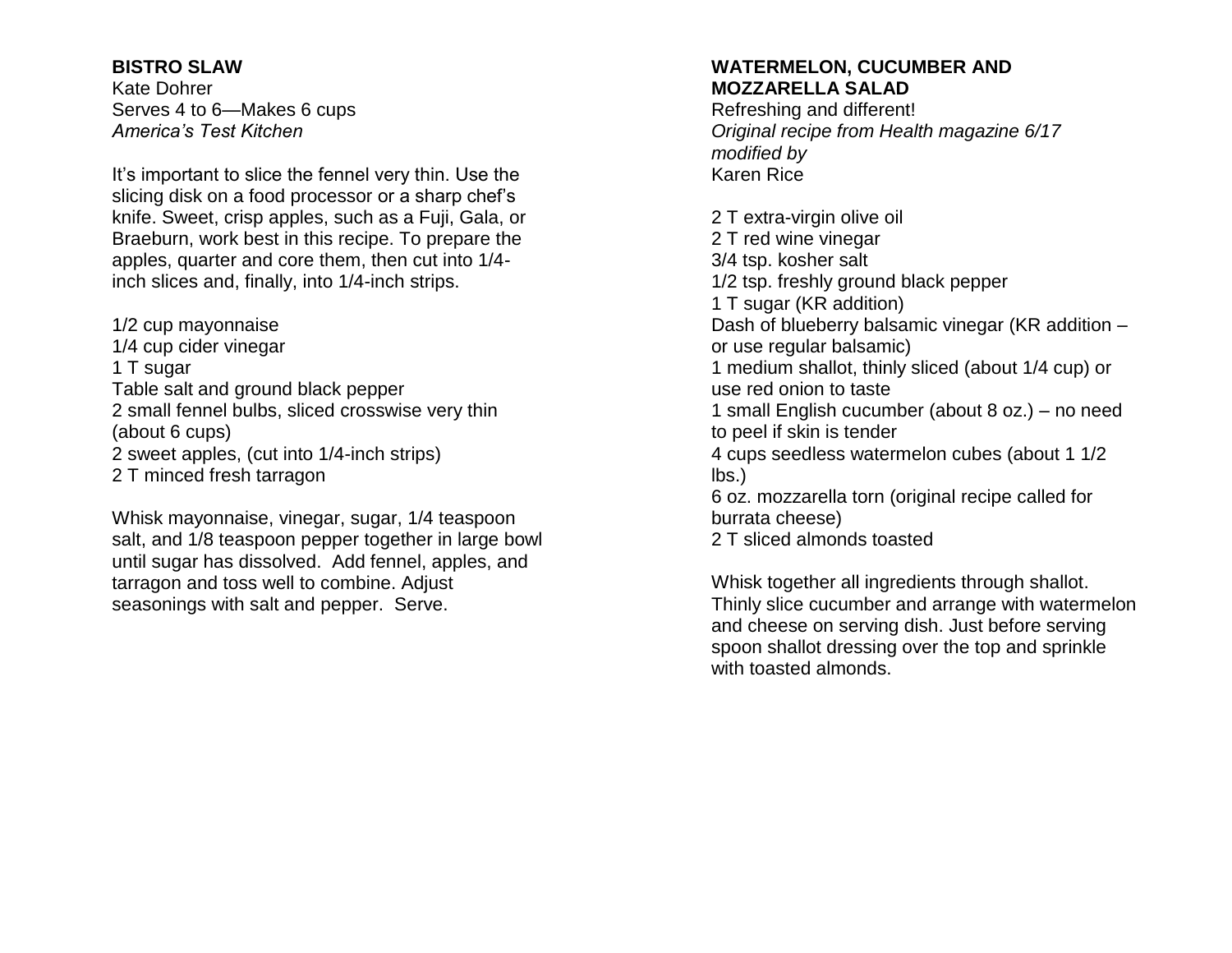## **CUCUMBER SALAD PAPRIKA FONO**

Pam Braak

 $2 - 3$  cucumbers 1 1/4 cup water 1 tsp. salt Sour cream 1/4 cup sugar 1/3 cup white vinegar 1-2 cloves garlic Paprika

Peel the cucumbers and slice thinly. Mix the water and salt in a small bowl. In another bowl mix sugar, vinegar & garlic and add water mixture. Let sit for 15 -30 minutes. Strain. Pour the mixture over the cucumbers.

Store in the refrigerator for at least one hour. Serve with a dollop of sour cream on top.

This recipe came from a wonderful Hungarian restaurant, Paprikas Fono, at Ghirardelli Square in San Francisco in the 70's. I asked the owner for the recipe and jotted it down as best as I could. I've made it many times since. Enjoy.

## **MARINATED VEGETABLE SALAD**

Catherine LaCroix

1 cup chopped celery 1 can Shoepeg corn (no juice to drain!) 1 cup chopped red onion 1 can sliced green beans, rinse and drain 1 can LeSeur sweet peas, rinse and drain 1 jar chopped pimiento 1 chopped green bell pepper

## Dressing:

1 cup sugar 1 tsp. salt 1/2 cup oil 1 tsp. pepper 1/2 cup vinegar

Toss vegetables well with dressing. Refrigerate overnight.

Note: I added a can of chick peas and a can of black beans, both rinsed and drained.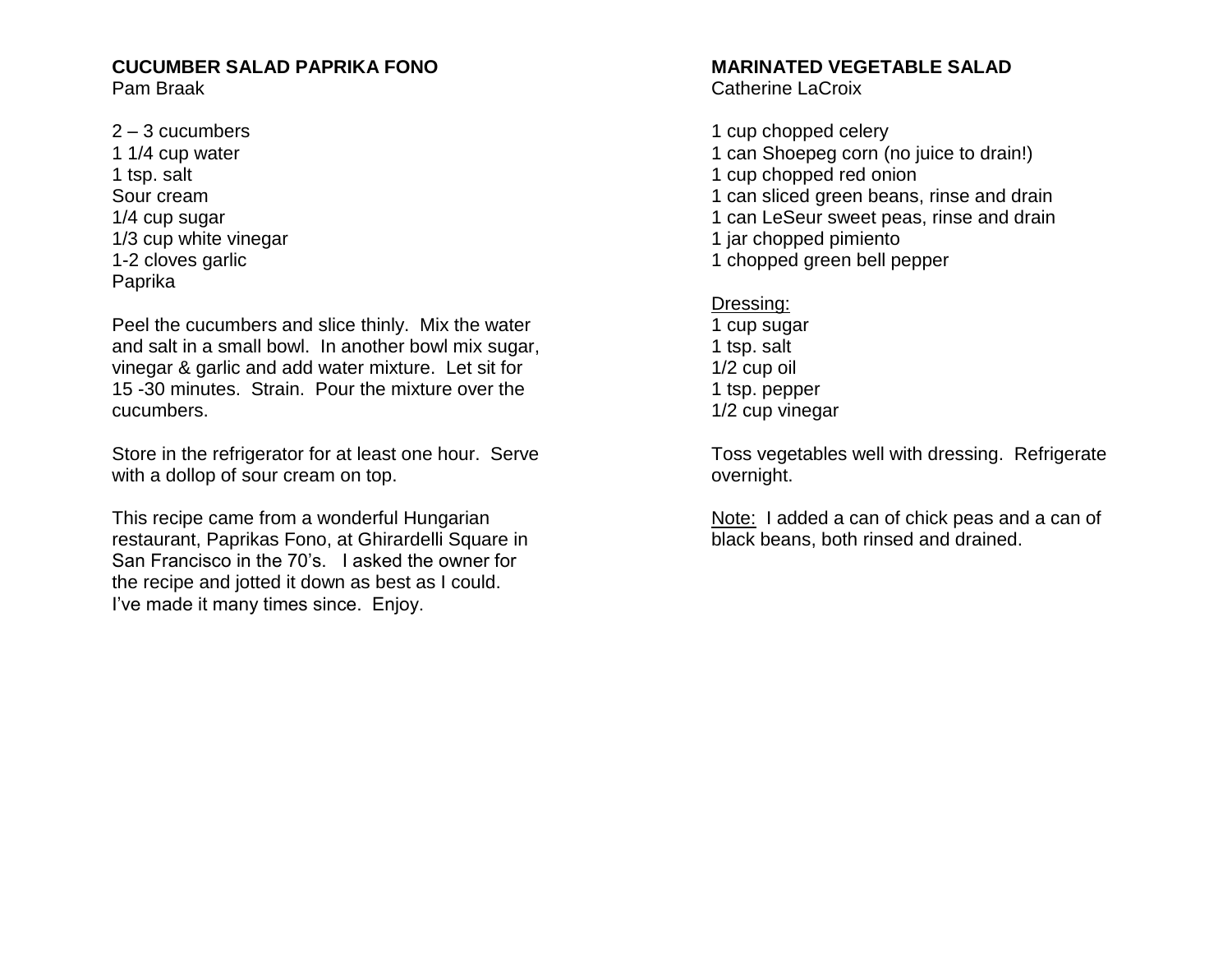# **DESSERTS—BREADS, CAKES, COOKIES, PIES**

*For any new member who may have missed this beautiful salad in other recipe books, here 'tis again!*

## **RAINBOW LAYERED JELL-O**

Peggy Harris

3 oz. packages of Jell-O one each of the following flavors:

This is for the regular Jell- $O - i f$  you use the no sugar kind the volume for each box is less.

Black Cherry, Strawberry, Raspberry, Cherry, Orange, Lemon, Lime

16 oz. sour cream plus 1/3 cup – total – the lite works well.

1 cup boiling water per 1 box of Jell-O

Select a bowl big enough, as it will require almost 10 cups volume once it is finished.

A large straight side truffle bowl works well. (You can use a 9" x 13" glass pan, but the layers will be very thin, which looks more like ribbon and I have had trouble keeping the pan level.)

Put the bowl in the fridge. Put it on the shelf with head room to be able to pour each layer of Jell-O into the bowl. Pouring the Jell-O will cause a splash onto the sides of the bowl, which spoils the effect. Also try to avoid causing bubbles while dissolving the Jell-O – stir very gently, or remove the bubbles with a spoon before you pour the Jell-O into the bowl.

Prepare one box of Jell-O. Start with the darkest or lightest color.

Put one box of Jell-O in a small cup. Add 1 cup of boiling water. Stir thoroughly.

Pour 1/2 of the Jell-O into another cup. It will be about 2/3 cup in each cup.

In one cup add 1/3 cup sour cream and mix well. This is the cloudy mix.

In the other cup add 3 Tablespoons of cold water. This is the clear mix.

Pour one layer (cloudy or clear) in the bowl in the fridge. Let it gel. It will take at least 60 minutes. You want this first layer to be very firm before you do the next layer. Leave the other cup (cloudy or clear) on the counter. After the first layer is firm, pour the second layer in the bowl in the fridge. Let is set 30 minutes, or more, until firm.

Then prepare the next box of Jell-O.

Pour in the first layer in the bowl in the fridge. Use either the cloudy or clear, depending on which you did with the first box. Let it set until firm.

Pour in the second layer gently into the bowl. Let it set until firm.

It doesn't take quite as long to get firm with the second box.

Then prepare each of the rest of the boxes of Jell-O. At this point you can prepare 2 boxes at the same time (4 cups on the counter) and leave them on the counter until the current layer is firm. This will be about 15 minutes each or so. If you pour too early it will 'dig' up the prior layer and it spoils the look, but it will still taste good!

You can decorate the top of the bowl with gel cake decoration or fresh organic flowers.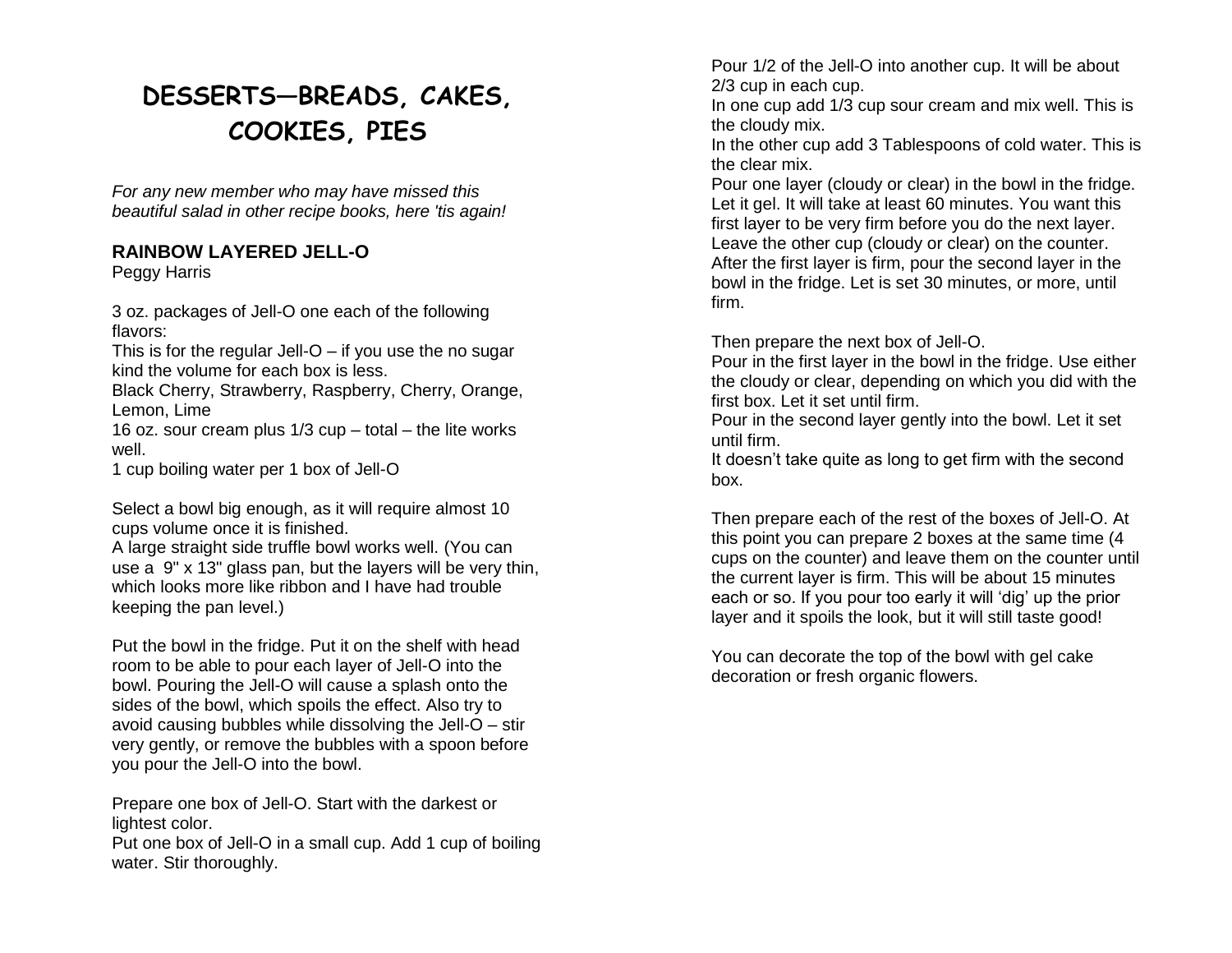#### **COCONUT OATMEAL COOKIE** Ella Barber

1 cup butter 1 cup sugar 1 cup brown sugar 2 eggs 2 tsp. vanilla 1 tsp. almond extract 1 tsp. salt 1 tsp. baking powder 2 1/4 cups flour 2 cups oatmeal 1 cup coconut

Cream together butter and sugar. Add eggs and vanilla and almond. Set aside.

Mix all dry ingredients together in a separate bowl. Add dry ingredients to wet ingredients and mix well. Drop onto a baking stone or a well-greased metal baking sheet.

Bake for 9 – 11 minutes.

Optional add 1/2 cup chopped almonds and/or cranberries.

#### **MEXICAN CORNBREAD** Elayne Vick

3 eggs

- 1 cup milk 1 large can cream corn
- 3 packages of Corn Kits cornbread mix
- 1 1/2 cups shredded sharp cheddar cheese
- 1 medium-sized can chopped green chilis

In a big bowl put 3 eggs and 1 cup milk. Whip well. Add 1 large can of creamed corn and 3 packages of **Corn Kits** cornbread mix (our favorite). Whip this well.

Then add 1-1/2 cups of shredded sharp cheese and 1 medium sized can of chopped green chilis.

I debated adding a small jar of chopped pimientos and now wish I had. Ah well, next year!

After mixing well, I poured the mixture into a greased sheet cake pan and baked at 425° until nicely browned.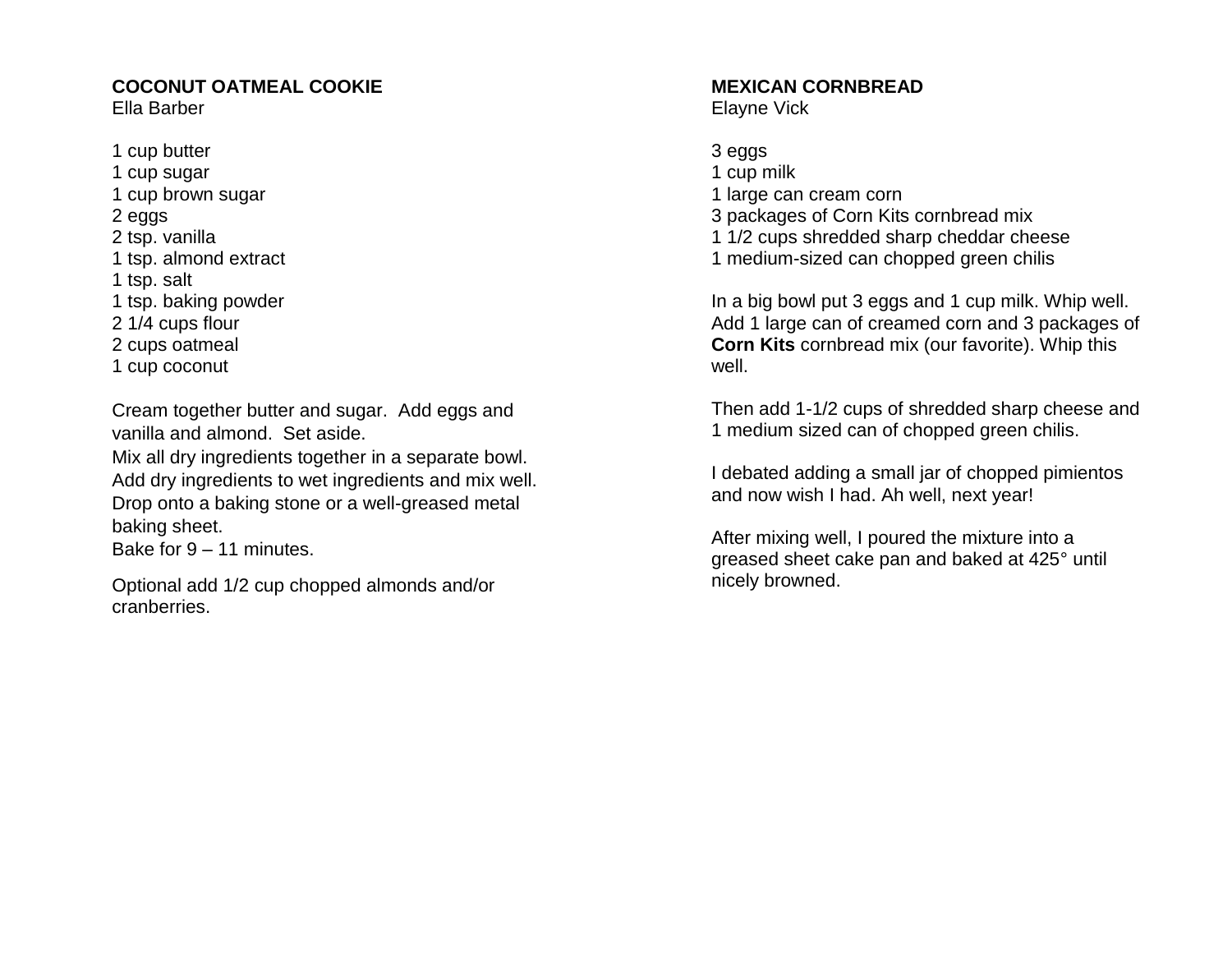## **CHOCOLATE CHIP BUNDT CAKE**

Paula Jones

1 box (4 oz.) Jell-O Instant Chocolate Pudding 1 box 2-layer Devil's Food Cake Mix 1 12 oz. package chocolate chips 1 3/4 cups milk 2 eggs

Mix all by hand until well blended. Put in greased and floured 12-cup Bundt pan.

Bake 350° oven - 50 minutes or until cake springs back when lightly touched with finger. Dust with powdered sugar just before serving.

Makes a very rich "chocolatey" cake - great with vanilla ice cream.

#### **STRAWBERRY PRETZEL DESSERT**

Ella Barber Yield: 12-16 servings

## **Crust:**

2 cup crushed pretzels 3/4 cup butter, melted 3 T White Sugar **Filling:** 1 (8 oz.) package cream cheese, softened (**low fat cannot** be substituted) 1 cup white sugar 1 (8 oz.) container frozen whipped topping, thawed **Topping:** 1 6 oz. package, strawberry flavored Jell-O 2 cups boiling water 24 oz. frozen sliced strawberries

In a bowl, combine the pretzels, butter and sugar. Press into the bottom of an ungreased 13" x 9" baking dish. Bake at 375° for 8-10 minutes, until set. Set aside to cool.

**Filling:** In a large bowl, mix cream cheese and sugar until smooth. Fold in whipped topping. Spread mixture onto cooled pretzel crust. Make sure to spread the cream cheese mixture to the edge of the pan. This will seal the crust to keep it crunchy. Refrigerate until chilled.

**Topping:** Dissolve gelatin in boiling water in a large bowl. Stir in frozen sliced strawberries; and allow to briefly set. Mixture is about the consistency of egg whites. Carefully pour and spoon over filling. Chill for 4-6 hours or until firm. Cut into squares; serve with additional whipped topping if desired.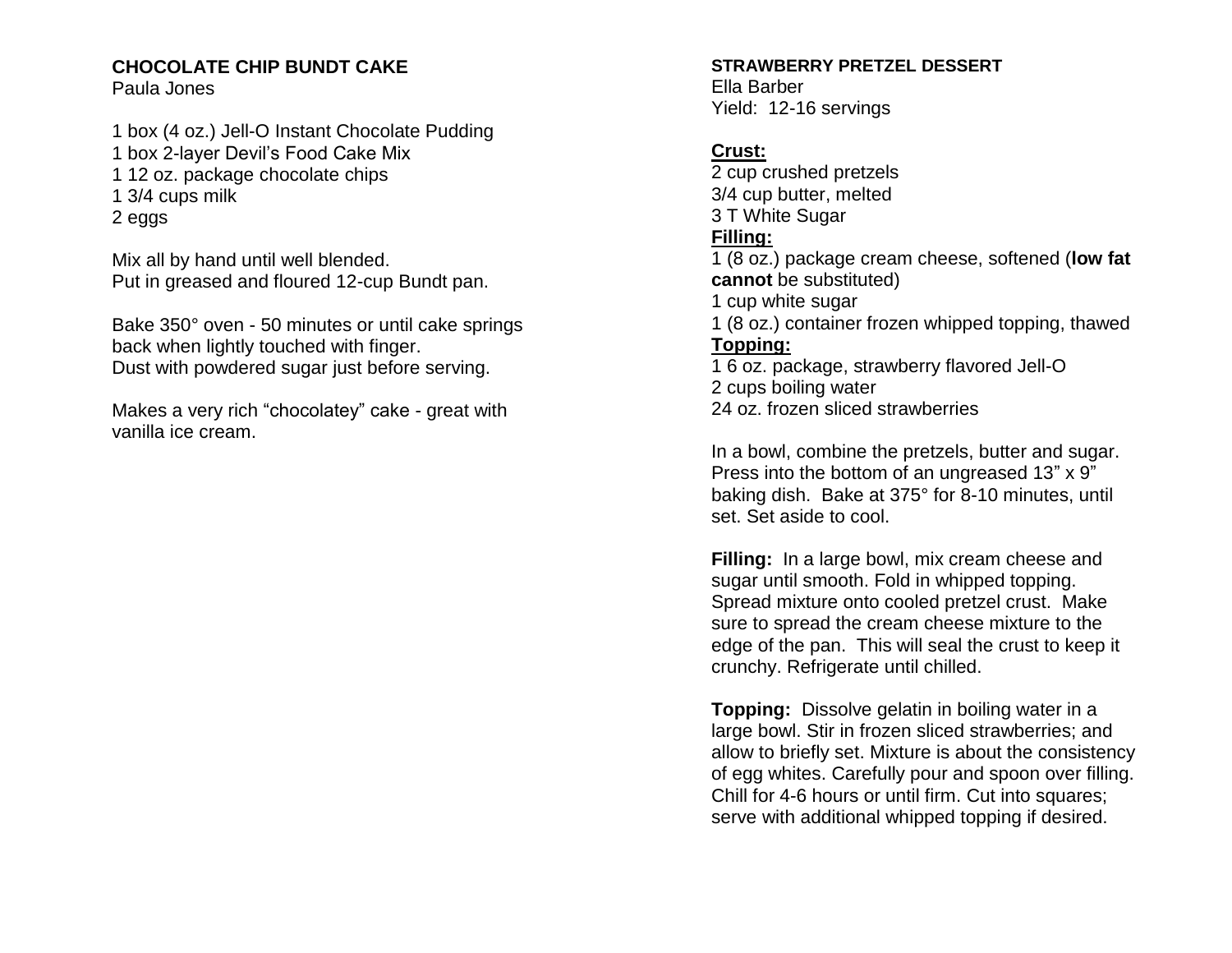## **GERMAN CHOCOLATE POUND CAKE**

Edie Williams

1 18.25-oz. German Chocolate Cake Mix 1 15-oz. can Coconut-Pecan Frosting 4 eggs 1/2 cup oil 1 cup water 1/2 to 1 cup chopped Pecans

Preheat oven to 350°. Grease and flour a 12-cup tube or Bundt pan

Mix all ingredients (including the icing) in mixer at medium speed 2 minutes. Pour into prepared pan and bake 55-60 minutes.

Remove from oven to wire rack and allow cooling for 10 minutes. Invert onto serving plate and dust with powdered sugar.

This makes a large cake, so be sure to use a 12 cup pan.

## **ESTER'S EMERGENCY CHOCOLATE CHIP COOKIES**

Rene' Herndon

Mix in order listed: 2 cups butter 2 cups white sugar 2 cups brown sugar 4 eggs 2 tsp. vanilla 4 cups flour 5 cups rolled oats (grind) 1 tsp. salt 2 tsp. baking powder 2 tsp. soda 24 oz. semisweet chocolate chip 6 oz. milk chocolate chips (I add pecans or walnuts)

Using a cookie scoop, form balls and freeze.

Bake, frozen, at 350° for about 16 to 18 minutes. Do not overbake.

These are really good and are always ready for any emergency when you want to serve warm chocolate chip cookies.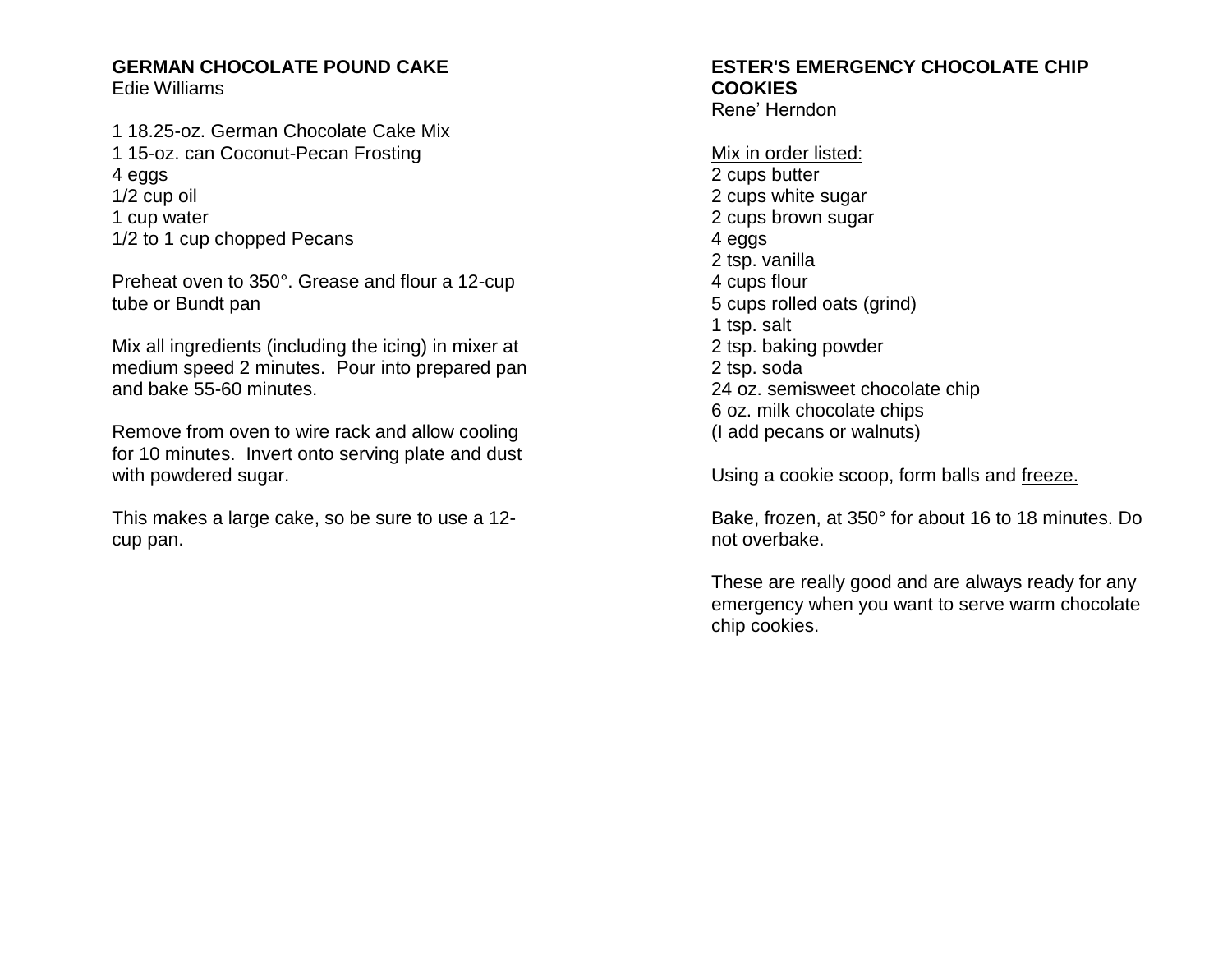#### **CRANBERRY ORANGE SHORTBREAD COOKIES**

Ella Barber Yield: 2 1/2 dozen cookies

Ingredients: 1/2 cup dried cranberries (Craisins) 3/4 cup sugar, divided 2 1/2 cups all-purpose flour - *spooned and leveled, not scooped* 1 cup butter, cubed (and cold) 1 tsp. [almond extract](https://www.amazon.com/gp/search/ref=as_li_qf_sp_sr_il_tl?ie=UTF8&tag=moonti09-20&keywords=almond%20extract&index=aps&camp=1789&creative=9325&linkCode=xm2&linkId=2df73d9d3aaab94ac4c4c79d847b800b) zest of 1 orange 1 to 2 T of fresh orange juice (I juice one of the halves from the zested orange) additional sugar to coat cookies

#### Instructions:

Combine cranberries and 1/4 cup of sugar in a food processor and process just until the cranberries are broken down into smaller pieces. Set aside.

Combine flour and remaining sugar in a large bowl. Use a [pastry cutter](https://www.amazon.com/gp/search/ref=as_li_qf_sp_sr_il_tl?ie=UTF8&tag=moonti09-20&keywords=pastry%20cutter&index=aps&camp=1789&creative=9325&linkCode=xm2&linkId=2e983c1314f0042916a6e406b7ff3d4f) to cut in butter. You want very fine crumbs.

Stir in extract, cranberries and sugar mixture, orange zest and orange juice.

Use your hands to knead the dough until it comes together and forms a ball. Work the dough until it comes together.

Shape dough into a log about two inches in diameter and wrap in plastic wrap. Refrigerate for two hours or up to 72 hours.

Line a baking sheet with parchment paper and set aside.

Preheat oven to 325°F.

Cut slices of cookie dough about 1/4 inch thick.

Place about a half a cup of sugar in a bowl and coat all sides of the cookie slices with sugar.

Place cookies on baking sheet and bake for 12 to 15 minutes or just until cookies are set. Do not over bake. I pulled mine at 12 minutes.

Let cookies cool for several minutes on baking sheet before removing to cooling rack. Let cool completely.

Store in airtight container for 3 days or freeze for up to 3 months.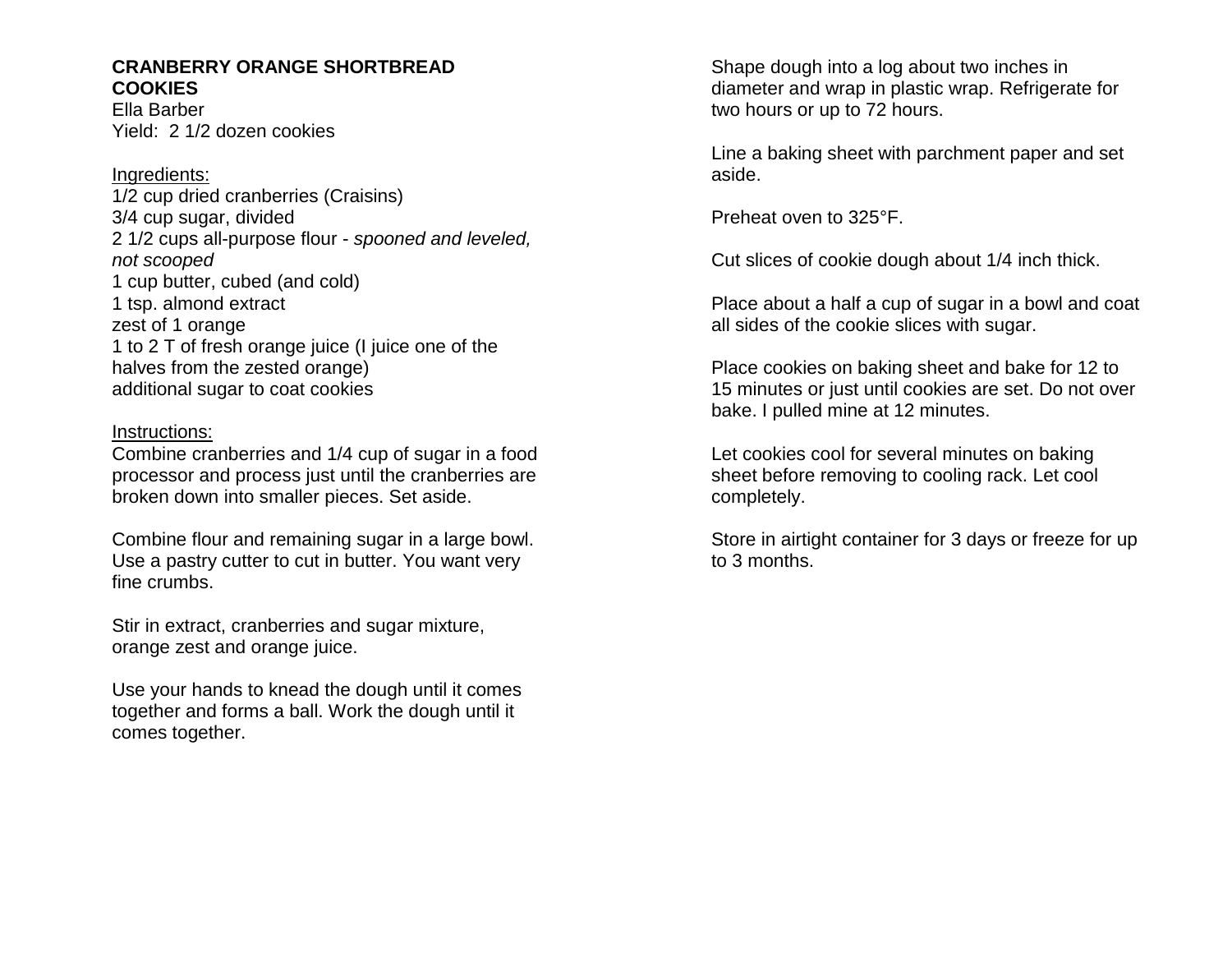#### **CHERRY PIE BARS**

Robin Pond

Make and store these fruity desserts, wrapped in aluminum foil, for up to three days.

3 cups (12 oz.) all-purpose flour 3/4 cup granulated sugar 1/2 tsp. table salt 1 1/2 cups (12 oz.) cold butter, cubed 3 cups canned cherry pie filling, (about 1 1/2 - 2 oz. cans) 3/4 cup chopped pecans 1 cup powdered sugar 4 to 5 tsp. whole milk 1/4 tsp. almond extract

Preheat oven to 350°. Line bottom and sides of 13 x 9-inch pan with heavy duty aluminum foil, allowing 2 to 3 inches to extend over sides; lightly grease foil with cooking spray.

Pulse flour, granulated sugar, and salt in a food processor until combined. Add butter cubes, and pulse until mixture is crumbly. Reserve 1 cup flour mixture. Press remaining flour mixture onto bottom of prepared pan.

Bake in preheated oven until lightly browned, 25 to 30 minutes. Spread cherry pie filling over crust in pan. Toss together reserved 1 cup flour mixture and pecans. Sprinkle pecan mixture evenly over filling.

Bake in preheated oven until golden brown, 40-45 minutes. Cool completely in pan on a wire rack, about 1 hour. Left baked bars from pan, using foil sides as handles.

Stir together powdered sugar, 4 tsp. milk, and almond extract. Add additional milk, if needed, to reach desired consistency. Drizzle over pecan mixture. Cut into 48 bars. Serves 24.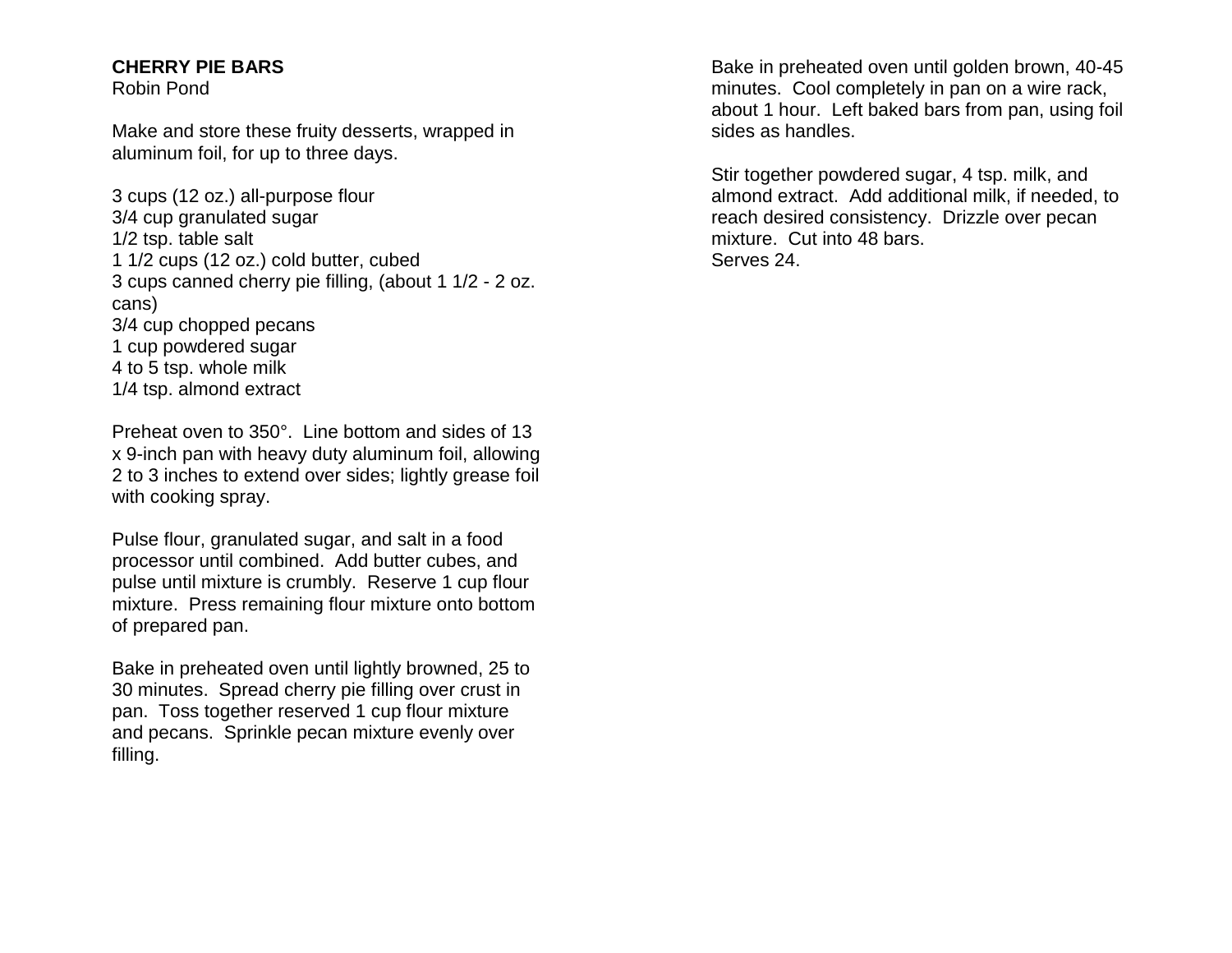# **STRAWBERRY-BANANA NUT ICE CREAM**

Barb Munn

6 eggs 2 cups sugar 1 can Eagle Brand milk 1 T vanilla 1 pint sliced (or mashed) strawberries 2 mashed bananas 1 cup finely chopped pecans 1 – 8 oz. Carton Cool Whip red food coloring, optional

Beat eggs well, one at a time, add sugar slowly, then milk and vanilla. Add enough milk to make 1 gallon; then gently fold fruit and pecans into cool Whip, then fold entire mixture into milk/egg mixture. Pour into ice cream freezer and enjoy!

Makes 1 gallon

Note: Toasted coconut and toasted almonds can be substituted for fruit.

#### **CROCK POT CANDY** Edie Williams

1 16-oz. jar unsalted dry roasted peanuts 1 16-oz. jar salted dry roasted peanuts 1 12-oz. package semi-sweet chocolate chips 1 German chocolate bar (broken in pieces) 3 lbs. (2 planks) white almond bark (broken in pieces)

Put nuts in crockpot. Add other ingredients in the order listed.

## Cover and cook 3 hours on low. **DO NOT REMOVE THE LID DURING THE 3 HOURS.**

When finished cooking, it looks like you have really made a mess, but not so!

Mix thoroughly. Drop by spoonsful onto wax paper.

Let cool thoroughly. This freezes well.

It's a good thing it does freeze well!!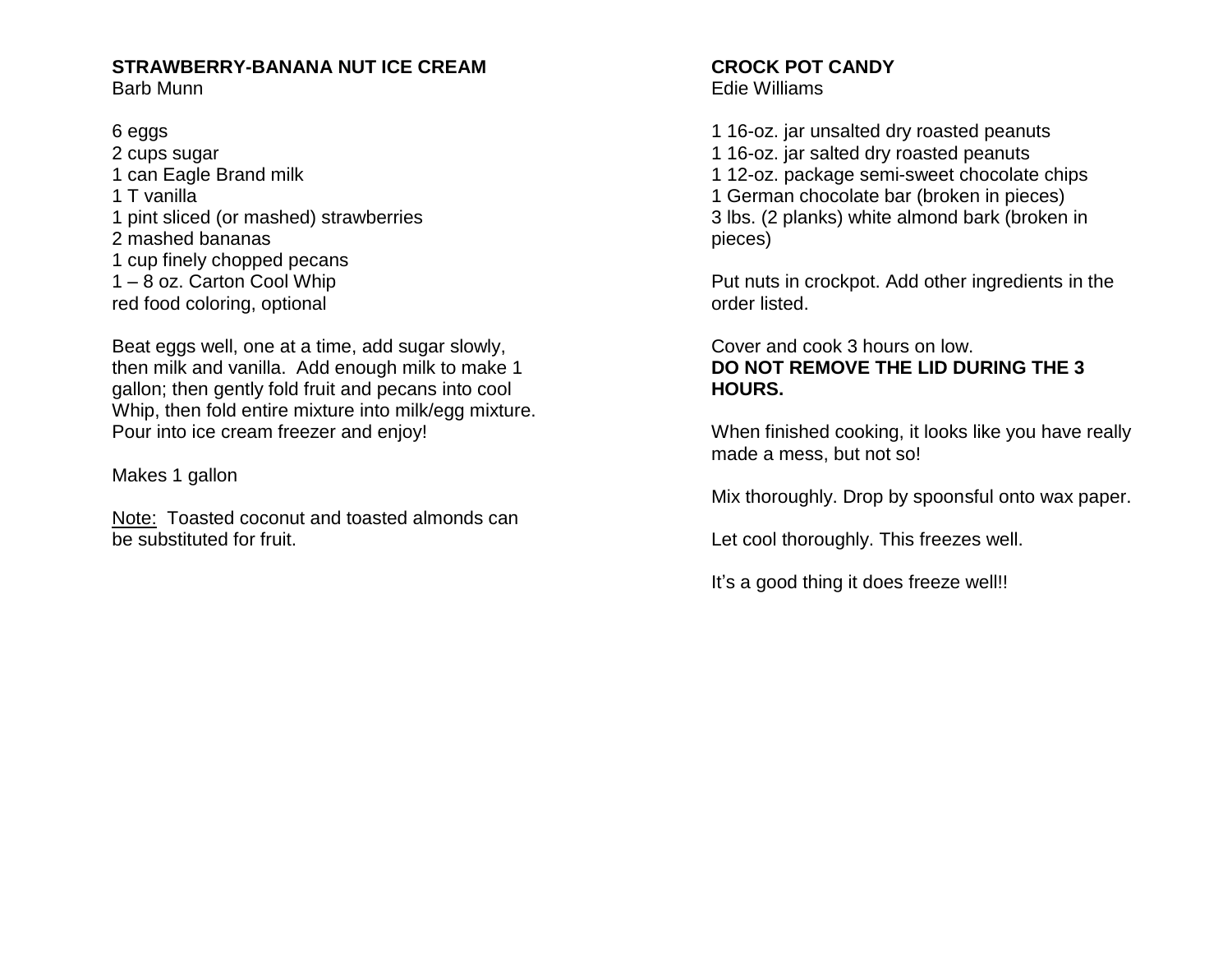## **CHEESECAKE BARS**

Ginger Jones For 8" x 8" square pan:

1 cup flour 1/3 cup soft butter 1/3 cup brown sugar 1/2 cup chopped nuts 1 8-oz. cream cheese, softened 1/4 cup sugar 1 egg, slightly beaten 2 T milk 2 T lemon juice 1/2 tsp. vanilla

Combine flour, butter, and brown sugar to make a crumb mixture. Add nuts. Reserve 1 cup and press the remainder into bottom of pan.

Bake 12 to 15 minutes at 350°.

Combine the remaining ingredients and spread over the slightly cooled crust. Sprinkle the reserved crumb mixture over the top and bake for 25 to 30 minutes at 350°. After cooling, cut into squares and store in the refrigerator.

#### **CHEESECAKE BARS** Ginger Jones For 9" x 13" pan

2 cups flour 2/3 cup soft butter 2/3 cup brown sugar 1 cup chopped nuts 2 8-oz. cream cheese, softened 1/2 cup sugar 2 eggs, slightly beaten 4 T milk 4 T lemon juice 1 tsp. vanilla

Combine flour, butter, and brown sugar to make a crumb mixture. Add nuts. Reserve 2 cups, and press the remainder into bottom of pan.

Bake 12 to 15 minutes at 350°.

Combine the remaining ingredients and spread over the slightly cooled crust. Sprinkle the reserved crumb mixture over the top and bake for 25 to 30 minutes at 350°. After cooling, cut into squares and store in the refrigerator.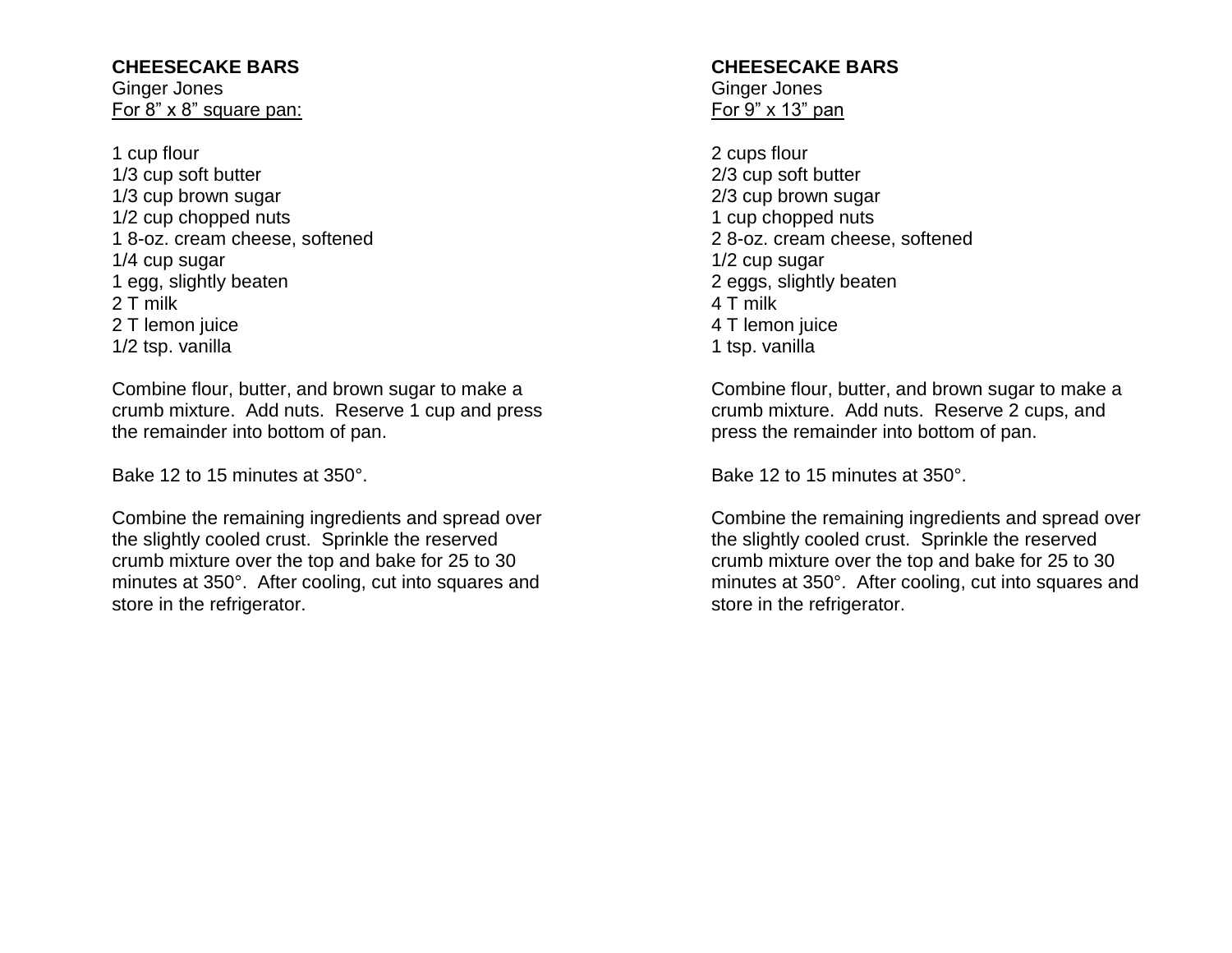## **LEMON-HERB MUFFINS**

Phyllis Butts from *Betty Crocker*

#### 2 eggs

2 cups Biquick mix 1/3 cup sugar 1 tsp. grated lemon peel 1/4 cup fresh lemon juice 1/4 cup water 2 T vegetable oil 1/2 tsp. dried rosemary or basil leaves, crumbled 1/4 cup white coarse sugar crystals, if desired

Heat oven to 400°. Place paper baking cups in 12 place muffin tin, or grease bottom only of tin cups.

Beat eggs in medium bowl; stir in remaining ingredients, except coarse sugar, until moistened. Divide batter evenly among cups; sprinkle with coarse sugar.

Bake 15-20 minutes until tops are golden brown.

#### **LEMON SUGAR COOKIES WITH LEMON ICING** Kathy Lynn

2/3 cup shortening 3/4 cup sugar 1 egg 4 tsp. milk 1 T grated lemon peel (I use a Microplane for grating and zesting instead of a grater) 1 T fresh squeezed lemon juice 2 cups unbleached flour 1/2 tsp. baking powder 1/4 tsp. salt

Preheat oven to 375°; bake 8-10 minutes. Makes about 4 dozen.

Thoroughly cream shortening, sugar, lemon peel, and lemon juice. Add egg; beat until light and fluffy. Stir in milk. Sift together dry ingredients; blend in creamed mixture. Mix well.

Shape in roll 2 inches across. (I use saran wrap.) Chill for about 10 minutes. Slices 1/4 to 1/3 inch thick. Place on foiled cookie sheet or parchment paper. Bake in 375° oven for 8-10 minutes. Cool slightly before removing from pan.

**(Lemon Icing continued on next page)**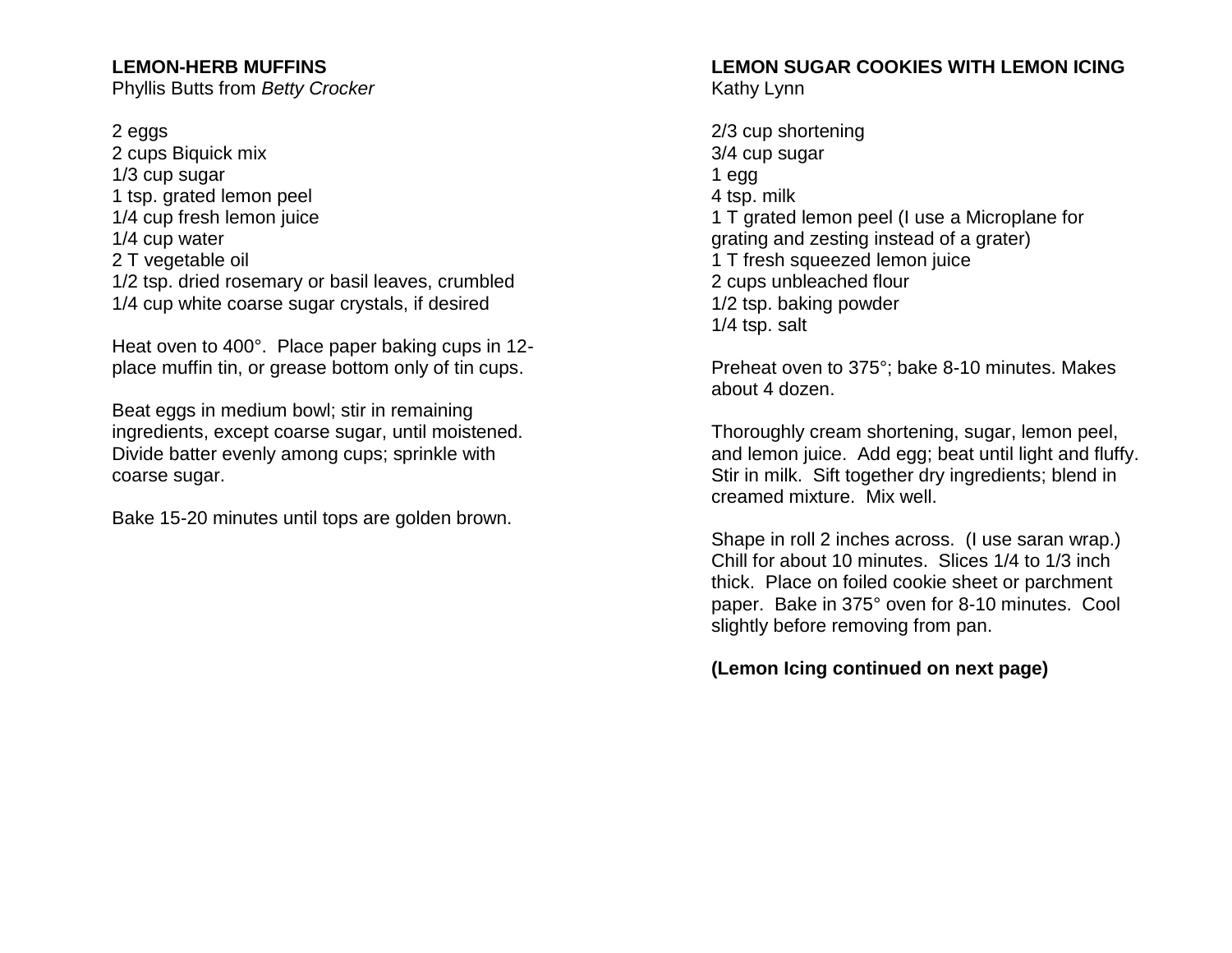#### **LEMON SUGAR COOKIES WITH LEMON ICING (continued)**

Lemon Icing:

1/2 cups of shortening 1 T Wilton Meringue powder 1 T water 2 tsp. grated lemon peel

Cream first four ingredients

Add about a third at a time of the following alternating to make of spreading consistency.

6-7 cups confectioner's sugar 3-4 T of fresh squeezed lemon juice 1-2 drops yellow food coloring

Put icing in piping bag (disposable decorating bag) with a Wilton 2D tip and pipe onto cooled cookies.

## **SANDY'S BLUEBERRY SCONES**

Sandy Guthery

2 cups Flour 1/2 cup sugar 2 tsp. baking powder 1/2 tsp. salt 1 cup fresh or frozen blueberries 1/2 cup butter (melted) 1/2 cup milk 1 egg

Stir together first 4 ingredients in a large bowl; stir in blueberries.

Whisk together butter, 1/2 cup milk, and the egg; add to flour mixture, stirring just until dry ingredients are moistened and dough forms.

Drop dough by 1/3 cupsful onto a lightly greased baking sheet. (May make smaller).

Brush tops of dough with milk and sprinkle with sugar.

Bake at 400° for 20 minutes or until golden brown.

NOTE:

**Sandy's Lemon Curd** goes great with these scones.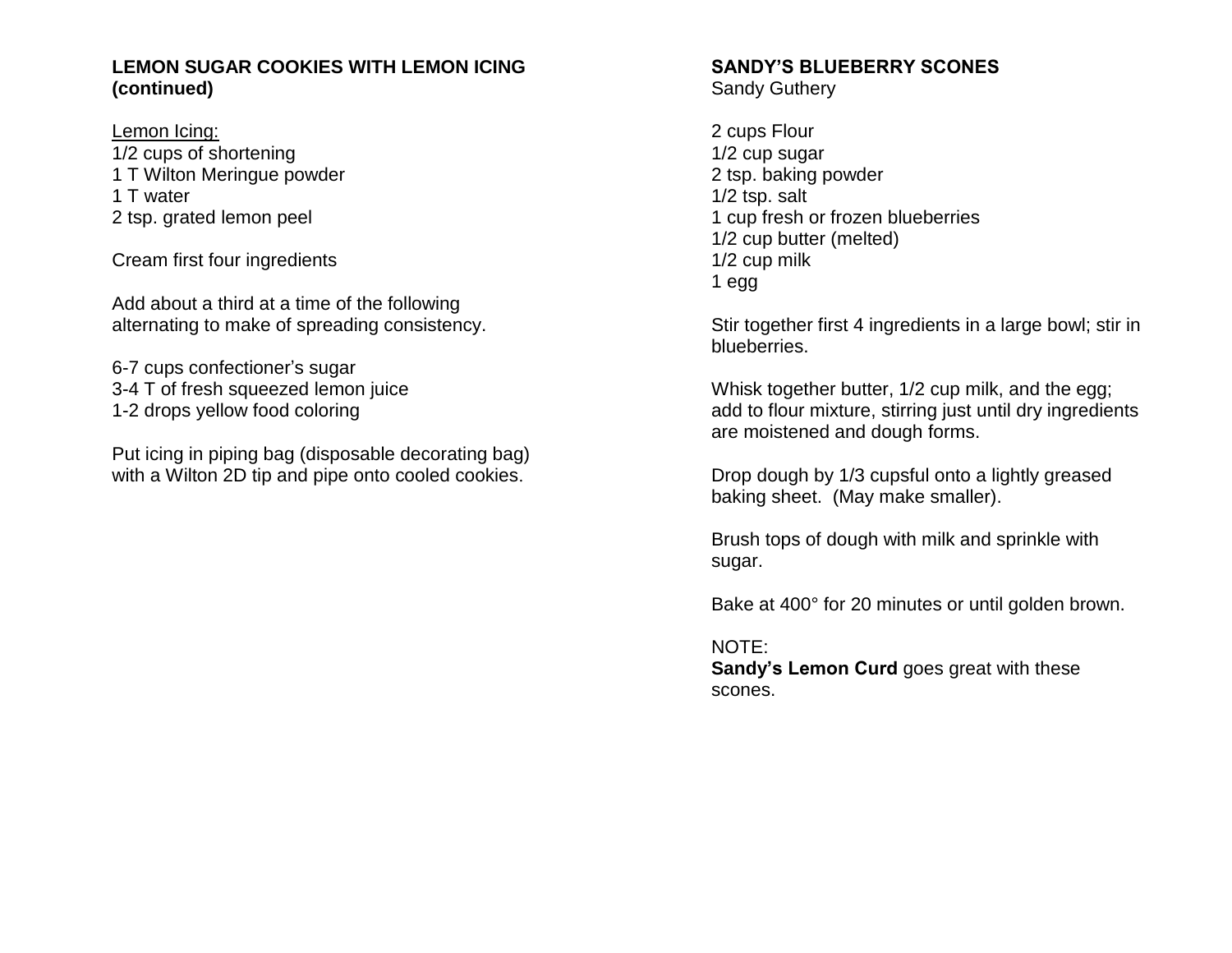## **LEMON BARS**

Ginger Jones

2 cups flour 1/2 cup powdered sugar 1 cup of butter 4 eggs, beaten 2 cups sugar 1/3 cup lemon juice 1/4 cup flour 1/2 tsp. baking powder Extra powdered sugar for topping

Mix together 2 cups flour and powdered sugar. Cut in butter. Press into a 13" x9" x 2" inch pan.

Bake approximately 20 minutes at 350°.

Combine1/4 cup flour, sugar, and baking powder. Add eggs and mix well. Stir in lemon juice.

Bake 20-25 minutes longer at 350°. Sift powdered sugar over top while still warm.

Chill and cut into bars.

#### **SANDY'S LEMON CURD** Sandy Guthery

1/2 cup sugar 3 large eggs 2 T grated lemon rind 3/4 cup fresh lemon juice 2 T unsalted butter

Place sugar and eggs in a medium bowl; beat with a mixer at medium speed until blended. Gradually beat in rind and juice.

Spoon mixture into a heavy-duty saucepan over medium heat. Add butter to pan; cook 5 minutes or until thick, stirring constantly (do not boil).

Spoon mixture into a bowl. Cover surface with plastic wrap. Chill thoroughly. Yield: 2 Cups (serving size 1 Tablespoon).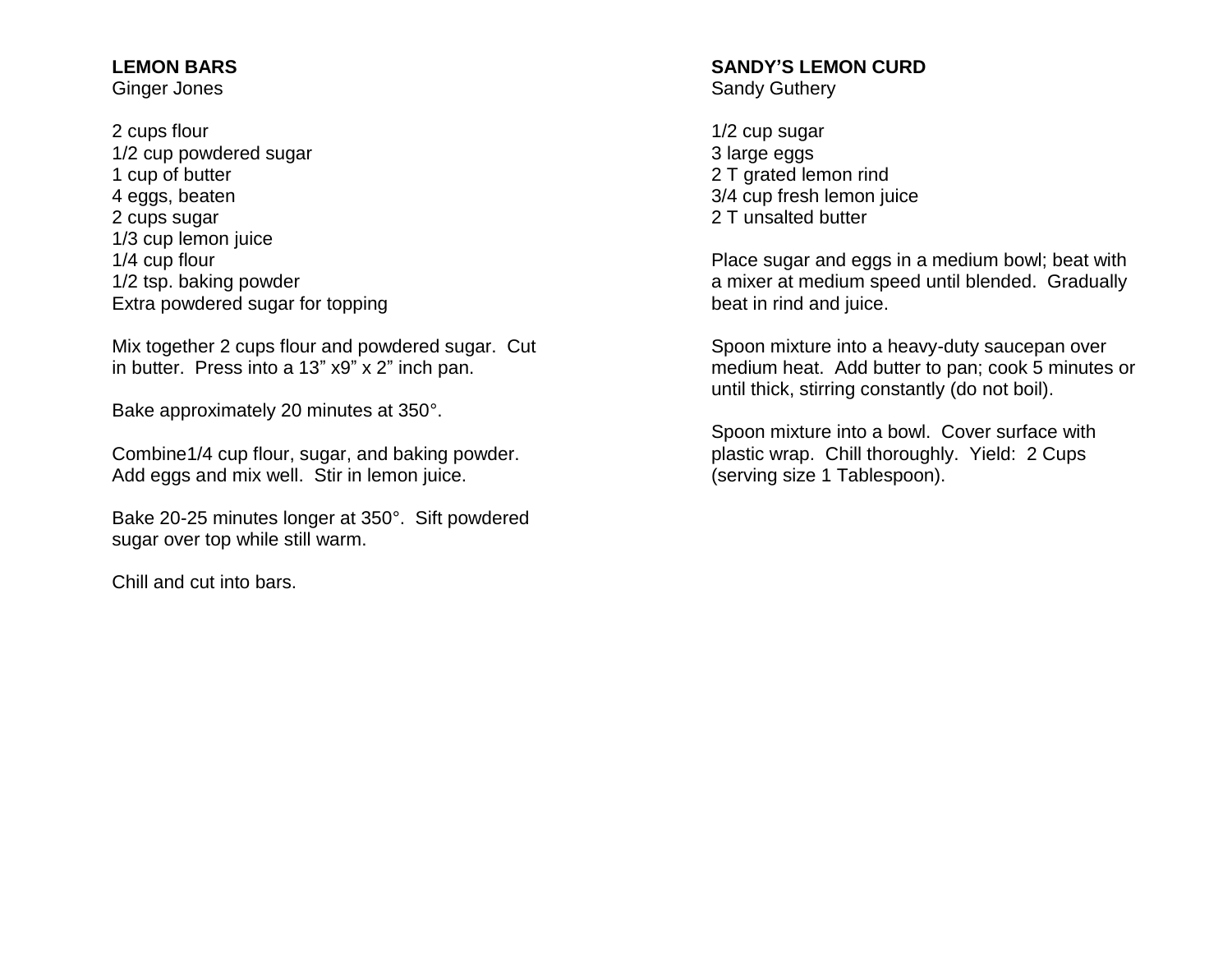#### **KATHY'S SUGAR COOKIES** Kathy Lynn

2/3 cup shortening 3/4 cup sugar 1/2 tsp. almond extract 1 egg 4 tsp. milk 2 cups flour 1 1/2 tsp. baking powder 1/4 tsp. salt

Thoroughly cream shortening, sugar, almond extract. Add egg, beat until light and fluffy. Stir in milk. Sift together dry ingredients; blend in creamed mixture. Divide dough in half. Chill 1 hours.

On lightly-floured surface, roll to 1/8 inch. Cut in desired shapes with cutters. Bake on greased cookie sheet at 375° about 6 minutes. Cool slightly; remove from pan. Cool on rack. Decorate. Makes 3 dozen.

Variation: Spoon dough on long sheet of saran wrap. Shape into long log or make long square shape log. Place in freezer for 5 minutes only. Take out, unwrap and slice into 1/4 inch cookies. Decorate with colored sugar sprinkles. Bake as above. Makes about 50 cookies.

Christmas variation: Use the Spoon dough on long sheet of saran wrap. After baking at 375° for about 7 to 8 minutes and cooling, melt Almond Bark, Chocolate Flavored or any chocolate made for dipping in a deep bowl in the microwave using directions on package. Dip the end of each cookie into chocolate and place on waxed paper to dry

Decorate chocolate end with holly and berry shaped candy decorations.

After chocolate dries you can place cookies in container using waxed paper or saran between layers. They can be frozen for up to 2 months and taste like you just baked them; or keep in the refrigerator, if you are using within a few days.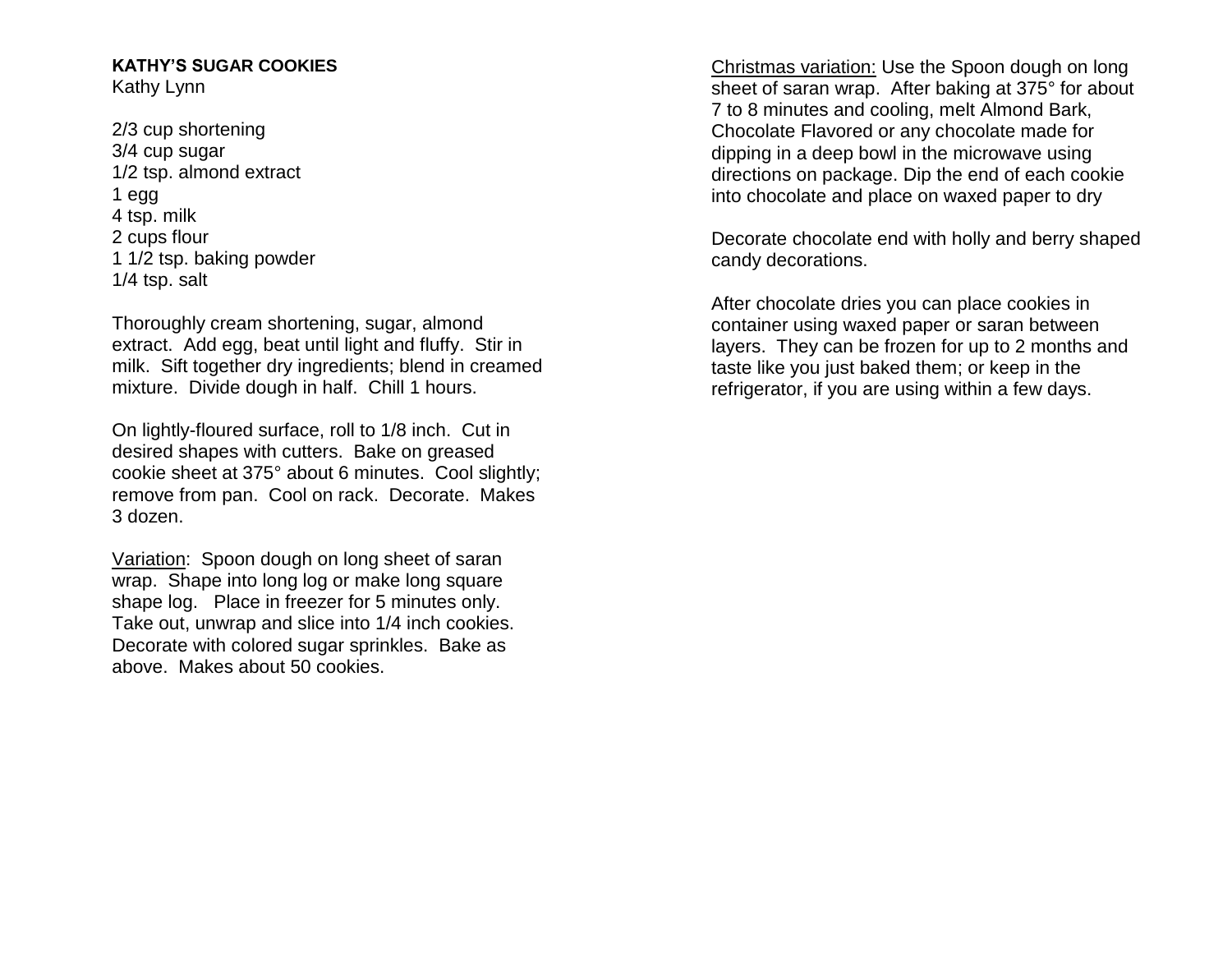### **SUGAR COOKIES DIPPED IN GHIRARDELLI CHOCOLATE**

Kathy Lynn

2/3 cup shortening 3/4 cup sugar 1 tsp. pure Almond Extract 1 egg 4 tsp. milk 2 cups unbleached flour 1 1/2 tsp. baking powder 1/4 tsp. salt

Thoroughly cream shortening, sugar, almond extract. Add egg and beat until light and fluffy. Stir in milk. Sift together dry ingredients; blend in creamed mixture.

Spoon dough onto a length of saran wrap to make a roll. I make my roll into a square or rectangle. Chill for 10-15 minutes. Slice dough 1/4- to 1/3-inch thick. Bake on foiled, parchment paper or greased cookie sheet at 375° for 6-8 minutes. Cool slightly; remove from pan. Cool on rack. Decorate.

After cookies have cooled, you can dip in chocolate dipping bark.

Melt 2 cups of Ghirardelli Chocolate Dark Melting Wafers 30 seconds at a time in the microwave. Follow the directions on the package of the melting chocolate you buy. Dip half the cookie in the chocolate and lay on a piece of waxed paper to dry. Waxed paper works the best so won't stick. Let dry completely before you put in storage container. I lay a piece of saran or waxed paper between layers.

## **GREEN TOMATO CAKE**

Barb Munn *AllRecipes.com*

4 cups chopped green tomatoes 1 T salt 1/2 cup butter 2 cups white sugar 2 eggs 2 cups all-purpose flour 1 tsp. ground cinnamon 1 tsp. ground nutmeg 1 tsp. baking soda 1/4 tsp. salt 1/2 cup raisins 1/2 cup chopped nuts

Place tomatoes in a bowl and sprinkle with 1 T salt. Let stand 10 minutes. Place in a colander, rinse with cold water and drain. Set aside.

Preheat oven to 350°. Grease and flour 9 x 13-inch baking pan.

Cream butter and sugar. Add eggs; beat until creamy. In another bowl, sift together flour, cinnamon, nutmeg, soda and 1/4 tsp. salt. Add raisins and nuts to dry mixture. Add dry mixture to creamed mixture. Dough will be very stiff. Mix well. Add drained tomatoes and mix well. Pour into prepared pan.

Bake 40 to 45 minutes or until a toothpick inserted into center of cake comes out clean.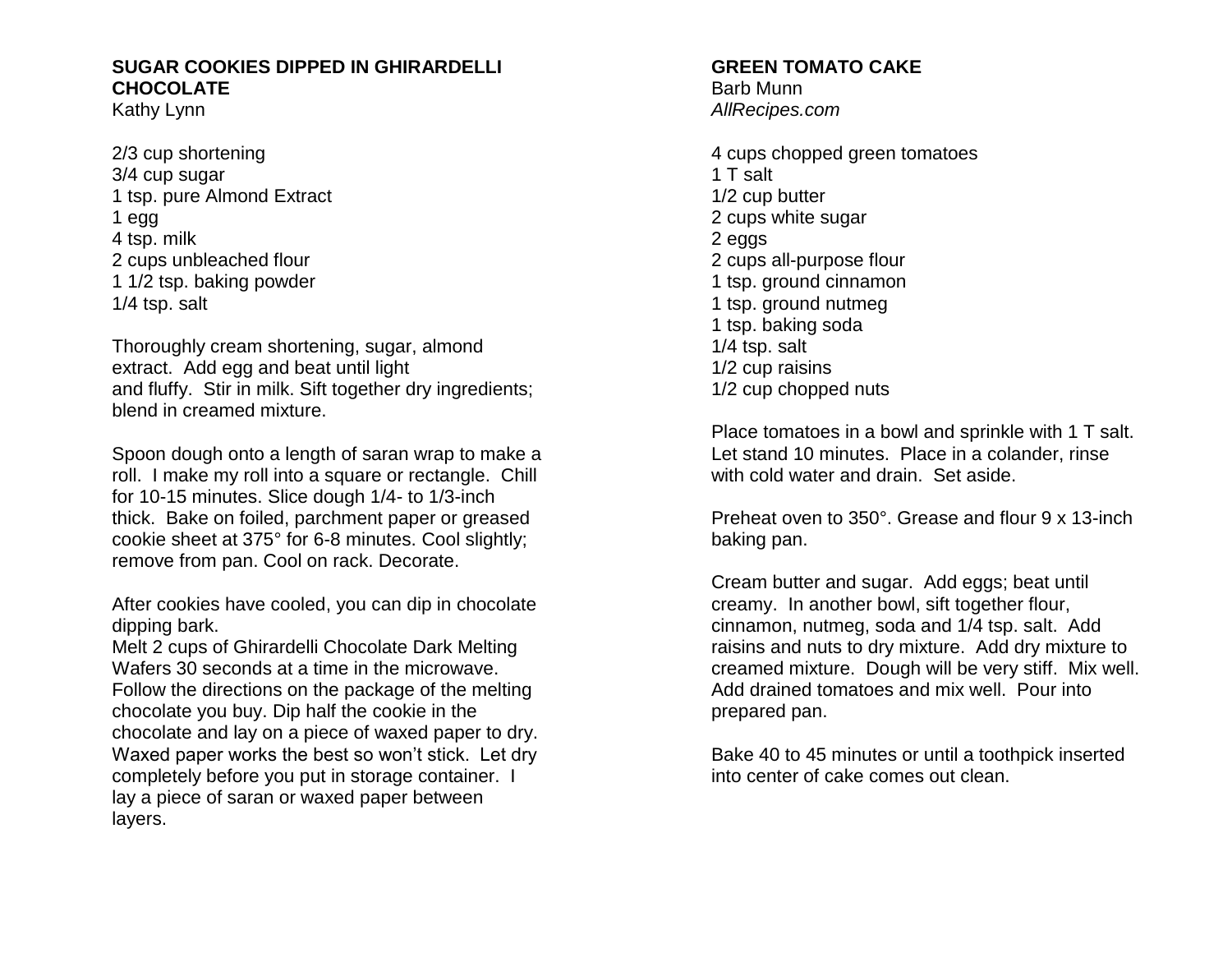## **HERB de PROVENCE ORANGE BUTTER COOKIES**

Ella Barber

These delicate, crisp, butter cookies are flavored with vanilla, orange, and herb de Provence. The transparent glaze encases additional Herb de Provence and finely grated orange zest. They are almost too pretty to eat.

Note: If you don't plan to glaze the cookies, increase the powdered sugar to 1 1/2 cups.

2 1/2 cups unbleached, all-purpose (12 ounces) 1/2 cup cornstarch (3 ounces) 1/2 tsp. fine sea salt 1 1/2 cups fresh unsalted butter, at cool room temperature (3 sticks) 1 cup powdered sugar 2 tsp. vanilla extract 2 tsp. dried Herb be Provence finely grated zest of 1 large orange 1/2 tsp. orange oil (or 1 tsp. orange extract) 1-2 T fresh orange juice

Orange Glaze: 2 cups powdered sugar, sifted 2 T fresh orange juice finely grated zest of 1 large orange 1 tsp. dried Herb de Provence (or more if you like)

In a large mixing bowl, sift the flour, cornstarch, and salt. Reserve.

In a stand mixer fitted with the paddle attachment, cream together the butter and powdered sugar. Add the vanilla, Herb de Provence, orange zest, and orange juice, and incorporate.

Add the flour mixture and mix very briefly on very slow speed, just until a dough forms.

Divide the dough in half and set each half over a long sheet of plastic wrap or waxed paper.

Bring the long edges of the wrap lightly over the dough and squeeze and shape the dough until you get a uniform 12" long x 2 1/4" wide x 1" deep inch rectangle of dough. Repeat with the other half of the dough, which may not extend to 12-inches long. Seal the plastic wrap around each portion of the dough and refrigerate for at least 2 hours, or overnight. (The sealed dough can be refrigerated for 2-3 days if necessary.)

Remove one of the dough bars from the refrigerator and cut crosswise into 1/4-inch thick slices. Arrange cookies slightly apart on cookie sheets that have been lightly coated with vegetable spray.

Bake at 350° for 11-13 minutes, rotating pans at the halfway point to ensure even browning. Remove from the oven, loosen each cookie with a thin spatula and let cool for 3-4 minutes on the pan. Remove cookies from the cookie sheet and place on a wire rack and cool completely. **(continued on next page)**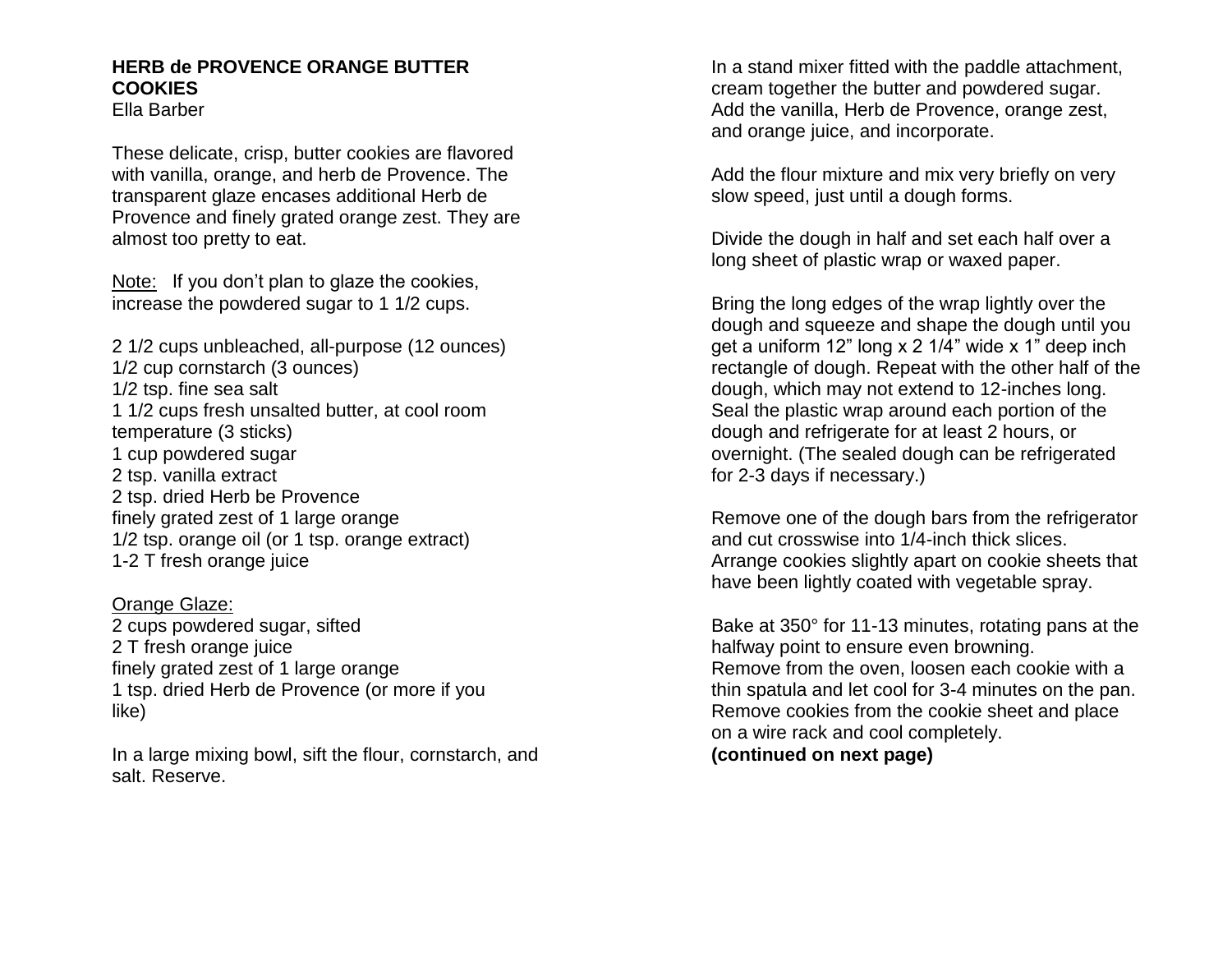#### **HERB de PROVENCE ORANGE BUTTER COOKIES (continued)**

Store airtight in layers, separated by wax paper rounds, in a cookie tin, in a cool, dry place. These cookies improve with age. They keep for 3-4 weeks. Cookies may also be frozen.

Shortly before serving (up to a couple days), in a small bowl, combine the powdered sugar, orange juice, orange zest, and Herb de Provence.

Dip the top of each cookie in the glaze and place on a wire rack to let the glaze set. (It is easier to pour the glaze over the top of each cookie since they are so soft. Or use a small spoon and spread it just to the edge). If the glaze is too thick, thin with orange juice, one drop at a time. If it is too thin, whisk in additional sifted powdered sugar, 1 tablespoon at a time.

Serve or again store in airtight container in layers, separated by wax paper rounds, in a cookie tin, in a cool, dry place.

Makes 6-7 dozen, 2 1/4" x 1" cookies.

## **PEANUT BUTTER OATMEAL MONSTER COOKIES**

Debbie Smith Yield: 3 doz.

1/2 cup (1 stick) butter slightly softened 1 1/2 cups creamy peanut butter 1 cup brown sugar 1/2 cup white sugar 3 eggs 1 T vanilla 2 tsp. baking soda 4 1/2 cups old-fashioned oats 1 cup mix-in's (M & M's, chocolate chips, nuts, raisins, etc.)

Preheat oven to 350°. Line baking sheets with parchment paper

Cream butter, peanut butter, and both sugars. Beat in eggs and vanilla. Add baking soda and oatmeal. Blend well. Add mix-in's. Drop onto baking sheets with ice cream scooper and slightly flatten.

Bake 8-10 minutes. Do not over bake. Remove from oven when slightly golden. Cool slightly on baking sheet, then transfer to cooling racks.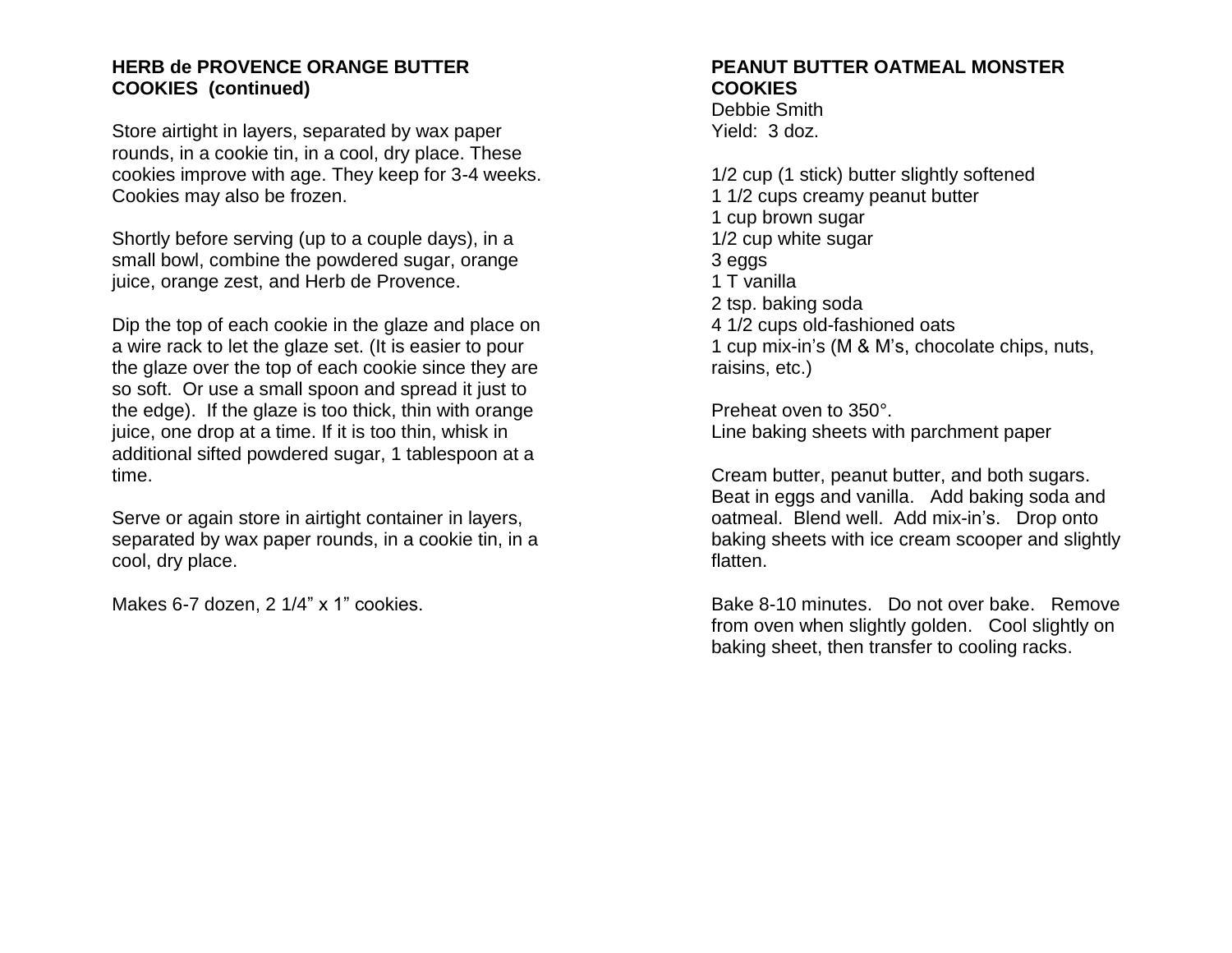#### **TEXAS CAKE** Jamie Moser

#### In large bowl, measure: 2 cups sugar 2 cups flour

In saucepan, measure: 1 stick butter 3 1/2 T cocoa 1/2 cup Crisco shortening 1 cup water Bring to a boil and pour over the flour and sugar mixture. Beat to mix.

Then add: 2 eggs 1 tsp. baking soda 1/2 cup buttermilk 1 tsp. vanilla 1 T cinnamon

Beat all ingredients and pour on a greased cookie sheet (with sides) (*maybe a jelly roll pan*). Bake at 350° F for 15 – 20 minutes or until cake begins to pull away from sides of pan.

## **TEXAS CAKE ICING**

In saucepan, measure: 1 stick of butter 1/3 cup buttermilk 3 1/2 T cocoa

Bring to a boil, remove from stove, and add: 1 box sifted powdered sugar 1 tsp. vanilla 1 cup chopped pecans (optional, best if toasted)

Stir well or beat with mixer and pour on cake while cake is still warm.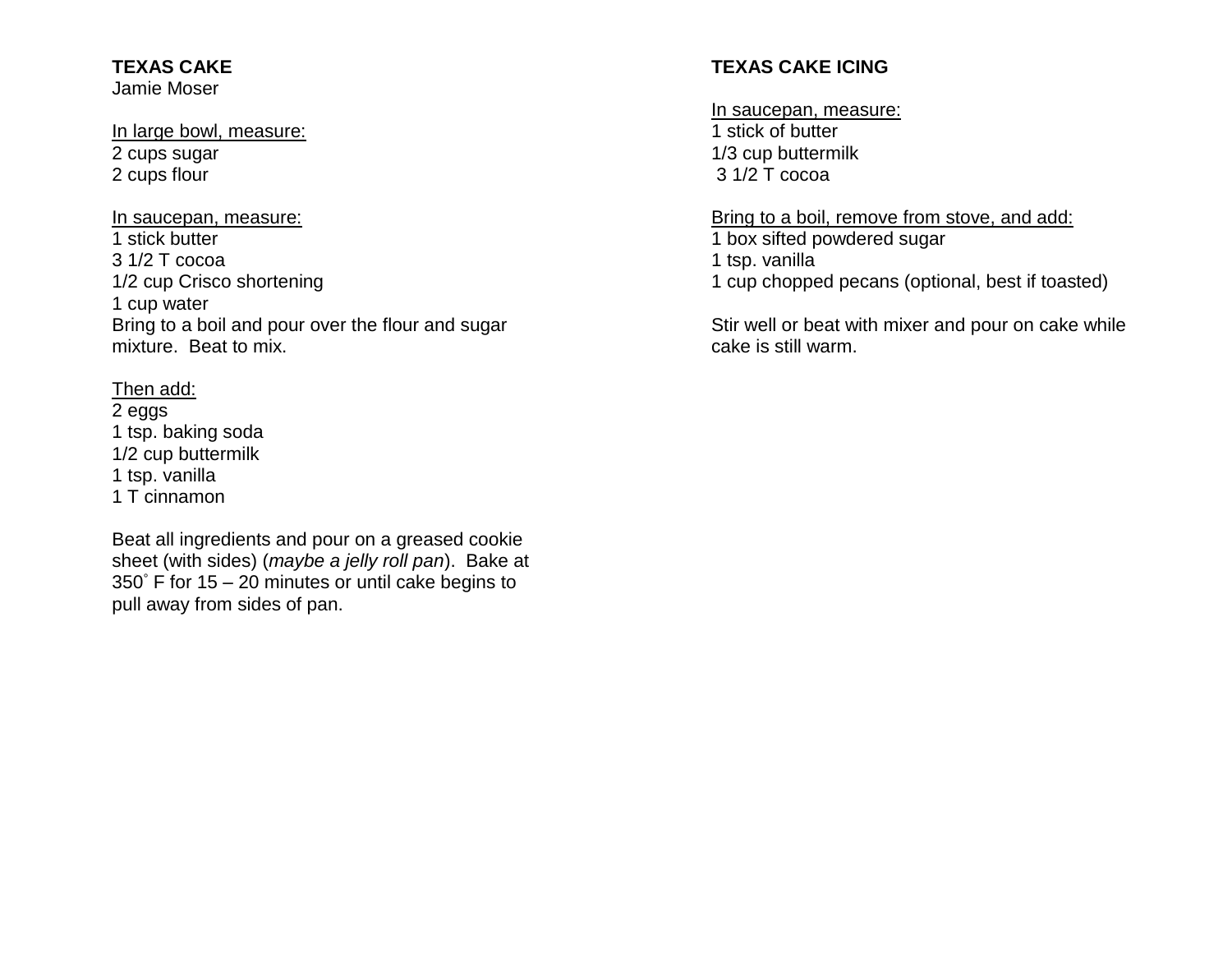### **BOURBON BACON BRITTLE**

Thierrie Mazur *Baking the Goods*

This bourbon bacon brittle brings the three gifts of yum to the holidays, Bourbon Bacon Brittle.

6 strips thick cut smoky bacon 2-3 T maple bourbon (or regular bourbon) 3 T brown sugar

## Brittle:

1 cup granulated sugar 1/2 cup light corn syrup 1/2 cup water 1 T unsalted butter 2 T maple bourbon (or regular bourbon) 1 tsp. pure vanilla extract 1 tsp. baking soda 1/2 cup chopped pecans 1 tsp. coarse sea salt for sprinkling

Candied Bacon: Preheat oven to 400°.

Lay bacon strips on a foil-lined baking sheet. Gently brush the bacon strips with bourbon on both sides.

Sprinkle bacon strips with brown sugar on both sides.

Bake the bacon for about 12-16 minutes until it starts to caramelize and becomes crispy. Remove bacon from the baking sheets and allow to cool.

Using kitchen shears, chop the bacon strips into bite-sized pieces.

## Brittle:

*(NOTE: Read through all instructions before beginning the brittle. If you've never made it before, it can be tricky!!)*

\*Brittle is very temperamental, so a candy thermometer is highly recommended for this recipe.

Spread the pecans on a baking sheet and lightly toast them in the 400° oven for about 8 minutes.

Remove and allow to cool. Roughly chop the pecans and set aside.

Lightly grease a baking sheet or line with parchment paper or a silpat mat.

At this point, be sure to have all of the remaining ingredients measured and ready to rock, you'll need to move fast once the syrup comes to the candy stage.

I combined the bourbon and vanilla. And, I also combined the chopped pecans and bacon together. This helped me move faster later when I added everything to the hot sticky syrup.

In a heavy medium-sized saucepan, combine the sugar, corn syrup and water over medium heat. Stir until the sugar dissolves and the syrup comes to a boil. (This is where timing and temperature start to get tricky. Be sure to use a candy thermometer to keep track of the temperature.)

**(continued on next page!)**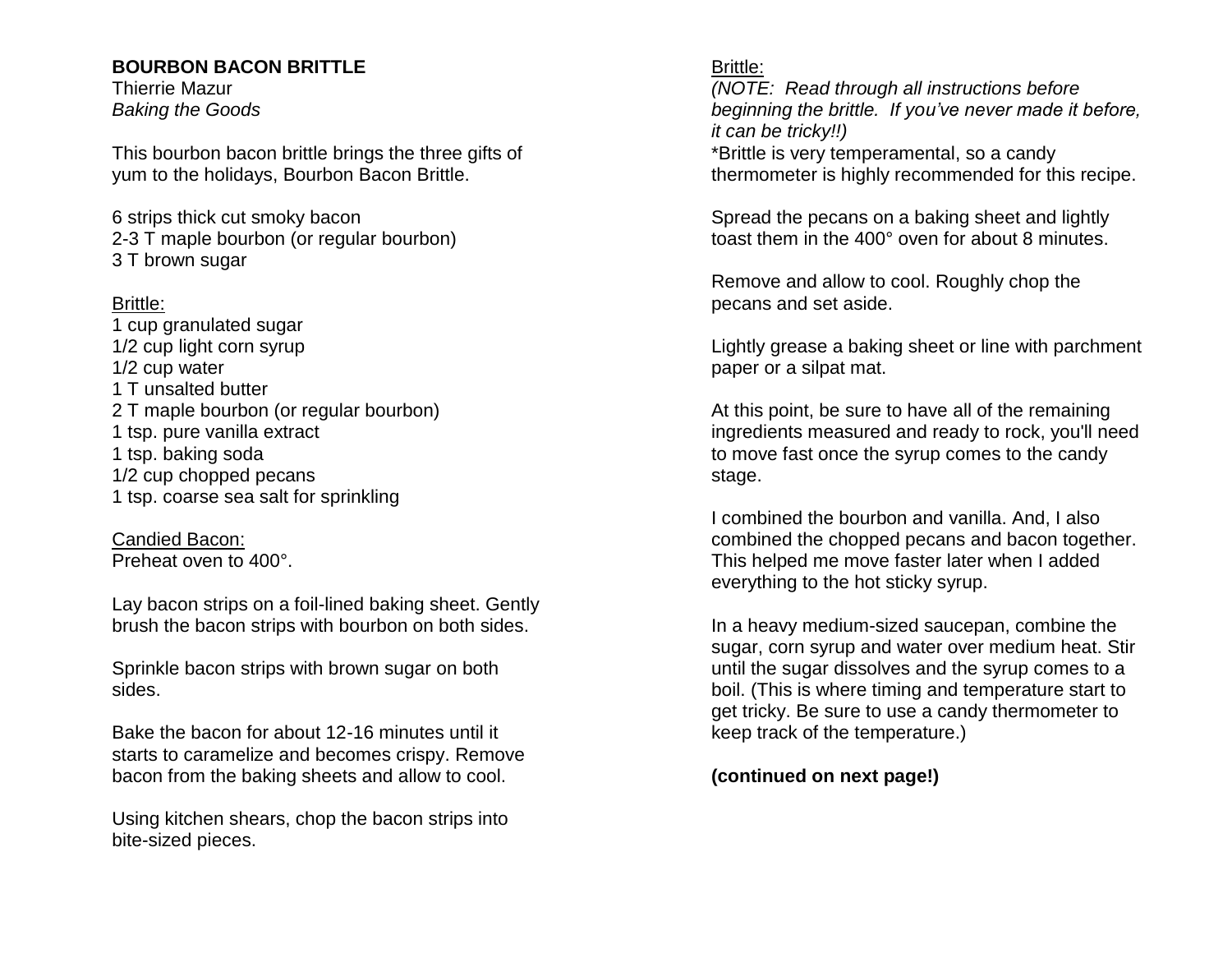## **BOURBON BACON BRITTLE** (continued)

Increase the heat to high and cook, without stirring, until the syrup reaches 290°-300°, it should be a deep golden brown. Immediately remove from heat.

(\*Brittle can be incredible temperamental, so bear in mind that you need to heat your syrup to 310°, Your stovetop, candy thermometer and the climate can all factor the process. You can drop a small amount of the mixture into very cold water to test, it should separate into hard and brittle threads when it is ready.)

Quickly stir in the butter, bourbon and vanilla, baking soda, pecans and bacon bites. Be careful as the mixture will start to foam. The foam should quickly subside. At this point you will pour the hot mixture into the prepared baking sheet as quickly and as thinly as possible. I used a wooden spoon to gently spread the mixture out because my pour wasn't too even. The mixture is a hot sticky mess at this point, but it's also a lot of fun to work with!

Sprinkle with sea salt and cool the brittle for at least 15 minutes. Once it seems to have set and hardened, you can start breaking it into pieces. I used a vintage meat tenderizer to break it up and it worked great.

Store in a container with a lid, I used mason jars. It should last at least 1 week in a sealed container.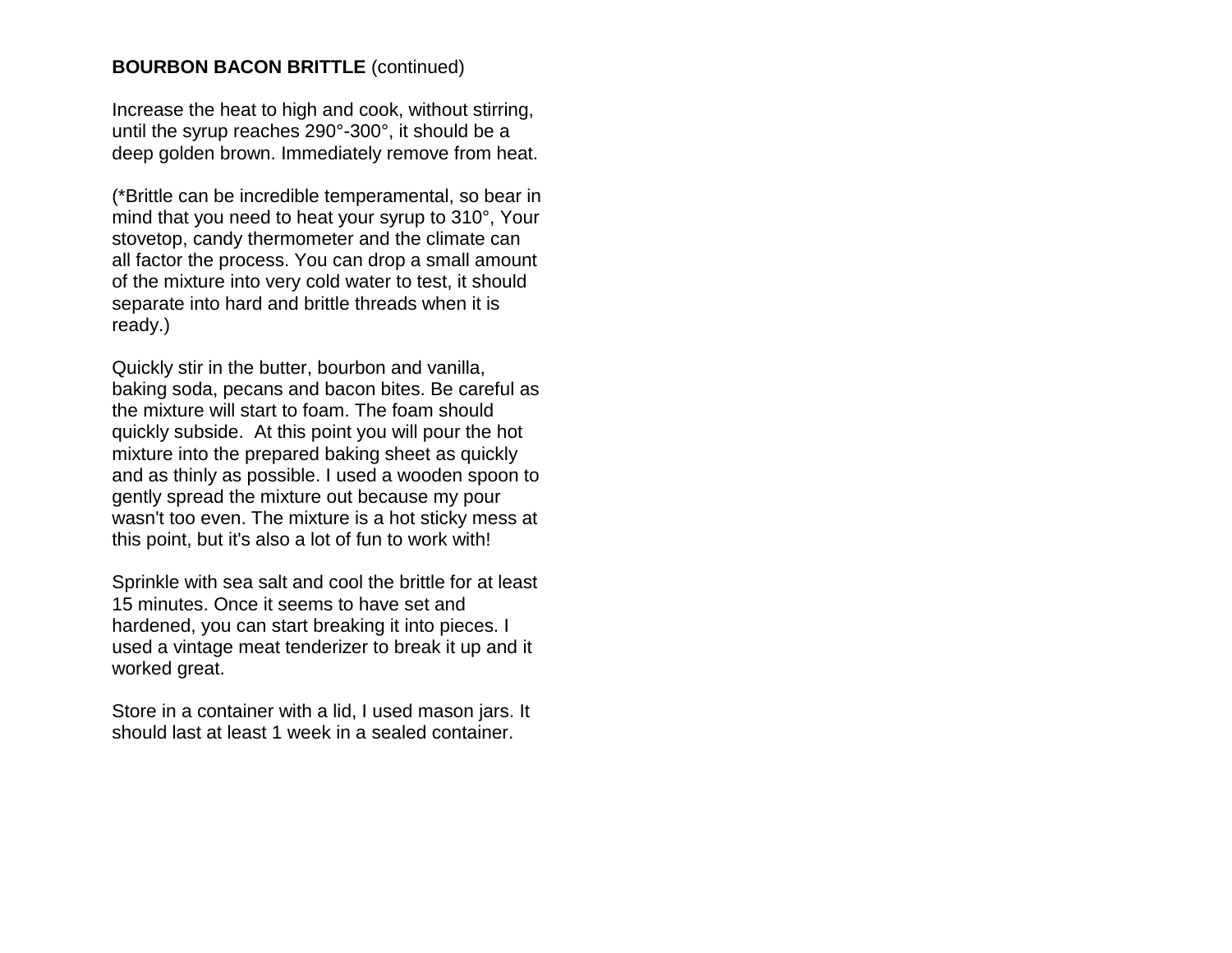## **POLISH WEDDING WHEEL CAKE**

Thierrie Mazur *The Spruce*

This recipe will make two large wheel cakes. Use two (12 inch) pans that are 3 inches deep.

## **Sponge:**

3 1/2 tsp. active dry yeast 1 T sugar 1 3/4 cups warm milk 1 cup all-purpose flour

## **Dough:**

4 large room-temperature eggs 1 cup confectioners' sugar 4 cups all-purpose flour 1 tsp. salt 8 ounces melted butter, cooled slightly

## **Cheese Filling:** 2 pounds [dry curd or farmer's cheese](https://www.thespruce.com/make-dry-curd-or-farmers-cheese-1135795) or ricotta cheese 4 large room-temperature eggs 2 cups granulated sugar 1 T vanilla sugar 1 cup light or dark raisins, plumped in water and drained (optional)

## **Crumb Topping:**

4 oz. cold butter 6 T sugar 2 T vanilla sugar 1 cup all-purpose flour

## **Make the Sponge**

In a medium bowl, mix yeast, 1 tablespoon sugar, milk and 1 cup flour. Set aside in a warm place to rise until light and foamy, about 15 minutes.

## **Dough**

Using the paddle attachment in a stand mixer or large bowl, beat 4 eggs with 1 cup confectioners' sugar until light colored and slightly thickened, about 10 minutes.

Add flour, salt and sponge, and continue to beat the dough until well incorporated. The dough will be too loose for a dough hook, so continue to use the paddle.

Gradually add melted butter and continue to beat until the dough is smooth and starts to blister, about 10 minutes. Scrape down dough from sides of bowl, cover and let rise in the same bowl until doubled.

Grease two 12 x 3-inch round pans. Stir down dough (it will be very slack) and pour half into each pan. Cover and let rise until dough comes to within 1 inch of the top.

## **(continued on next page!)**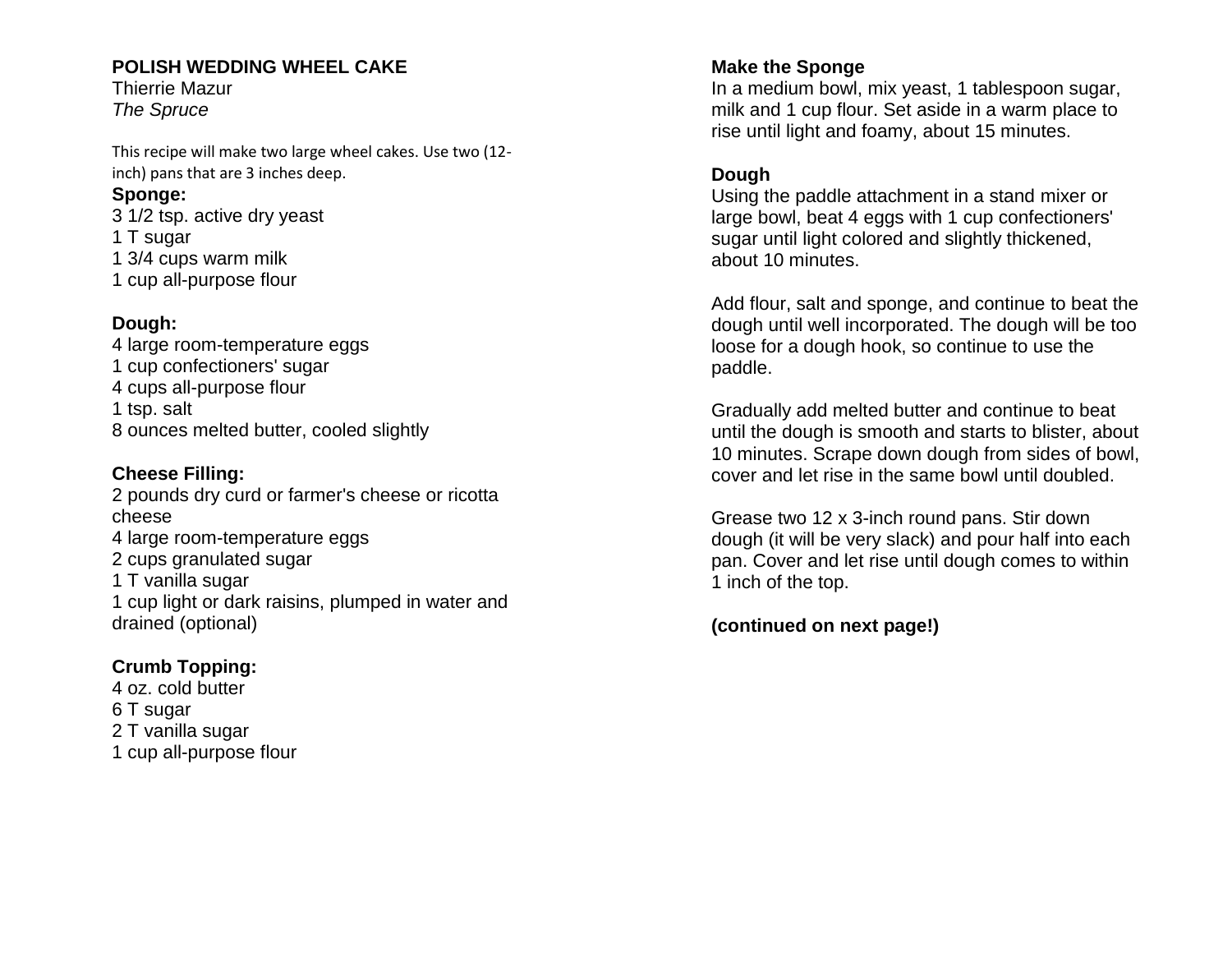### **POLISH WEDDING WHEEL CAKE** (continued)

#### **Crumb Topping**

In a small bowl, mix together 4 ounces butter, 6 tablespoons sugar, 2 tablespoon vanilla sugar and 1 cup flour as for pie crust. Set aside.

#### **Make the Filling and Bake the Cheesecake**

In a large bowl, beat together farmer's cheese or ricotta, 4 eggs, 2 cups sugar, and 1 tablespoon vanilla sugar. Stir in drained raisins by hand, if using. Set aside.

Place rack in middle of oven and heat to 325°. When dough has risen to within 1 inch of the top of the pan, pour half of the cheese filling on top of each pan of dough and allow to sink in, pushing it down, if necessary.

Sprinkle half of the crumb topping on top of each cake. Bake about 50 minutes or until dough is golden brown. Let cool to room temperature before serving. Store leftovers in the refrigerator.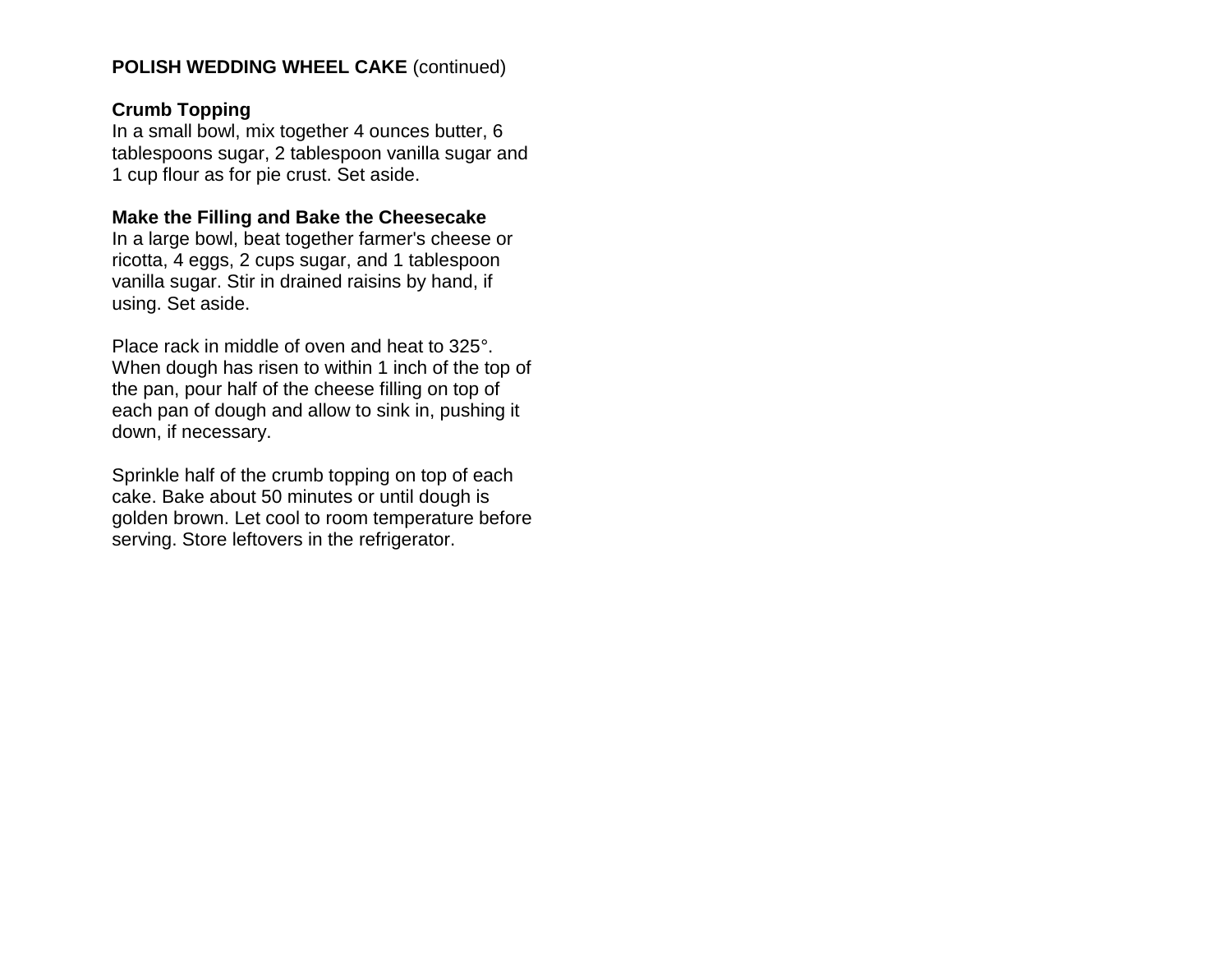## **OLD-FASHIONED BANANA PUDDING WITH HOMEMADE VANILLA WAFERS**

Thierrie Mazur

Vanilla Wafers: 7 ounces all-purpose flour 3/4 tsp. baking powder 1/2 tsp. salt 4 oz. butter, room temperature 3 1/2 oz. sugar 1 large egg 4 tsp. vanilla extract 1 T whole milk

#### Vanilla Pudding:

1/2 cup sugar 3 large egg yolks 3 T cornstarch Pinch of salt 1 T corn syrup 1 1/2 cups whole milk 1 teaspoon vanilla extract 6 T unsalted butter, cold, cut in chunks

To assemble: One banana 1 cup heavy cream 1 T sugar

To make wafers: Preheat oven to 350°. Sift flour, baking powder and salt into a small bowl. In a mixer, beat butter and sugar until fluffy, about 2 minutes, scraping down the sides after 1 minute. Add egg; beat 30 seconds. Add vanilla extract and milk; beat 15 seconds more. Add flour and mix just until incorporated.

Chill dough. Scoop teaspoon-size portions and roll them between palms to form balls. Arrange balls on a parchment-lined baking tray, and flatten slightly. Bake 15 to 20 minutes, until cookies are golden brown.

To make pudding: In a large mixing bowl, whisk together egg yolks and cornstarch until smooth. Add salt, corn syrup and half the sugar; whisk until smooth and free of lumps.

Heat milk with remaining sugar until hot but not boiling. Slowly pour milk into egg yolk mixture, stirring constantly. Once thickened and large bubbles begin to rise, cook 1 more minute, stirring vigorously. Remove from heat cool 5 to 10 minutes.

Pour pudding into a blender and on high, add the butter chunks one at a time. Strain pudding through a sieve.

To assemble: Line ramekins with homemade vanilla wafers and diced banana. Divide pudding into ramekins. Refrigerate 2 hours.

To serve, whip cream with sugar. Top puddings with the freshly whipped cream and serve.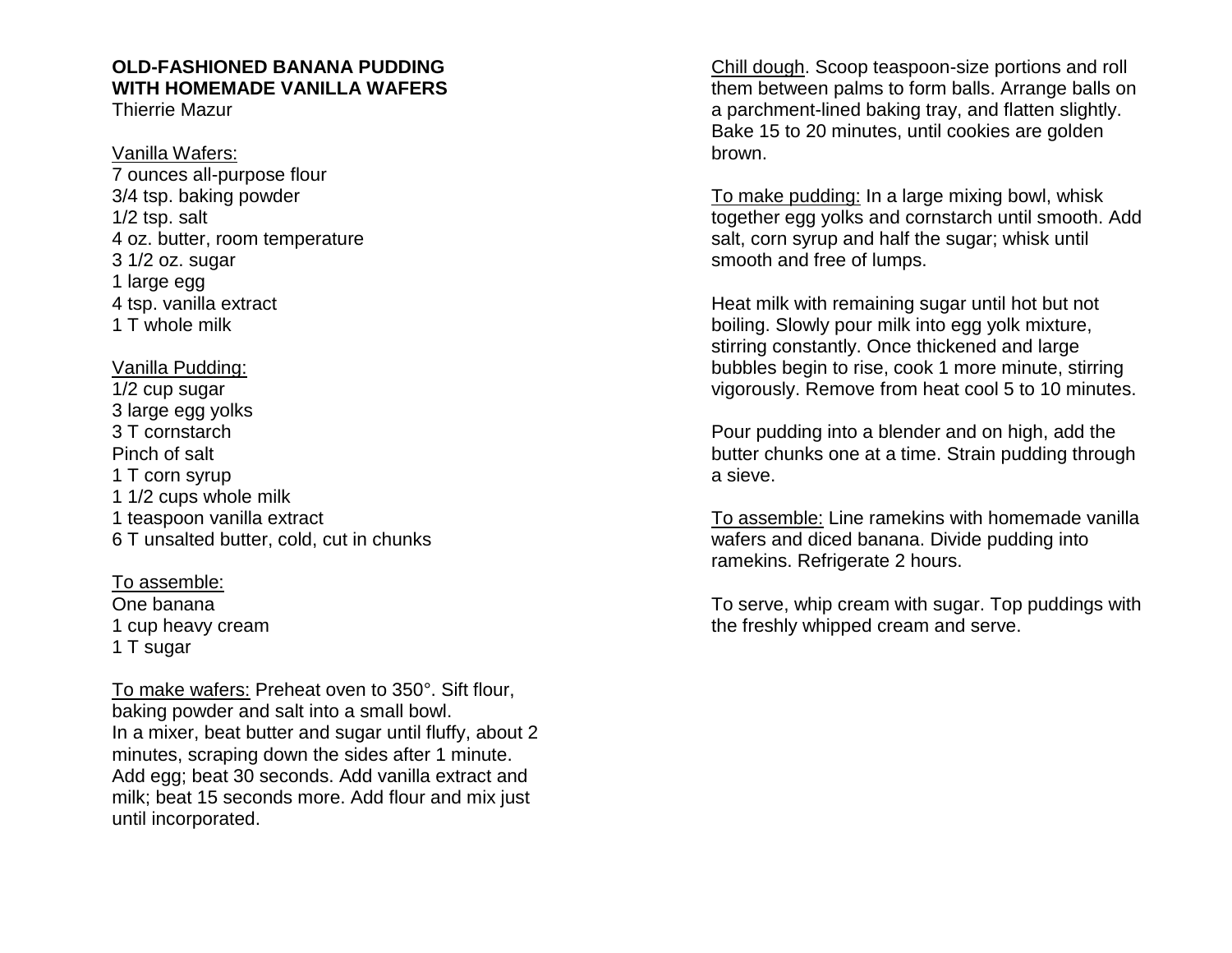## **LEMON CURD CHEESECAKE**

Lindle O'Neil

Lemon is a fickle flavor, and pairing it with cream cheese requires a perfect balance of juice, zest and sugar

#### Cookie-Crumb Crunch Crust:

5 ounces Nabisco's Barnum's Animals Crackers or Social Tea Biscuits (Note: 2 boxes was perfect) 3 T sugar 4 T unsalted butter, melted and kept warm

## Filling:

1 1/4 cup (8 3/4 oz. sugar 1 T grated zest plus 1/4 cup of juice from 1 or 2 lemons 1 1/2 pounds (three 8-ounce packages) cream cheese, cut into rough 1-inch chunks and left to stand at room temperature 30 to 45 minutes. 4 large eggs, room temperature 2 tsp. vanilla 1/4 tsp. salt 1/4 cup heavy cream

Lemon Curd: 1/3 cup juice from 2 lemons 2 large eggs plus 1 large egg yolk 1/2 cup (3 1/2 ounces) sugar 2 T unsalted butter, cut into 1/2-inch cubes and chilled 1 T heavy cream 1 tsp. vanilla Pinch salt

For the crust: Adjust oven rack to middle position and heat to 325°. In food processor, process cookies to fine, even crumbs. You should have about 1 cup. Add sugar and pulse 2 or 3 times.

Warm butter and pulse in until mixture is moist and resembles warm sand. Transfer to 9-inch spring form pan and use ramekin to press evenly into bottom of pan, keeping sides of the pan clean.

Bake until golden brown, about 15 minutes. Place on rack and cool for 30 minutes. When cool, wrap outside of spring form pan with heavy-duty foil to keep water out.

For the Filling: Process1/4 cup of sugar and lemon zest in food processor until sugar is yellow and zest is broken down. Transfer lemon sugar to small bowl and stir in remaining cup of sugar.

In standing mixer, fitted with paddle, beat cream cheese until broken up and softened, about 5 seconds. With mixer running, add sugar in with slow steady stream, increase speed and continue to beat until smooth and creamy, scraping down bowl with rubber spatula after each addition. Add lemon juice, vanilla and salt, mixing until incorporated. Give batter final scrape, stir with spatula.

Pour into prepared spring form pan. Fill roasting pan with enough hot tap water to come half way up the spring form pan. Bake until the center jiggles slightly and sides start to puff. An instant read inserted in center of cake should read 150°. Turn off oven and prop door open, and allow cake to cool in water bath for 1 hour. Run paring knife around sides of cake and cool cake to room temperature about 2 hours. **(continued on next page)**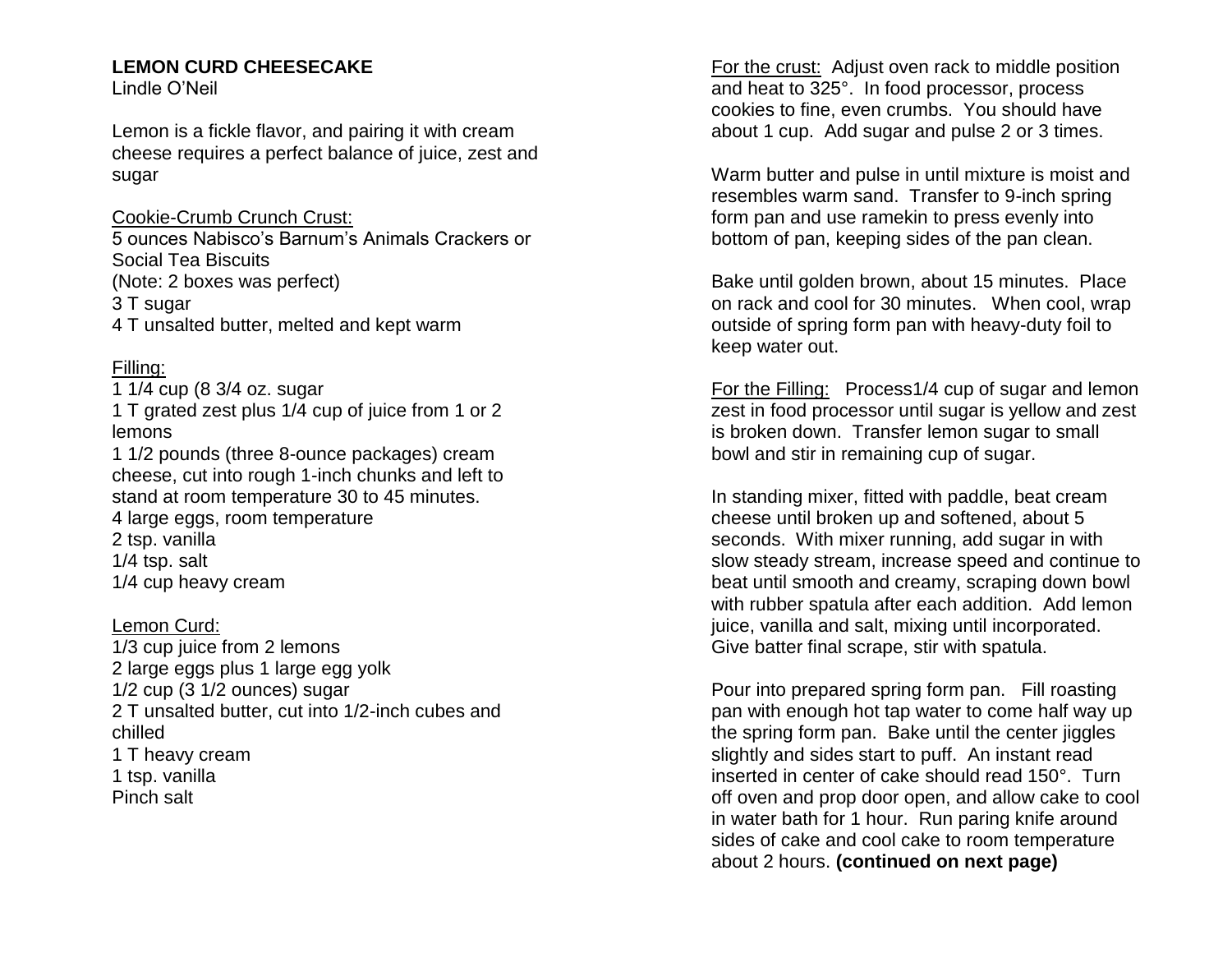## **LEMON CURD CHEESECAKE (continued)**

For the Lemon Curd: While the cake bakes, heat lemon juice until hot, not boiling. Whisk eggs and yolk in bowl, gradually whisk in sugar, whisking continuously while adding warm lemon juice.

Return mixture to pan and cook over medium heat, stirring constantly with wooden spoon until mixture registers 170° using instant read thermometer and thick enough to cling to spoon. Remove pan from heat and add butter, vanilla and salt. Cool curd covered with plastic wrap and refrigerate until needed.

Note: Lemon Curd can be purchased at Trader Joe's or the British Emporium in jars.

Finish the cake:When cheese cake is cool, spread lemon curd on top of the cheese cake still in the spring form pan using an icing spatula, spread evenly over top of cake. Cover tightly with plastic wrap and refrigerate for at least 4 hours and up to 24 hours. Remove from spring form pan and cut into wedges.

You can finish top of cake with firm whip cream puffs using pastry bag with tip and then placing lemon twists on top.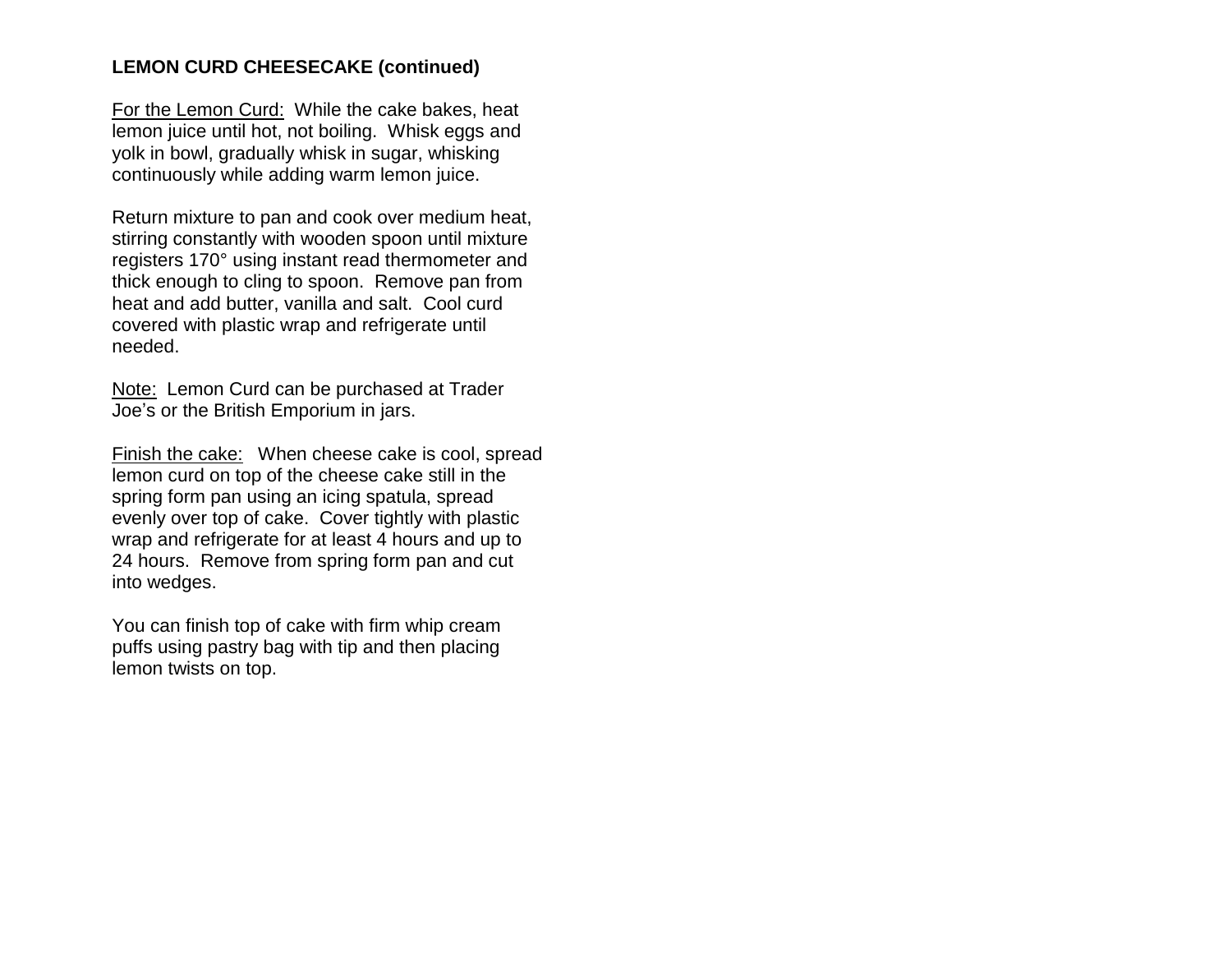# **EASY CASSEROLES, MEATS & SIDE DISHES**

#### **QUICK EGGPLANT PARMESAN**

Barbara Atkins

#### 1 egg

1 T water 1 small eggplant cut into 3/4-inch slices 1 cup seasoned bread crumbs 1 1/2 cups shredded mozzarella cheese 1/4 cup spaghetti sauce 1/4 tsp. crushed red pepper flakes (adjust to your taste) 3 T grated Parmesan cheese

Beat egg and water in small dish. Place bread crumbs in a shallow dish. Dip eggplant slices in egg mixture, then in the crumbs. Coat thoroughly.

Heat oil in large skillet on high heat until hot. Add eggplant slices and reduce to medium heat. Cook 3 to 4 minutes per side or until slices are golden brown and tender. Sprinkle mozzarella cheese over eggplant during the last minute of cooking to melt cheese.

While eggplant is cooking combine spaghetti sauce and pepper flakes in microwave safe measuring cup. Cover cup with plastic wrap and cook on high power 2 minutes to heat through. Top eggplant with sauce and Parmesan cheese and serve.

## **OVEN BAKED SWEET POTATO FRIES**

Scrub at least two sweet potatoes. Pat dry. Cut into 1-inch strips. Toss potato strips in 2 T vegetable oil to coat.

Place parchment paper on a cookie sheet. Put potato strips in a single layer onto the paper.

Sprinkle with salt/pepper, paprika, garlic powder.

In a 450° oven, bake 25-30 minutes, turning occasionally.

### **LAZY LASAGNA** Barb Munn

1 cup spaghetti sauce 1/2 cup cottage cheese 3/4 cup shredded mozzarella cheese 1-1/2 cups cooked wide noodles 2 tablespoons grated Parmesan cheese

Warm the spaghetti sauce; stir in cottage cheese and mozzarella. Fold in noodles. Pour into two greased 2-cup casseroles. Sprinkle with Parmesan cheese. Bake, uncovered, at 375° for 20 minutes or until bubbly. Yield: 2 servings.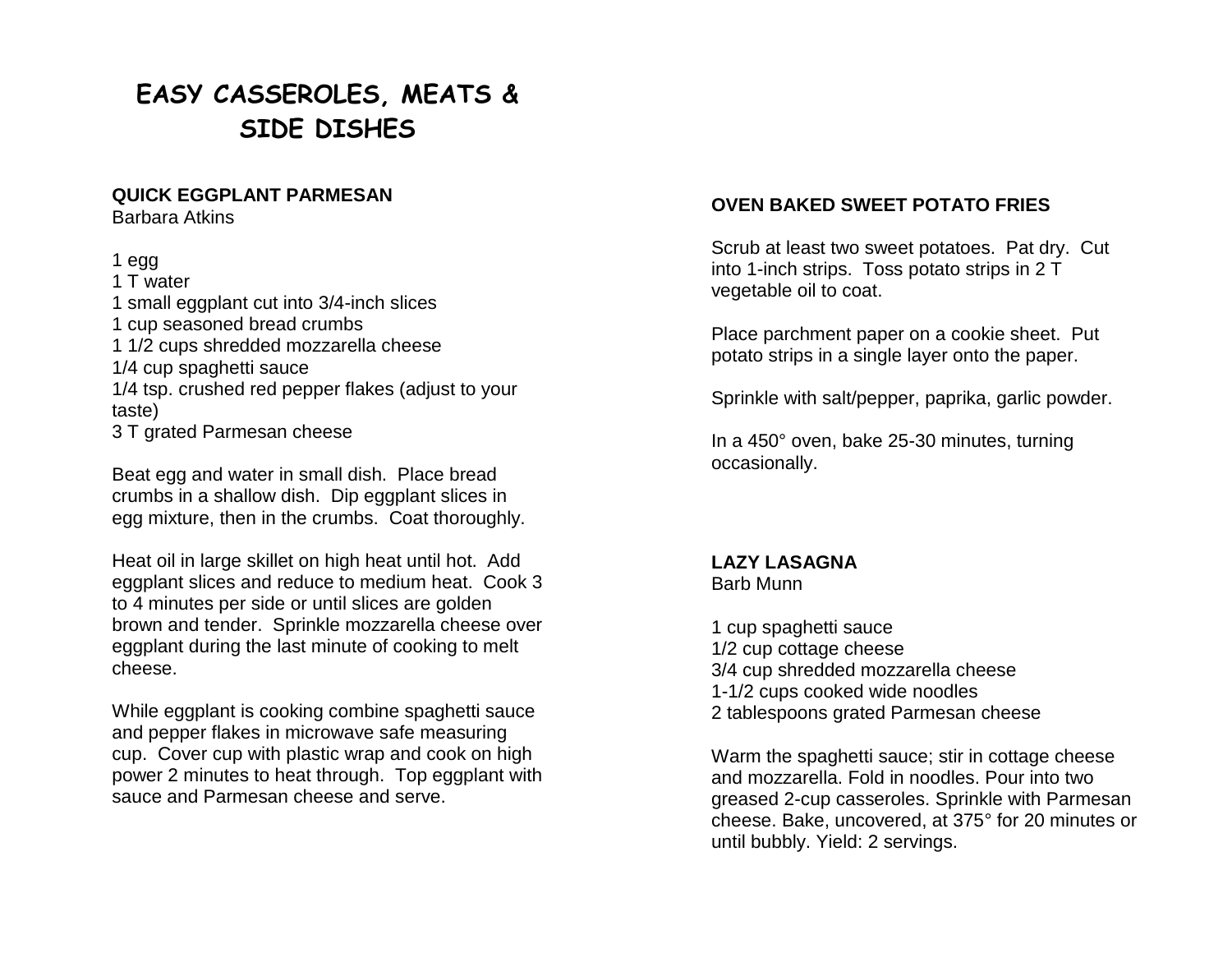#### **DIRTY RICE** Barbara Atkins

1 lb. hamburger 1/4 lb. Jimmy Dean Sausage 1/2 green bell pepper, chopped 1/2 red bell pepper, chopped 1 medium onion, chopped 1-2 cloves garlic, chopped 2 stalks celery, chopped 1/2 tsp. cayenne pepper 1/2 tsp. dry mustard 1/2 tsp. white pepper 1/2 tsp. black pepper 1 cup white or brown rice 2 cups beef broth

In a skillet, saute' onion, garlic and rice in 1 T oil to slightly brown the rice. Set aside.

In a large pot, brown hamburger and sausage. Drain fat (at least twice). When meat is browned and drained, add chopped peppers and celery. Stir. Add rice mixture and beef broth. Bring to boil; then simmer for 20-30 minutes.

Serve with Frank's hot sauce!

#### **HAM, CHEESE & GREEN CHILI BREAKFAST CASSEROLE** Chris George

1 cup of diced ham 1 dozen eggs 2 cups grated cheese 1 small can of green chilis 1 cup of hash brown potatoes 1/4 cup of butter 1/4 cup milk Add pepper, if desired

Grease a glass 9" x 11" glass casserole dish. Spread the cup of potatoes across the bottom of the casserole. Melt the 1/4 cup of butter &. pour over the potatoes. Sprinkle the ham evenly across the potatoes. Next, sprinkle the green chilis across the ham. Follow with an even spreading of the grated cheese.

Break the dozen eggs into a bowl & mix vigorously with the 1/4 cup milk. Pour the egg & milk mixture evenly over the ingredients in the casserole dish.

Heat oven to 350 °. Cook the casserole for 1 hour (or until evenly browned on top which may occur at 50 minutes for some ovens).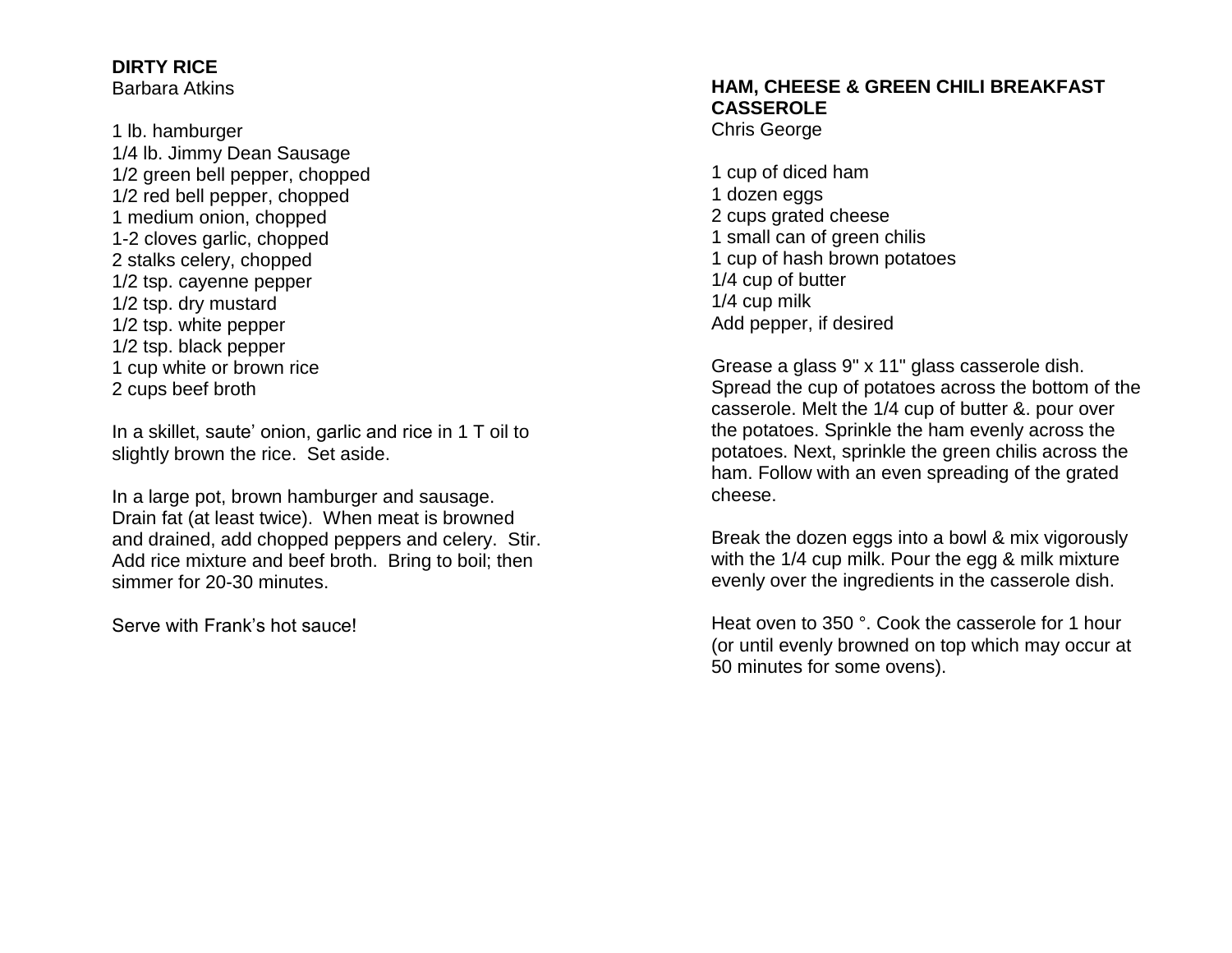## **EGG CASSEROLE WITH ITALIAN CHEESES**

Debbie Boyle Serves 6-8

10 large eggs 2 T half & half or milk 3 T chopped sun-dried tomatoes 2 T minced onion 2 T chopped fresh basil leaves 1 T fresh thyme leaves or 1/2 tsp. dried thyme 1/4 tsp. black pepper 8 oz. grated mixed Italian cheeses: mozzarella, provolone, asiago, etc. or use WW low-fat-fourcheese Italian blend Cooking spray

Preheat oven to 375°. In large bowl whisk eggs and half & half until combined. Stir in tomatoes, onion, basil, thyme, pepper and cheeses.

Spray 9" x 13" casserole with cooking spray and pour in egg mixture.

Bake at 375° for 35 minutes. Let cool for few minutes and serve at room temperature, or let cool completely and refrigerate up to 3 days; when you're ready to serve, reheat in a low oven (300°) or microwave.

#### **GREAT BAKED CHICKEN** Barbara Atkins

Oven at 400° - bake for 45 minutes

Marinate chicken breasts in a zip lock bag for at least one hour in oil, vinegar, garlic, and oregano OR Italian Salad Dressing to cover chicken.

Mix the following for breading the chicken breasts:

Combine 5 Italian shredded cheese with 1/4 cup Parmesan cheese and 1/4 cup Progresso Italian Style bread crumbs. The amount of breading mix depends on the number of chicken breasts needed.

Dip the marinated chicken breasts in the breading to completely coat them and place on parchmentcovered baking sheet. Bake for 45 minutes—no need to turn them during the baking period.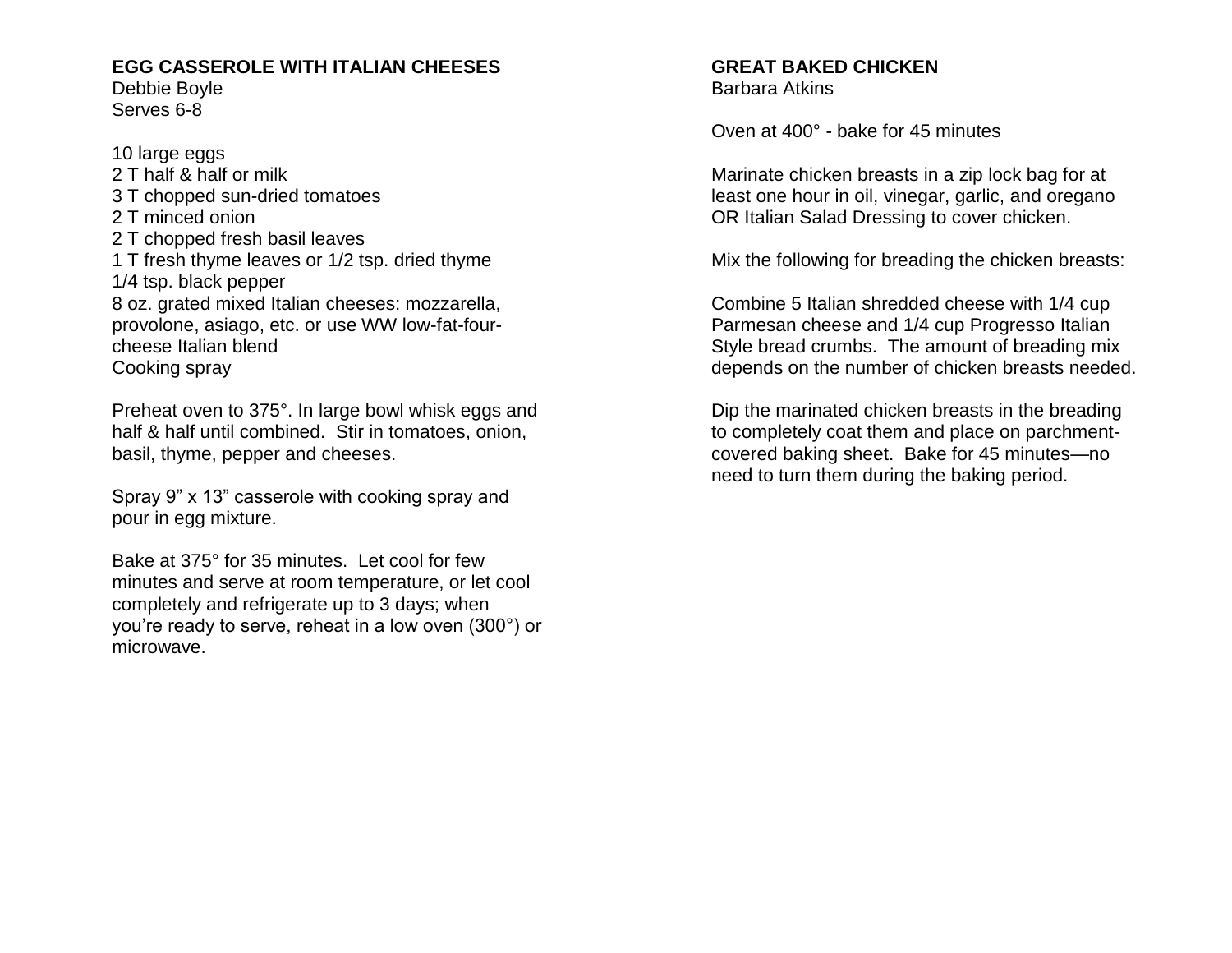## **MILLION DOLLAR SPAGHETTI CASSEROLE**

6-8 servings Submitted by Barbara Munn via *GonnaWantSeconds.com*

This casserole can be made ahead and refrigerated or frozen. Make it in two 8 x 8" pans or one large casserole.

Use Italian sausage, as recipe suggests, or ground beef.

Use cottage cheese, as recipe suggests, or ricotta cheese.

Use spaghetti pasta or any other favorite pasta. Lots of options!

16 oz. dried pasta 1 cup chopped onion (1 medium) 4 cloves garlic, minced 1 1/2 lbs. Sweet Italian Sausage, casings removed 2 24-oz. jars of your favorite spaghetti sauce, divided 8 oz. cottage cheese or ricotta cheese 8 oz. cream cheese 1/4 cup sour cream 3 tsp. dried Italian seasonings 3 cups shredded mozzarella cheese, divided Salt/pepper 1/2 cup butter, cut into slices

Preheat oven to 350°. In large pot, cook pasta with 1 T salt according to directions; drain well; return to pot. Add 1 jar of prepared spaghetti sauce and combine. Set aside.

In large skillet, heat 2 T olive oil over medium heat. Add onion and garlic and cook until softened, about 5 minutes. Add sausage (or ground beef) to skillet and brown. Crumble with wooden spoon and cook until no longer pink. Drain well. Add 1 jar of prepared spaghetti sauce to meat in skillet. Set aside.

In medium bowl, combine cottage cheese, cream cheese, sour cream, 1 cup mozzarella cheese and Italian seasonings. Set aside.

Place half of sliced butter on bottom of casserole dish. Spread half of spaghetti in dish, then spread cheese mixture over spaghetti. Top with remaining butter.

Spread remaining spaghetti over cheese mixture. Pour tomato meat sauce evenly over top layer of spaghetti. Top with remaining mozzarella cheese and bake until heated through, approximately 35-45 minutes.

Serve with salad and garlic bread.

Make ahead and refrigerate covered. Bring to room temperature before baking. OR

Make ahead and wrap tightly first in plastic wrap, then aluminum foil and freeze. Thaw overnight in refrigerator, bring to room temperature and then bake.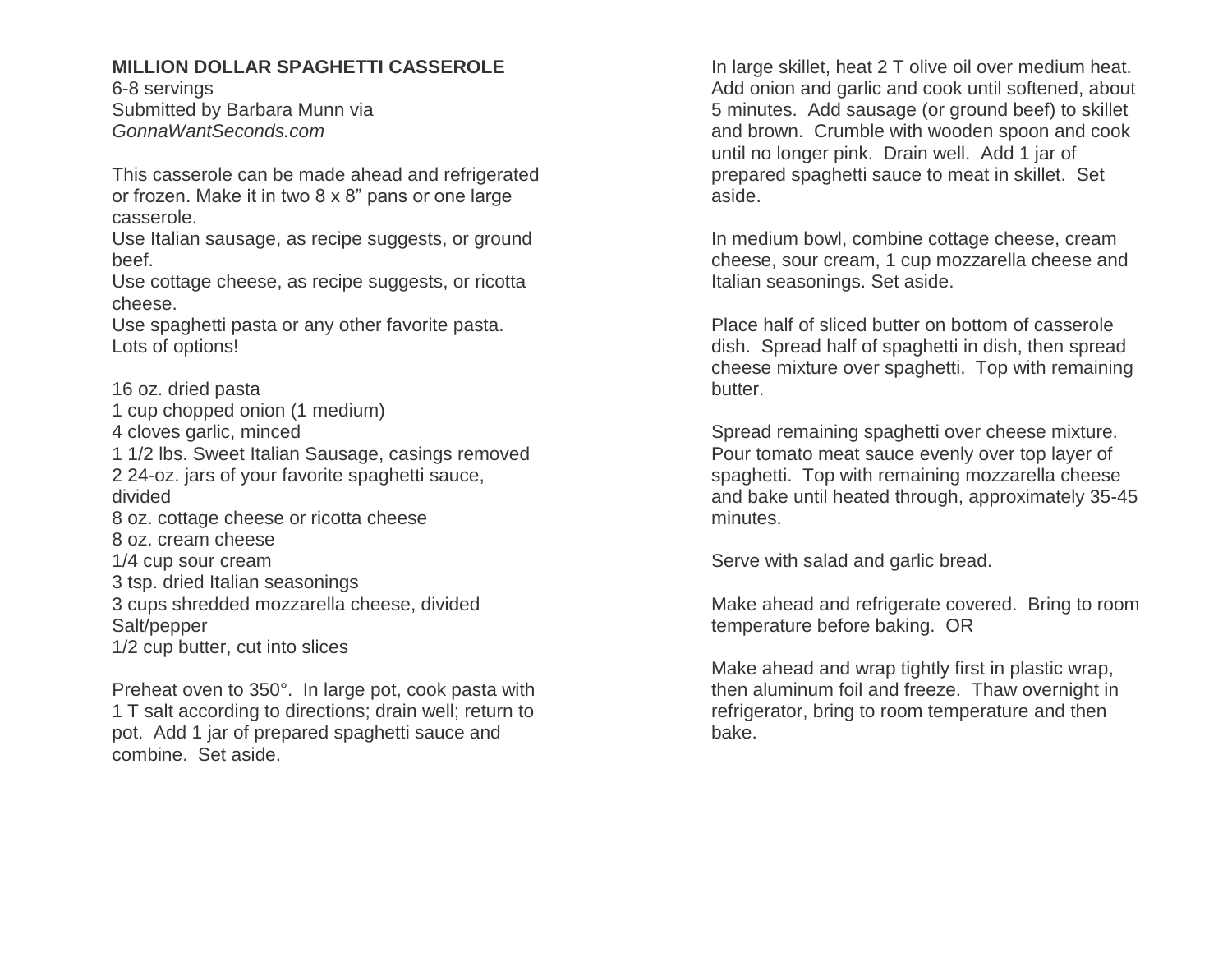#### **MAPLE BACON BREAKFAST PIE** Ann Fuller

1 Pillsbury Refrigerated Pie Crust 2 cups whole milk 4 large eggs 3 green onions, sliced 1 cup shredded savory cheese (like Gouda or cheddar) 3 slices thick cut bacon, cooked and crumbled 2 cups cooked diced potatoes, drained, or frozen hash browns, thawed and drained 3/4 tsp. salt 1/4 tsp. freshly ground black pepper 10 slices thick-cut bacon Maple syrup for brushing

Preheat the oven to 350ºF. Whisk the eggs, milk, salt and pepper together in a large mixing bowl. Add the cheese, hash browns, green onions, and crumbled bacon and stir to combine.

Lay crust at the bottom of a 9-inch dish. Pour egg mixture into pie pan. Bake 35-40 minutes until quiche is firm enough to lay the bacon on. Remove the pic from the oven and increase oven temperature to 450°.

Weave the 10 bacon strips into a lattice on top of the pie. Brush each strip of bacon with maple syrup.

Cover the edges of the pie with aluminum foil to prevent burning. Note: The bacon will shrink a lot, so it's fine that the bacon is hanging over the sides of the pie.

Return the pie to the oven and bake 10-15 minutes or until bacon is done to desired crispness. Carefully tip pie dish to drain any bacon grease.

*(Ed. Note: Perhaps the pie plate should be on a baking sheet to prevent grease from escaping into the oven—just a thought).*

If you like extra crispy bacon, you could put the pie under the broiler for a couple of minutes or until the bacon has reached your preferred doneness.

Let pie sit for 5 minutes before serving.

#### **GREEN CHILI-PIMIENTO CHEESE** Barb Munn

2 - 8 oz. blocks extra sharp Cheddar cheese, shredded

1 - 8 oz. block Monterey Jack cheese with peppers, shredded

1 cup Miracle Whip, or mayonnaise

- 1 4.5 oz. can chopped green chilis
- 1 4 oz. jar diced pimiento, drained

1 medium Poblano chili pepper, seeded and minced 1/4 small sweet onion, minced

1 tsp. Worcestershire sauce

Stir together all ingredients in a large bowl. Store in covered containers Yield: about 6 cups